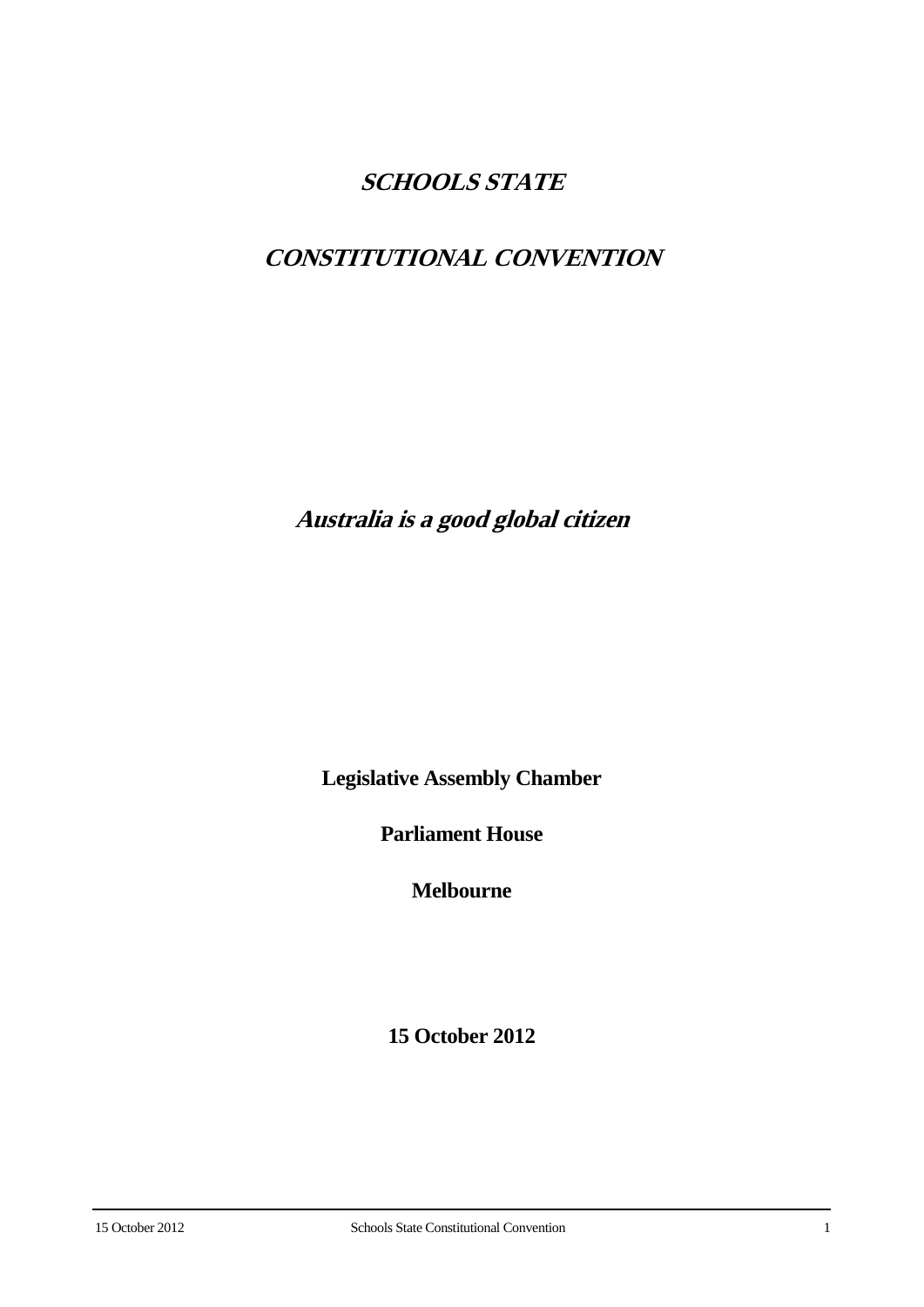Evangelia Diamantopoulos Avila College Grace Dungey Avila College Braidon Pace Brauer College Harrison Baldwin Eaglehawk College Harmony Banks Eaglehawk College Shamaya Moignaro-Grylls Eaglehawk College Darcy Worthington Eaglehawk College Tristan Allan Elwood College Lewis Daniels Gardiner Elwood College Joe Eidelson Elwood College Olek Gorniak Elwood College India Mitchell-Fletcher Elwood College William Gillies Geelong Grammar School Jessica Holder Geelong Grammar School Mahgul Nourozi Hallam Senior College Fariha Ahmed Isik College Afra Temizkan Isik College Ammar Bobsaid Lalor North College Rima Marcham Lalor North College Tony Truong Lalor North College Ellen Vo Lalor North College Cynthia Stojcevski Lalor SecondaryCollege Peter Stojcevski Lalor SecondaryCollege William Wray Lalor SecondaryCollege Isaiah Graham Lara Secondary College Hannah Teesdale Lara Secondary College Ben Mahoney Mildura Senior College

Jake Billman Ballarat Secondary College — East Campus Courtney Blyth Ballarat Secondary College — East Campus Phillip Nash Bellarine Secondary College Erin Archer Bellarine Secondary College Frances Grimshaw Bellarine Secondary College Josiah Herma Bellarine Secondary College Cassandra Bolithe Bendigo Senior Secondary College Adam Graham Bendigo Senior Secondary College Robert Mitchell Bendigo Senior Secondary College Josh Savage Bendigo Senior Secondary College Natalie Vukelic Bundoora SecondaryCollege Howard O'Brien Camberwell Grammar School Ashley Belcher Doncaster Secondary College Nathan Ng Doncaster Secondary College Bindhya Patel Doncaster Secondary College Thisara Perera **Doncaster Secondary College** David Yosua Doncaster Secondary College David Velevski Galvin Park Secondary College Siulolo Falesiya **Hoppers** Crossing Secondary College Margaret Appiagyei **Hoppers Crossing Secondary College** Callum Barker **Hoppers** Crossing Secondary College Brittany Sutherland Hoppers Crossing Secondary College Staci Radcliffe Mooroolbark College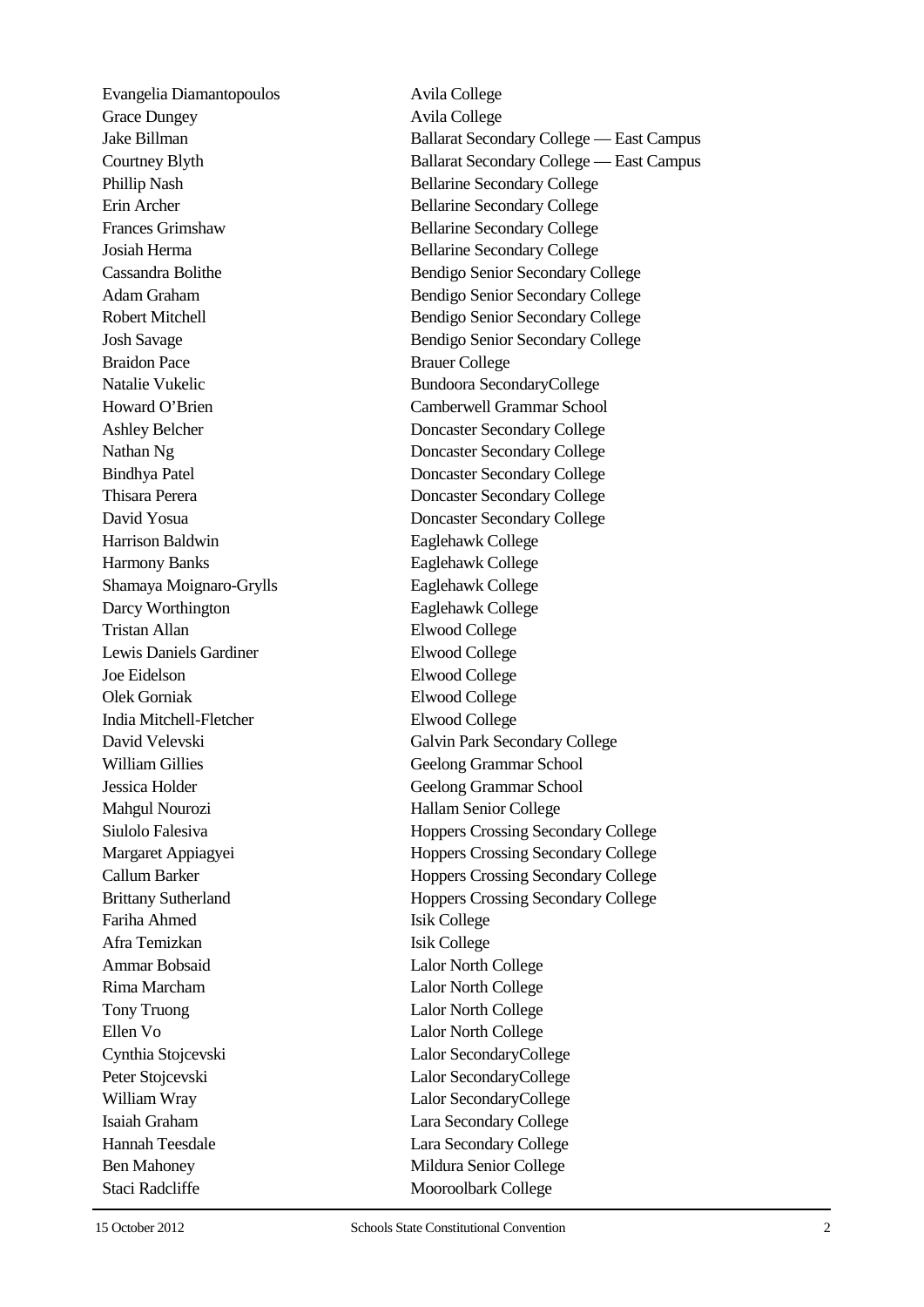Sara Bolch Mortlake College Thomas Filippou Lloyd Connolly Northcote High School Oscar Jolly Northcote High School Kelsie Miller Northcote High School Alex Vollebergh Northcote High School Hareesha Rangarajan Nossal High School Taylor Cations **Overnewton College** Chloe Fabbro Overnewton College Timothy Neville **Overnewton College** Stephanie Trajcevska Overnewton College Dino Vlachos Overnewton College Michael Swift Padua College Kate Mililli Padua College Mornington Simone Murphy Padua College Mornington Madeline Pappas Padua College Mornington Dianaimh Yau Padua College Mornington Jackson Ford Phoenix College Maddison Sharp Phoenix College Samuel Young Phoenix College Purdy Matthews Quentin Bell Scotch College Blake Dunne Scotch College Max Ferguson Scotch College Zhengyang (Daniel) Liu Scotch College Sam Proietto Scotch College Catherine Dent Siena College Kate Clark St Catherine's School Timothy Eastwood Suzanne Cory High School Adithyan Natarajan Suzanne Cory High School Abdullah Sheriffdeen Suzanne Cory High School Martha-Rose Loughnone

Maddison Alford Mount Lilydale Mercy College Gabrielle Stolzenhain Mount Lilydale Mercy College Mount Waverley Secondary College Arif Alizadeh Noble Park Secondary College Zainab Haidery Noble Park Secondary College Mehran Sultani Noble Park Secondary College Molly Dixon **Portland Secondary College** Megan Husband Portland Secondary College Hajar Benamar Preston Girls SecondaryCollege Preston Girls SecondaryCollege Melissa Muscat Preston Girls SecondaryCollege Hosai Totakhil Preston Girls SecondaryCollege Jack Harrison Red Cliffs Secondary College Will Crabb The University High School Luke Dundon The University High School Sam Wen Huang The University High School The University High School Catherine Treloar The University High School Zaahirah Ali Thomastown Secondary College Aneta Gorgieoska Thomastown Secondary College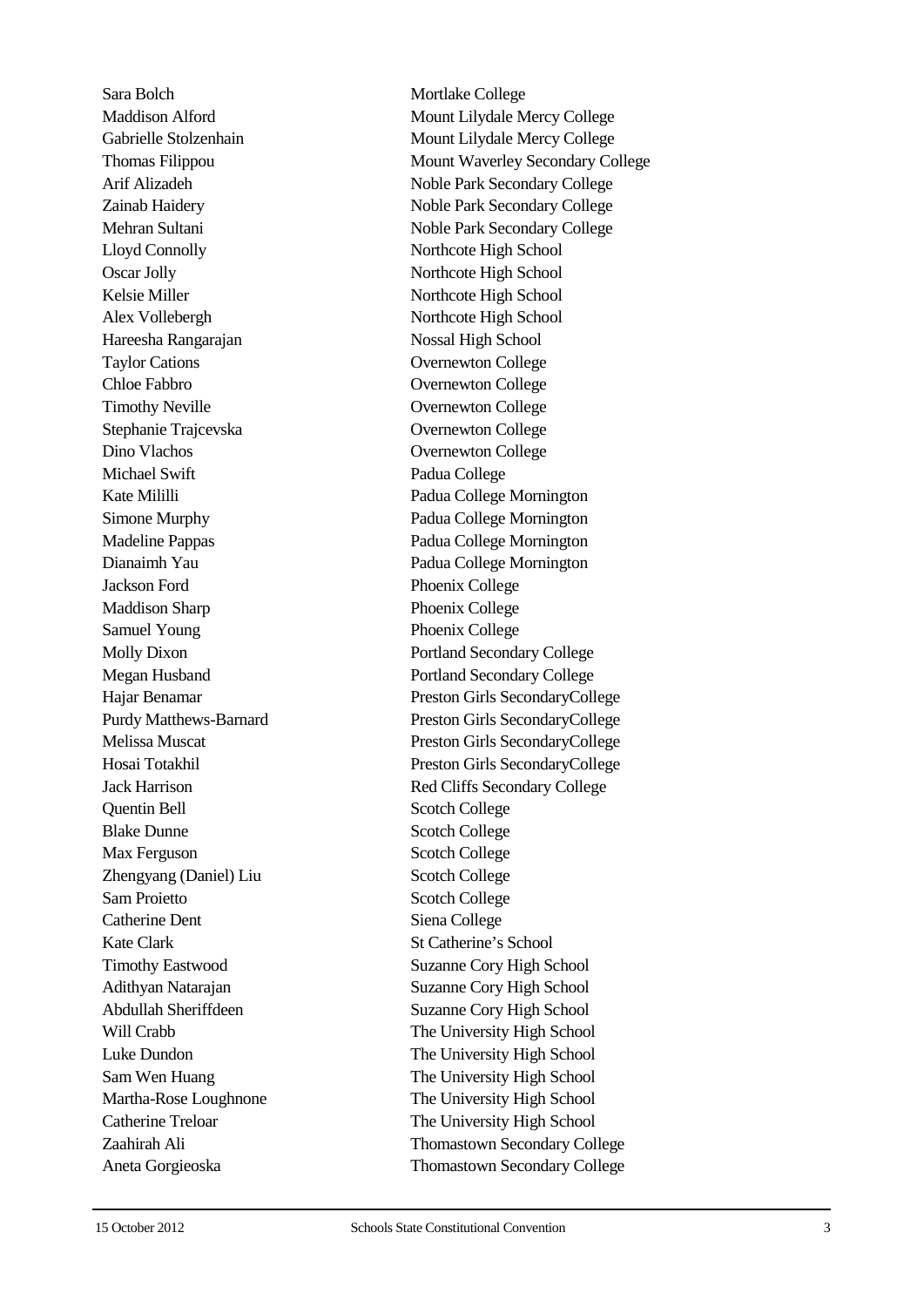#### **OPENING**

#### *Welcome and introduction*

**The CHAIR (Mrs Fyffe)** — Good morning everyone and welcome to the Legislative Assembly. I hope you will enjoy your day today.

I would like to acknowledge the traditional owners of this land, past and present, and everyone who has contributed to the success of our wonderful country.

I welcome all delegates from the schools to the Schools State Constitutional Convention 2012.

It is my pleasure to introduce to you now our first speaker, the Minister for Education, Martin Dixon. Martin was first elected to the Victorian Parliament in 1996. He is the current member for Nepean. Prior to coming to Parliament he was a schoolteacher and then a principal for 15 years. He has had a longstanding interest in education, so it is fortunate that he was appointed as a minister in an area where he has such expertise.

**Mr DIXON** (Minister for Education) — Good morning everybody. I thank the Chair, Christine Fyffe. Christine does a great job as our Deputy Speaker. As you can probably imagine, being in that chair is an interesting experience when there is a full and frank debate going on in Parliament. Welcome to the Victorian Parliament and to the convention.

This room is a historic chamber for both Victoria and Australia. It has been the seat of democracy in Victoria for over 155 years now, but for about 27 years in the early 1900s this was Australia's Parliament. The very first laws of our country, from 1901, were made in this room. The first Prime Minister of Australia sat in that chair over there. It probably looked a bit different then; it has been reupholstered. This is a very important room for democracy in our country and our state.

The debates that go on in here are very important to the people of Victoria. I do not know whether you have watched Parliament. You might see it on the news. The bit that you often see on the news is usually from the most exciting and noisy part of the day, question time, which is really a bit of a show. Governments use it as an opportunity to make announcements and get the positive news out there, and oppositions use it as an opportunity to try to point out the deficiencies of the government. That makes for entertainment. All the journalists come into the media gallery up there for question time, and the public gallery is usually full as well. All members have to be in the chamber for question time.

For the rest of the day when Parliament is sitting there is a totally different atmosphere as we participate in debate. Good debate takes place about legislation and various issues that affect our electorates. Even though I am Minister for Education I can stand up and speak on a bill or raise an issue regarding my own electorate. It is very important for all members, no matter who they are — whether they are the Premier or a new opposition backbencher — to represent their electorates; that is their main job. Without their electorates they would not be here doing the other jobs they may happen to have. That all happens in this room.

I encourage you to make the most of today's debates and discussions. This is a great opportunity for you. As you can probably see, there are students here from all over Victoria, from government and non-government schools, and it is a great opportunity to listen and learn. You will have input from guest speakers, and there is a lot to take in. Thousands of Victorian students just do not get this unique opportunity, so make the most of it.

I am aware that in March next year about 25 of you will be heading up to Canberra to represent Victoria at the National Schools Constitutional Convention 2013. That will be a wonderful opportunity for those 25 people. I understand Victoria has a very good record in the national constitutional convention because of the great work that has been done in the process leading up to the state constitutional conventions and what is learnt from them on the day.

Your topic today is about Australia as a world citizen. That is something well worth discussing. It is one of the issues that has a very important link to education here in Victoria. We in Australia and Victoria are quite isolated from the rest of the world. Our mother tongue is English, and most of the world speaks English in some form. It is the international language to a large degree, even though there are more people who speak other languages.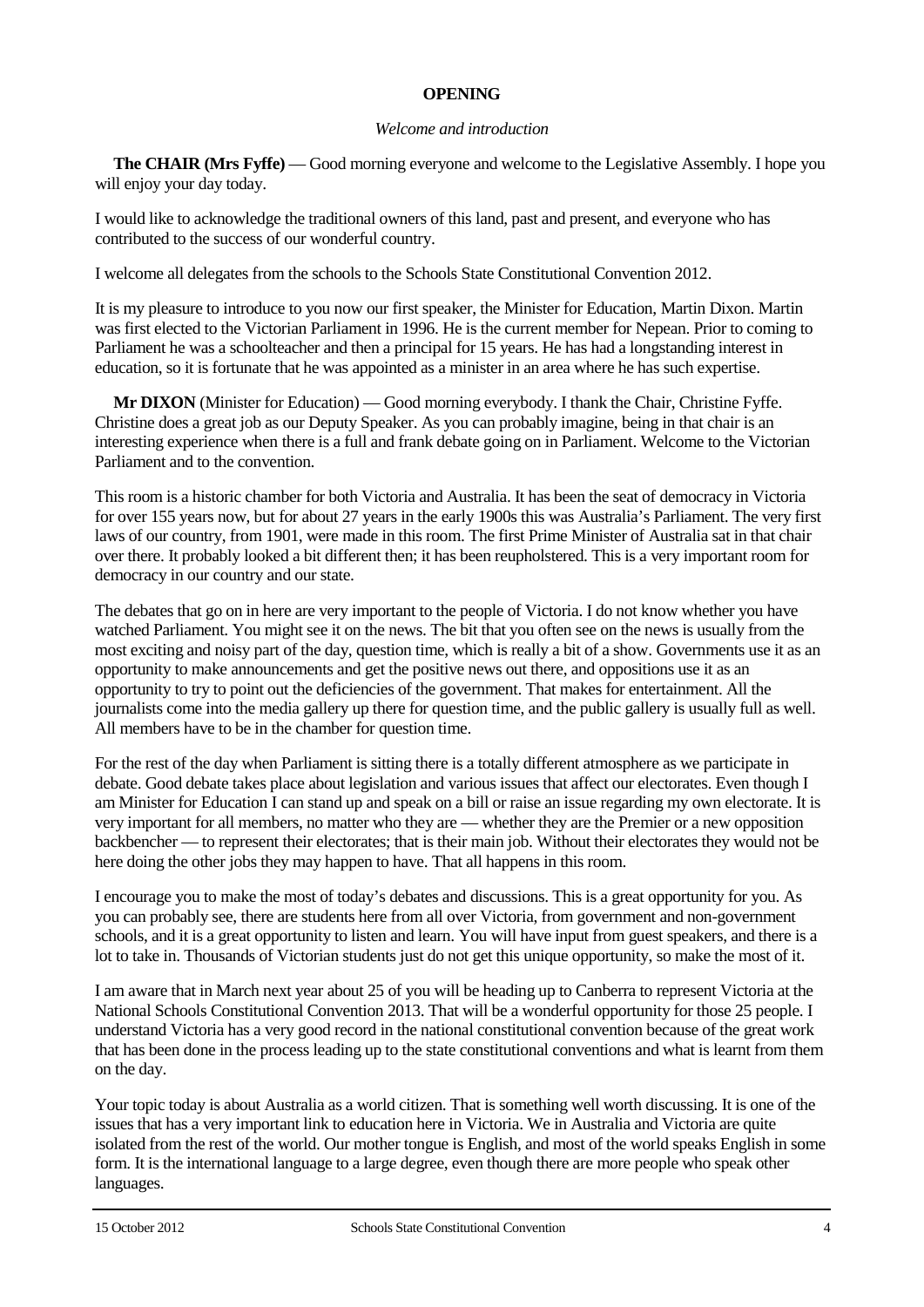As I said, we are a long way from the rest of the world, but you might know or have even experienced — and certainly you would know if you have older brothers, sisters and friends — that young people are travelling the world; the world is shrinking. It is absolutely nothing for young people to set out and travel and work overseas. In fact my son is in St Andrews in Scotland, staying with American friends who are studying at the university there. People are out there exploring the world. That is where the future lies.

When you are in your place of work, no matter what career path you take, most careers in the end will involve interaction with the rest of the world. It is very important that Victorian and Australian citizens, including students, be well equipped to tackle that world in terms of not only knowing a language other than English but understanding what it is like and what happens in other countries, why their people think the way they think and what are the stories behind their cultures and languages. You need to have that sort of understanding in order to understand Australia's place in the world. You also need to understand Victoria's and Australia's history and culture, why we do what we do and our relationship with the rest of the world.

To me that is a great challenge but an exciting one. There is a great opportunity for education in Victoria. We have to prepare our students to move into that world, and that is an important job for our schools. It is about learning another language, but it is also about understanding other cultures, getting the skills you need to work in a global world and collaboratively with people throughout the world. The topic you will discuss today is an important part of that future.

I would like to finish up by thanking the state committee — the planning committee — for organising today and the schools and teachers who have taken responsibility for this program, preparing you for today and bringing you here. They will also be working as a group of teachers and carrying on with further work with you into the future. I thank the teachers for that. As I said at the start, this is a great opportunity for all of you. I really want you to make the most of it, and I thank everybody responsible for making today happen. I officially declare open the 18th Schools State Constitutional Convention in Victoria. Have a great time and learn a lot. Thank you.

**The CHAIR** — I would now like to call on Braidon Pace to do the official thankyou.

**Mr PACE** — On behalf of the students attending the Schools State Constitutional Convention I would like to thank Martin Dixon for giving some of his valuable time to come to see us. It is good to know that you have dedicated so much time to hearing the voice of the youth and what we have to say, and we thank you for this learning opportunity.

**The CHAIR** — I will now introduce our next speaker, Professor John Langmore, a professional fellow in the school of social and political sciences at the University of Melbourne. He currently teaches a graduate subject on the United Nations and is developing another on international development strategy. Between 1963 and 1976 he worked in Papua New Guinea as a public servant and university lecturer where he led the preparation of the first national plan. Between 1976 and 1984 he was an economic adviser for the Labor Party and proposed negotiation of the accord.

In 1984 he was elected as the federal member for Fraser in the House of Representatives and was re-elected four times. He retired from Parliament in 1996 to become director of the United Nations division for social policy and development in New York for five years and then representative of the International Labour Organisation to the United Nations for two years. He was responsible for the organisation of the 24th special session of the General Assembly, which was the first world conference to agree on a global target for halving serious poverty. I call on Professor Langmore to address you.

**Prof. LANGMORE** — Thank you, Madam Deputy Speaker. I would like to begin, as the Deputy Speaker did, by acknowledging the traditional owners of the land, past and present, and recognising their stewardship of the land. It is a privilege for all of us to be in this chamber, and I thank the Deputy Speaker for allowing that to happen. It is a delight for me to have the opportunity to talk with you. I congratulate the organisers on the importance of the subject they have chosen. It is a centrally important subject and one that raises concerns and also many positive things that can be said.

I want to begin by reflecting on half a dozen ways in which our record as a global citizen is not ideal and then conclude with eight ways in which I think our record is quite constructive, is one that we can be proud of and one which may point to ways of improving things in the future. At the end I really look forward to hearing what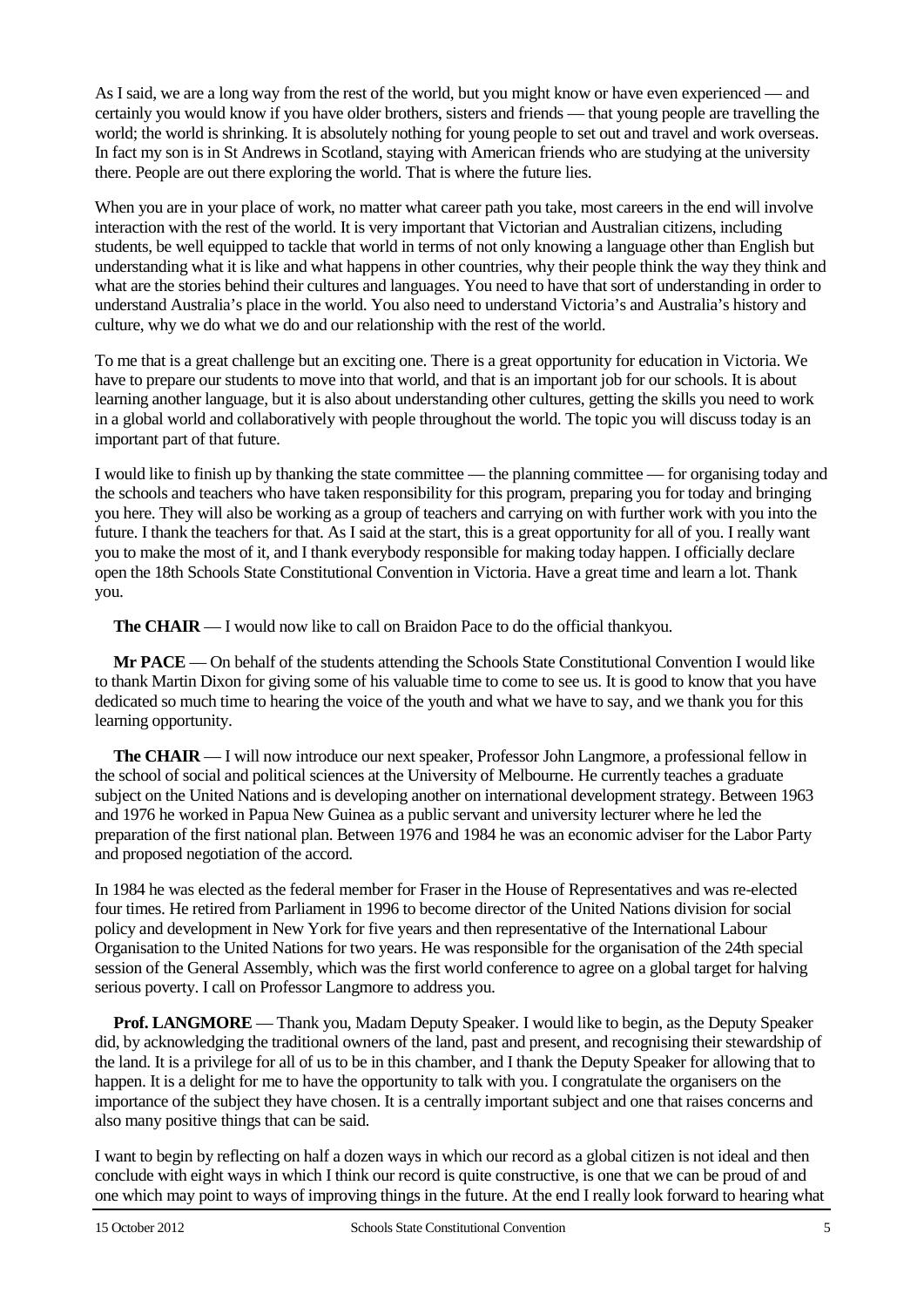the 15 representatives are going to say. I hope you will have suggestions to make about ways in which Australia could become a more effective global citizen as well as comment on the subject itself.

One way of judging what a good global citizen would be like is to look at the purposes of the United Nations. The United Nations charter, which was negotiated at the end of the Second World War, is the foundation document for international law and international practice now, and the goals that were set then are still some of the central goals of good international relations.

The charter begins by emphasising that the purposes of the United Nations, of which almost all countries are now members, is to save succeeding generations from the scourge of war. That is the first purpose. It means to aim for international peace and security. Its second purpose is to reaffirm faith in fundamental human rights and we can talk more about that in a moment. Thirdly, it aims to respect treaties and other aspects of international law, and fourthly, to promote social progress, better standards of living and larger freedom, which means social and economic development. Of course the purposes of the United Nations have expanded since 1945. One of the most important is building up concern about sustainable development.

First of all, regarding ways in which Australia could have been a more effective international citizen, I imagine when you have been reflecting on this subject yourselves the first criticism you might have had is about our treatment of asylum seekers, which is entirely inconsistent with the Universal Declaration on Human Rights, negotiated in the late 1940s. It was adopted by the General Assembly in December 1948 when the Australian Minister for External Affairs, Herbert 'Doc' Evatt, was in the chair. Included in article 14 is that everyone has the right to seek and enjoy asylum from persecution in other countries. That is an unequivocal statement of a commitment that a human right exists for people who feel they are being persecuted in their own country to seek asylum somewhere else.

What are we doing? We are putting people in prison just for wanting to live here. This is an absolute disgrace, and both major party groupings are involved in doing it. The practice began under a Labor government, about which I am intensely ashamed, and it has been continued and intensified by both parties ever since. It is inconsistent with our international legal obligations, and it is inconsistent with any proper understanding of human rights. I am glad to say that there was a time when we did not do it. Under Prime Minister Malcolm Fraser and Minister Ian McPhee the way we handled Vietnamese migration to Australia was very much more constructive and suggests a way forward now, if we choose to use it.

A second way in which we fail the test of good citizenship is that we participated in the Iraq war; we joined with the aggressor in invading another country. We could debate at some length whether there was adequate justification for that, but it was inconsistent with the provisions of the charter. The charter of the UN sets out two conditions under which force may be used: either when the security council agrees that force should be used or in response to an attack or threat of attack. Neither of those applied in the case of Iraq. Australia participated in an illegal invasion, and this is a real repudiation of a proper way of handling conflict.

A third way in which it is possible to see inconsistencies in the way we operate with the provisions of our commitments through the UN charter is in the balance between our defence expenditure and our expenditure on diplomacy. The central purpose of the charter is about peaceful conflict resolution. It was set up after the Second World War to find ways of resolving disputes without the use of force. We give very little attention to diplomacy, which is the first way in which dialogue between countries can be improved, let alone to mediation or other mechanisms for peaceful conflict resolution. We tend to imagine that we are made more secure simply by increasing our military expenditure. Of course it is responsible for the government to have a defence force; do not misunderstand me. The question is how much is spent on that and how much is spent on diplomacy, and in each of the recent years under the present government the increase in military expenditure each year, except this year, has been greater than the total expenditure on diplomacy by the Department of Foreign Affairs and Trade and the Department of Defence.

That is not sensible. Australia now has fewer diplomats overseas than in 1995 — quite a number fewer despite the fact that our capacity to place them overseas has grown. Other countries have many more overseas missions and diplomats posted. Australia has 94 missions overseas. The average for developed countries that are members of the Organisation for Economic Cooperation and Development is 133 — that is, there are 94 Australian missions and 133, on average, for all the other developed countries. This is not sensible. It would simply be more sensible to have more people involved in the capacity to have dialogue with and negotiate with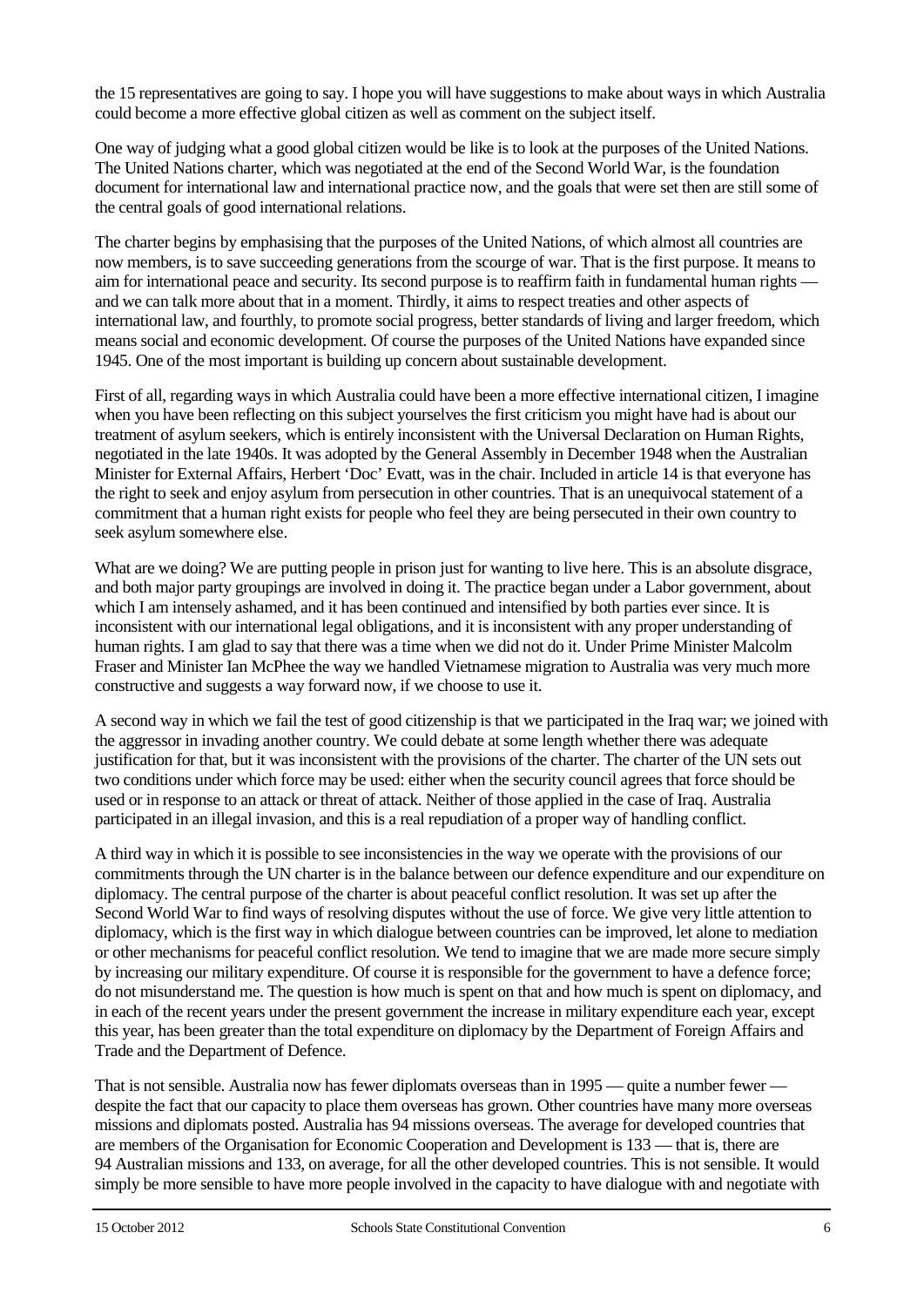other countries, and one way to do that would be to be a little more restrained in our military expenditure so that more of those funds could be allocated to peaceful conflict resolution.

Yet another problem with our performance, and this applies to all major parties, is that our aid is relatively low. It is true that the present government is increasing aid — that is very good — but it is still only 0.35 per cent of national income. The UN target is 0.7. Half a dozen countries have reached that target. Others are much closer to it. The average level for European countries is 0.5 per cent of national income; we are at only 0.35 per cent. We are one of the most well-off — even wealthy — countries in the world, yet our aid to developing countries to contribute to the reduction of poverty and the other millennium development goals is substantially less than it could and should be and less than we have the capacity to provide. Of course it is true that to some extent individuals in Australia offset that by their individual contributions to aid, and many of the churches and trade unions and some companies are generous donors, as are many individuals. But the government should be building up its aid even faster than it is doing.

Altogether those are about five negative comments about Australia. I am glad to say that there are also a lot of positive ones that one can emphasise. These are not in order of importance, but to me they are all important. One is that we have always paid our dues to the UN in full and on time, and in that way we are different to the United States, Russia or a couple of scores of other countries that have not always paid their dues on time. In that way we have fulfilled our minimum contribution to the UN.

Secondly, we have always been fairly active in our support for peacekeeping. Arguably Australia provided the first peacekeepers in 1947 when we, in response to a request from the UN, sent several people to what was becoming Indonesia to act as inspectors to ensure that force was not used between the Dutch and the Indonesians in the war of independence there. Since then about 65 000 Australians have worked overseas in peacekeeping, and that is something about which we can be quite proud; in fact I think it is something we should be celebrating rather more fully and effectively than we are doing. Our responsibilities have been particularly clear in relation to countries in our region. The biggest overseas contingent was in Timor-Leste, but we also had major contingents in Bougainville and the Solomon Islands. We have also contributed to peacekeeping missions that are in situations far more distant from us. Our contribution has been impressive, is still significant and there is still a strong commitment to taking our fair share of that.

Another very important way in which we have been a good citizen is in reducing our tariffs. This may not immediately occur to you as an example, but it is centrally important in building up trade between countries. Australia has in some ways led the way in reducing tariffs. We have had a policy since the Whitlam government in the 1970s, followed through by all governments since then, of steadily reducing tariffs so that they are now very low. That means it is easier for other countries to export to us and that we are contributing to the growth of international trade. Of course international trade is in everybody's interests — not only the countries that export to us but ours as well, because we receive goods more cheaply than we otherwise would.

A fourth way in which it is possible to say we are a good international citizen is that we are a relatively tolerant multicultural society. We are a diverse society in origin, and that is a very attractive feature of Australia. This has been a policy of all governments since the Second World War. We are not absolutely perfect in that regard, as I began by saying in relation to asylum seekers, but in general we have welcomed people who have wanted to come here. We have welcomed them, and there is a pretty high level of tolerance. Also I think there is a recognition of the value of that migration; it has contributed to the economic growth of Australia and the enrichment of Australian cultural life. That is a major benefit to all of us.

As the minister said, a fifth aspect of our good citizenship is that in fact Australians are great travellers. At any one time about 1 million Australians are overseas. We are one of the countries that travels most actively. Most of us want to have experience in overseas countries, and with that experience comes knowledge of and greater acceptance of those countries. I think that is a very constructive feature of our society and our life.

A sixth very positive aspect of our foreign policy is that we have been active in trying to lead the establishment or improve the effectiveness of international blocs of countries. We been active in not only the UN but also the commonwealth. We have contributed to establishing, for example, the Asia-Pacific economic conference and also in building up links between countries in our region: the Pacific Island Forum, attending the ASEAN leaders extended meeting and so on. We have been very committed to that and to improving the opportunities for leaders to meet and coordinate their activities.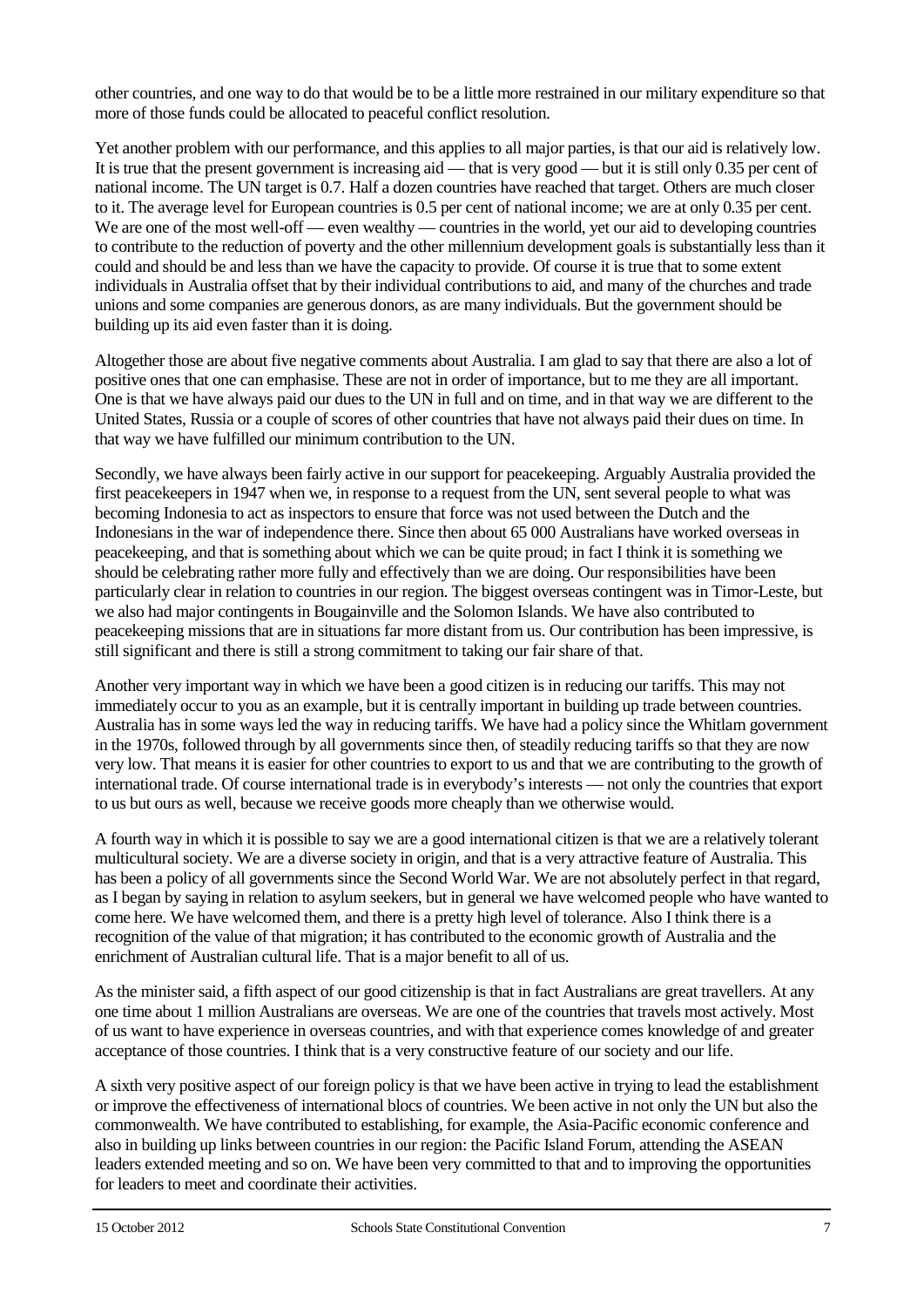A seventh very important way we have acted responsibly recently is introducing a carbon tax. I know that has been controversial, but it should not have been. It is absolutely clear that greenhouse gas emissions are leading to global warming. It is the responsibility of every country to contribute to slowing down the growth of greenhouse gas emissions and, one hopes, eventually stopping them so that it is possible to stop the increase in temperature with all the consequences for the weather and constructive life that that will involve. There has been agreement reached at UN meetings on taking action to reduce greenhouse gas emissions, and Australia has done it. We have joined with many other countries now in taking some effective action on that. We are not leading it, but we are participating, and that is very important.

The final point I want to make is that some of our foreign policy leaders have been very important global leaders. It was very important when Richard Casey introduced the Colombo Plan; it was very important when Malcolm Fraser contributed to the decolonisation in southern Africa; and, for example, what Gareth Evans did when he was foreign minister was very important in trying to get a solution to the conflict in Cambodia in the negotiations at the chemical weapons convention and since then in the introduction of the new global norm called 'responsibility to protect'. That is the potential response to situations where governments do not take care of their own people and where, as was the case in Rwanda, they allow genocide to occur or contribute to it occurring. In that kind of situation the question has been asked: what is the responsibility of the rest of the global community in preventing that? One of the lessons that has been learnt from the appalling events in Rwanda and in Srebrenica is that the rest of the world has to have some way of taking action when governments are ruthlessly brutalising their own people.

The norm that has been proposed and is now well on the way to being accepted is called the 'responsibility to protect'. It means that governments have a responsibility to protect their own people, but when that does not happen the rest of the world has a responsibility to intervene. This norm has now been accepted by the UN General Assembly. It was applied effectively in relation to Libya. The leading advocate of it has been Gareth Evans, so we can be proud that one of our political leaders was actively involved in that. Gareth has also been involved in arguing the case for nuclear disarmament, which is a hugely important issue as well that involves lots of countries.

It seems to me that on balance there are many things that we can be proud of, but there are also many ways in which our performance needs to improve. I hope you will identify some of both of those, and I look forward to hearing what you have to say. Thank you very much.

#### *Delegates applauding.*

**The CHAIR** — Thank you very much, Professor Langmore, for sharing your experience and your knowledge of Australia's role in the world, and also for expressing your personal opinions about many of the issues that you discussed. Normally when a speech is made in Parliament there is a speech from at least one other person, and, depending on how may parties there are, you might have two or three other speeches. But Professor Langmore's speech was to set the foundation and understanding for you for the debate. I also thank Professor Langmore most sincerely for coming at such short notice. We deeply appreciate it.

#### **INTRODUCING THE TOPIC**

#### *Australia is a good global citizen*

**The CHAIR** — We are now opening up statements by delegates. This will take up the last 65 minutes. Students from 14 schools will be speaking for up to 2 minutes each, and there will be 1 minute in between speeches for a question or a point of clarification from another delegate. We will take this slowly and steadily and see how we go during the debate. We might refrain from interjections for this session this morning, if you are all okay with that, so we can set the pattern and proceed in the time allocated. We might be able to have interjections this afternoon. Our first speaker is Jack Harrison from Redcliffs Secondary College.

**Mr HARRISON** — Good afternoon, Chair and ladies and gentlemen. We are here to talk about whether Australia is a good global citizen. I am here to inform delegates that in regard to peace and security it is. We are the 12th highest financial contributor to the United Nations, this planet's peak peacekeeping body. According to the UN 2011 financial report Australia contributes over \$51 million, which is almost 2 per cent of the entire financial contributions to the UN. This makes sense, especially as we are one of the founding members of the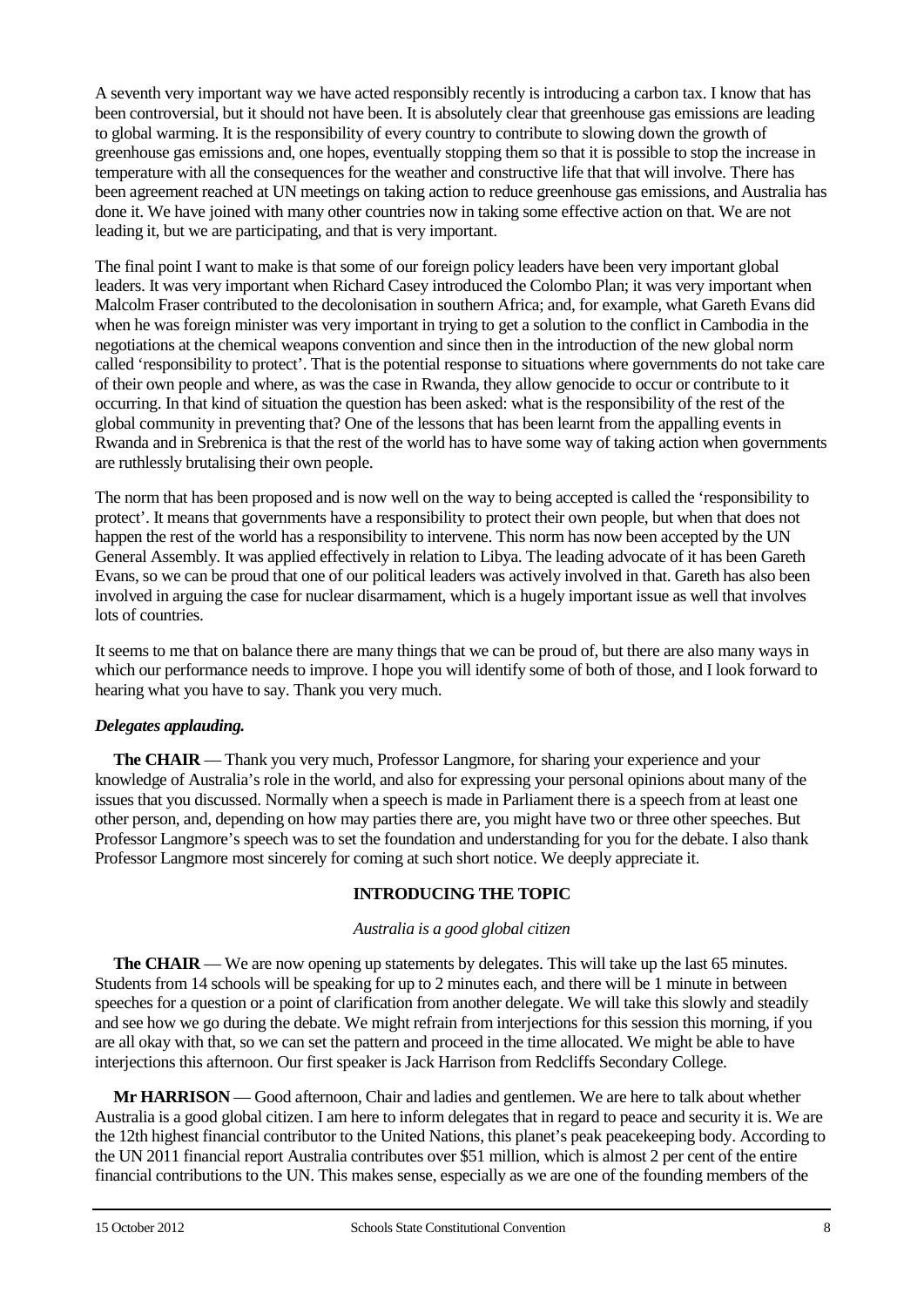United Nations, which shows Australia's keen interest in this peacekeeping body that makes the world a better place.

Our current attempt to gain a non-permanent seat on the UN Security Council demonstrates our commitment to UN activities. If we are successful in gaining this seat, then we will be able to promote our ideas and values as well as the regional concerns we may have. Given our history of political stability and involvement in global peacekeeping, this must be a good thing for the world.

Why do we need peacekeeping? Global military expenditure was estimated to be \$1.73 trillion in 2011, but we know that not all those funds are buying weapons for good global citizens with the intention of keeping the peace. We only have to turn on the news to see who is buying these weapons for evil intentions and disturbing global peace. Their aggression and unprovoked actions are killing innocent human beings. To the argument about why we should stop building these weapons and think about all the hospitals and schools we could build I say all the hospitals and schools in the world will not do us any good if a neighbouring dictator or terrorist group chooses to act aggressively, maybe even killing civilians.

Luckily Australia does not face any of these issues, but we must continue to have a strong military because not all countries are as lucky as we are and not all countries have the knowledge that their democratic institutions are as safe as ours are. This is why we have Australian personnel serving in East Timor and the Solomon Islands — to give those countries the democracy some of us take for granted. We must keep up these efforts and if possible extend them, because all the world should enjoy the freedom and liberty we do. That is what a good global citizen does.

**The CHAIR** — That was a very good speech.

**Ms CLARK** — We have all heard the argument that we should put ourselves in an asylum seeker's shoes and we should empathise with them and grant them asylum in our country, yet this argument has failed to work. It is well and good to push this argument; however, the Australian government and many Australians are looking out for only their own interests. For the government to change its policies we need to highlight the benefits for Australia that accepting more asylum seekers can bring. The two arguments I am going to put forward are that allowing more refugees into Australia will improve Australia's reputation in the international community and that increasing our intake of asylum seekers will give Australia more people who are determined and desperate to work.

Australia has bid to become a non-permanent member of the United Nations Security Council for two years. To succeed we need to be voted in by the countries in our group. To gain these votes Australia needs to show that we are a good global citizen and that we are going to make fair and just decisions. If Australia is seen to be offshoring our asylum seekers into sub-humane conditions, it will not get us any respect from the other countries in our group. I am not saying that it is going to be a make-or-break factor, but it may be a good bidding point that we could use to gain us support. If Australia wants to appear as a fair democratic country, which we pride ourselves on being, then we need to treat those who are fleeing persecution with dignity and respect.

Refugees have risked their lives to make their way to our country and have legitimate reasons why they cannot return to their own. These people are not lazy. They have had terribly hard lives and just want a safe place to live. They have often come from very menial jobs that have not paid them enough to survive or have had no job at all. If we give these people a second chance, they will work hard for the rest of their lives to repay the favour. These people are not only willing but happy to take on the jobs that are the foundation of Australia but not entirely glamorous or that other Australians do not want to take on. If we allow more asylum seekers into Australia, we will increase demand for goods, which can also help to support our local businesses so that they can expand their business, hire more people and support our economy. Refugees are hardworking and can greatly benefit Australia as a whole.

From the points I have outlined it should be clear that allowing more refugees into Australia is not just beneficial for our country; if we allow more asylum seekers into Australia, it will mean that Australia can call itself a good global citizen in this area.

**The CHAIR** — Does anyone have any questions or a point of clarification for Kate?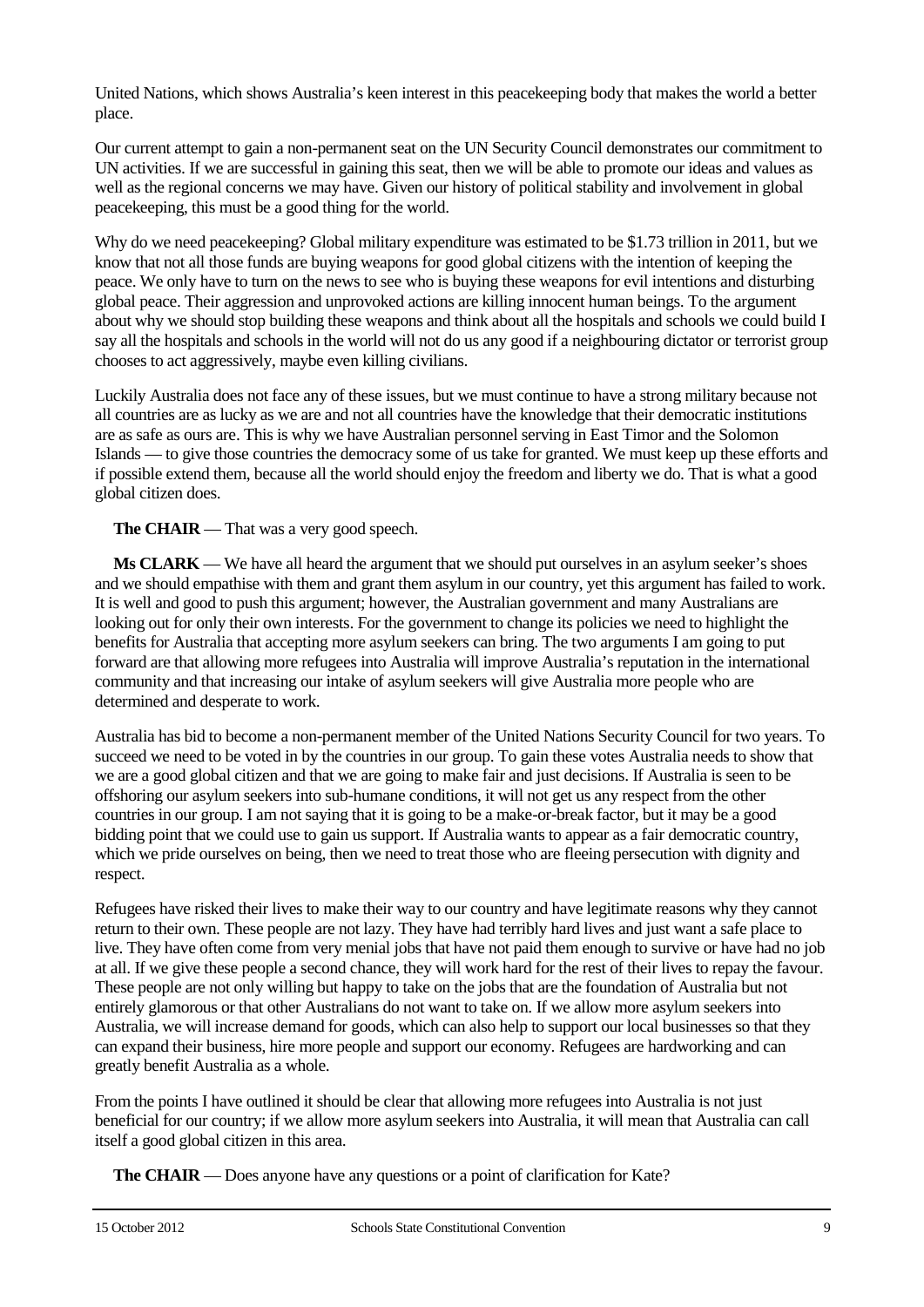**Ms APPIAGYEI** — I was thinking some European countries are taking in large numbers of refugees. What is holding back Australia from taking in a couple of thousand?

**Ms CLARK** — I think Australia should be taking in thousands. I think they are holding back because of the arguments that everyday Australians are putting forward, that they think they might lose their own jobs or that Australia cannot support these asylum seekers, whereas I think it would benefit Australia to take in these extra people, so these arguments are not truly valid.

**Mr MAHONEY** — The issue of climate change is a global and ensuing crisis that must be prevented for the future of our earth's environment and the welfare of the people upon it. That last 100 years have seen a global increase of 0.73 degrees Celsius. For those of you already comparing the miniscule change with such a long time frame, I urge you to think about the environmental changes that have been occurring around the world. In the last 100 years surface coalmining, innovations in energy production and revolutionary engineering have all contributed to the greenhouse missions we strive so hard to control and compensate for.

Australia's latest contribution to the fight against carbon emissions, the infamous carbon tax, has many thinking it is purely a way to pick the pockets of the people of Australia for yet another stupid tax. Aside from the monetary implications, I implore you to look more at the long-term effects that this mechanism is aimed at achieving: reducing and moderating carbon emissions. The introduction of a climate change authority will take un the role of an advisory body on insight into pollution levels as well as progress towards any national pollution targets.

The Australian government's initiatives in the field of climate control and the retention of our environment are seen as some of the world's leading initiatives, and as such it is up to Australia to continue leading the world in the battle for a cleaner and more stable future today. In setting this global and national standard of climate control Australia as a global citizen will arise as a positive body and will continue to be so for years to come.

**Mr LIU** — While many people say that climate change is indeed real and sea levels are rising and all of that, lots of people also claim that this is just a natural cycle. Billions of years ago we had an ice age, and then there was a period of rising temperatures and then we had another ice age. Lots of people say this is just one of those cycles; it is just going up again.

**Mr MAHONEY** — I will agree that there is a natural cycle to our climate change, but as I said, in the last 100 years and with the innovations of human technology I personally believe that we have been speeding this process up with our major engineering productions. I believe this carbon tax is just a step to stabilise our climate for now and work to a better tomorrow.

**Ms BOLCH** — The following quote comes courtesy of Australia's national youth mental health foundation, headspace:

Marriage equality is primarily about ending social exclusion and giving all Australians the same basic rights. Lack of equality has strong links to mental health issues among same-sex attracted young people. We want to see an end to the unnecessary stigma and isolation that yet another generation of young Australians could face because of this inequality.

Good morning, students, teachers, Chair and convention organisers. I live in regional Victoria, and today I will be discussing with you the issue of the current debate in government surrounding marriage equality amongst all Australians.

There are those for gay marriage, such as UK Prime Minister David Cameron, who said:

Conservatives believe in the ties that bind us. The society is stronger when we make vows to each other and support each other, so I do not support gay marriage despite being a conservative; I support gay marriage because I am a conservative.

Then there are those against, such as Australian Christian Lobby Group national head Jim Wallace, who said:

But what I am saying is we need to be aware that the homosexual lifestyle carries these problems, and normalising the lifestyle by the attribution of marriage, for instance, has to be considered in what it does by encouraging people into it.

Then there is the just plain confusing:

I think that gay marriage is something that should be between a man and a woman.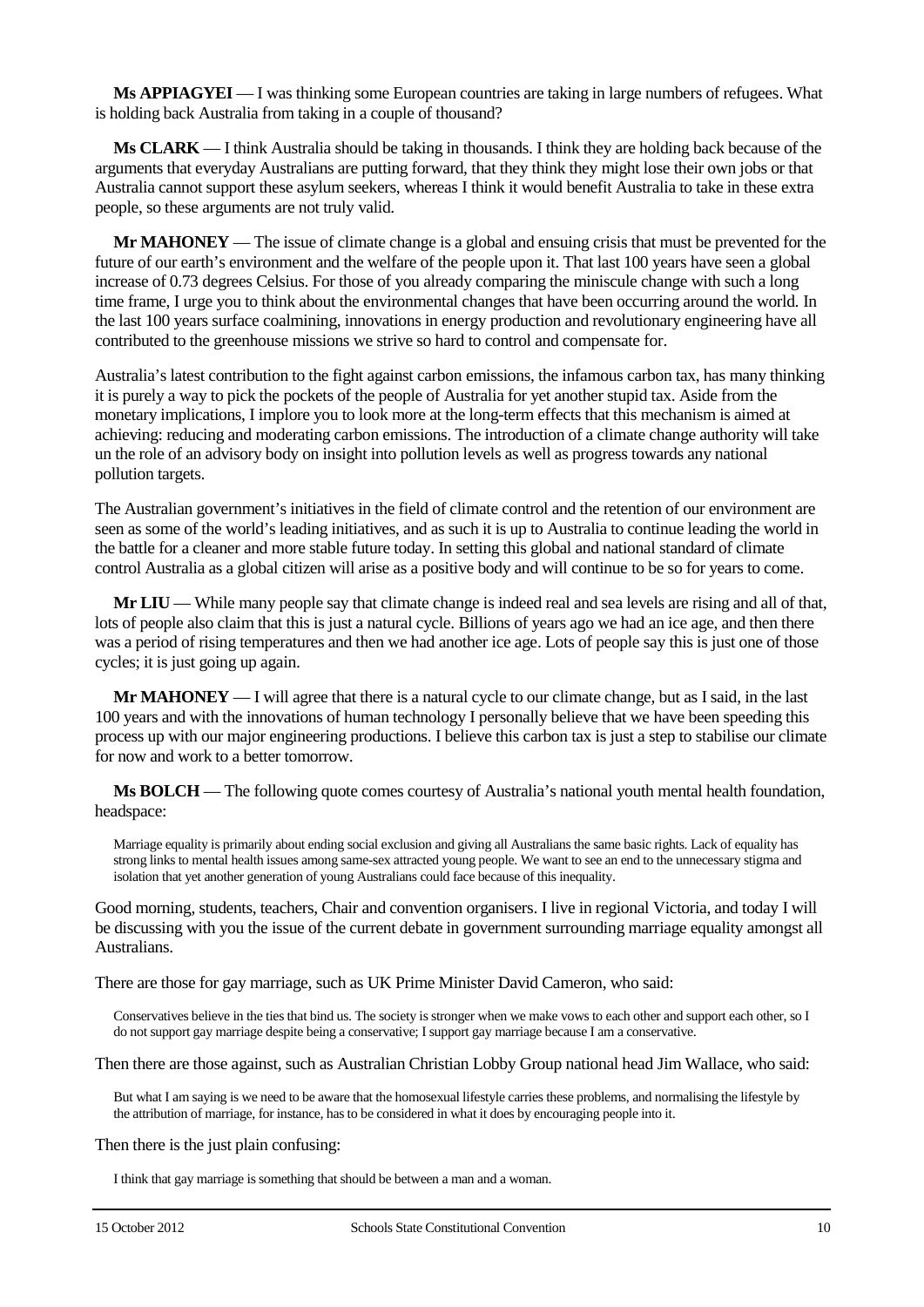#### Thanks, Arnold Schwarzenegger!

What if, moving forward, Australia was clear on what gay marriage meant for most of its citizens? Very little; perhaps a happier friend, family member or even child. I believe in gay marriage because its only possible consequence is someone's happiness. At today's convention I wish for you to ask yourselves and each other two simple questions: firstly, why are we delaying something that is destined to be implemented; and secondly, why moving forward are we plateauing and as a global citizen moving back?

**Mr O'BRIEN** — Do you believe that this one issue completely undermines every single good thing that Australia does for the wider community and deems Australia to be not a good international citizen?

**Ms BOLCH** — No. I think Australia is a good international citizen in many ways, but this issue represents us to the rest of the world in a bad light because we are not being a global leader and not even a global participant on this issue. Whenever we can contribute to change and something that is destined to happen, why not be a leader? Why wait for everyone else to make changes? I am not saying we are a bad global citizen; I am saying we are a bad global citizen when it comes to marriage equality.

**Mr GRAHAM** — Even though gay marriage in most people's eyes would make us a good global citizen, would it not also make us in the eyes of those of more religious backgrounds and countries a bad global citizen?

**Ms BOLCH** — I see where you are looking at it from. Religion is great, and I am religious to a degree, but there is change. There are some laws for slavery in the Bible, and we have moved forwards from that. Why can we not move forwards with this issue? Why are we just picking and choosing what can change and what must stay the same?

**Ms BENAMAR** — All human beings are born free and equal in dignity and rights. They are endowed with reason and conscience and should act towards one another in a spirit of sisterhood. That is stated in article 1 of the Universal Declaration of Human Rights.

In 1948 Australia adopted this declaration, and in doing so it accepted the moral obligation to uphold all of the values and codes encompassed in that document. We chose to honour the importance of the rights of each individual human being, regardless of their race, age, religion or gender. But have we upheld our responsibility to humanity? Have we lived up to our reputation as a compassionate, democratic and good international citizen? I think not.

In 2001 when a coalition force of NATO troops, 1400 of whom were Australian, invaded Afghanistan under Operation Enduring Freedom we accepted responsibility for the safety and wellbeing of the Afghan civilians. They trusted our intentions to improve their way of life, and although we made some progress in defeating the Taliban and establishing democratic institutions we also betrayed that trust by bringing chaos, bloodshed and instability to the civilians.

Never will I understand how anyone can justify murdering 12 793 innocent civilians in an attempt to better their way of life. Twelve years on the British, American and Australian governments have only achieved and ever-rising death toll and a generation of children who have only ever known war as a way of life. While we sit comfortably in this room debating the ethics of whether Australia is a good international citizen these same innocent men, women and children are arriving on our shores, in desperate need of help — people who have been forced to leave their families, their homes and their lives behind in pursuit of a better way of life and people who have lost absolutely everything, who have been to hell and back. They come to us seeking help, and yet we insist on tormenting them further by stripping them of their basic human rights and locking them up instead of treating them with the respect and dignity they deserve.

Australia was built on compassion and multiculturalism. Is what we are doing to the asylum seekers compassionate and accepting? We assume that cruelty will deter these innocent people, but it only shows that our government has neglected its international obligations. Australia has openly breached both the Universal Declaration of Human Rights and the refugee convention, which clearly stipulates that no-one shall expel or return a refugee against his or her will in any manner whatsoever to a territory where he or she feels a threat to life or freedom.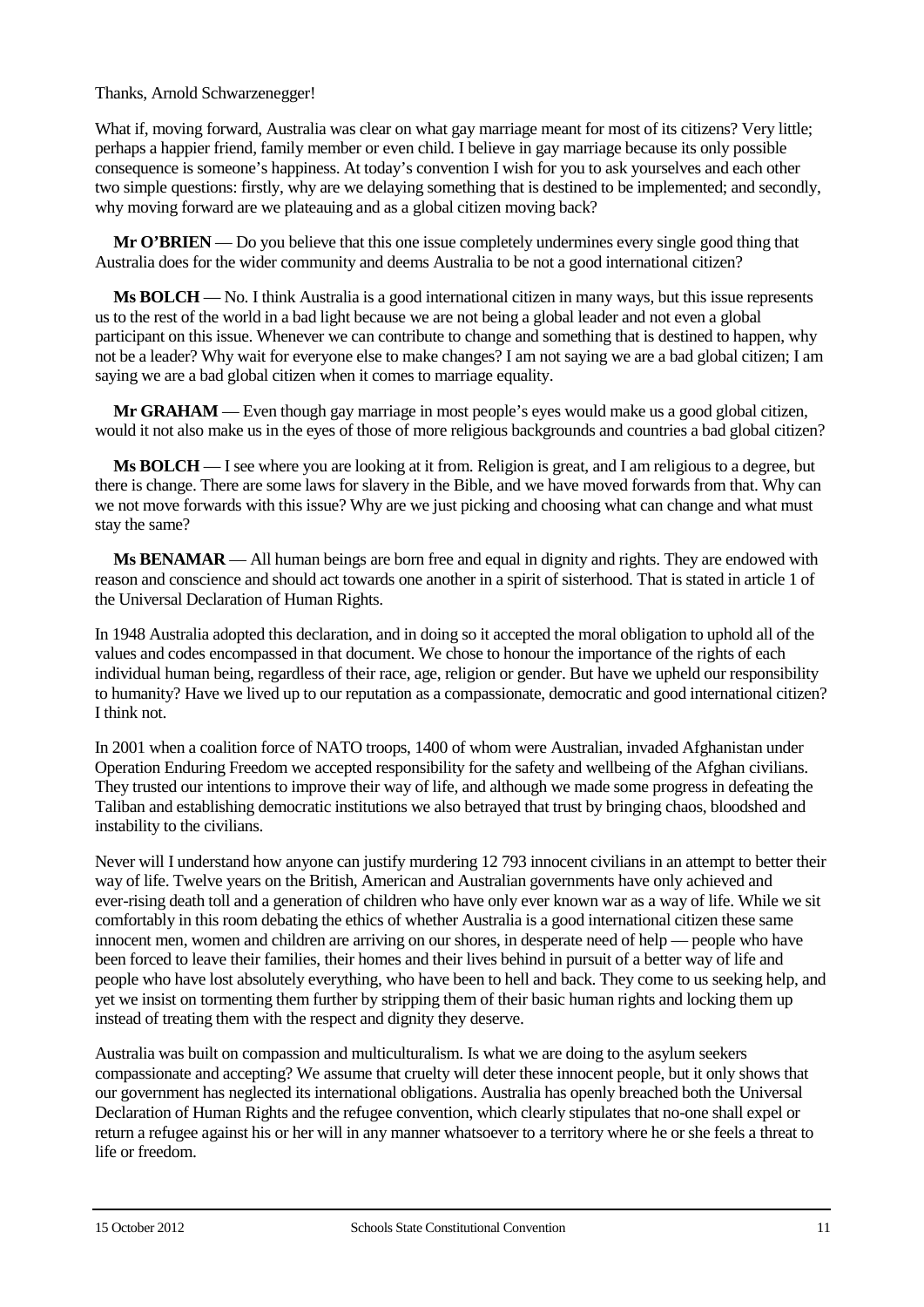If we are willing to spend over \$30 billion on a war intended to better those people's way of life, why are we neglecting our moral obligation to help them? If we are willing to send 1400 of our Australian troops 9597 kilometres across the globe to fight for their rights, why are we so reluctant to give them the opportunity of a better life when they arrive on our shores with nothing left but hope?

I do not have the solution to all of these problems, but I do believe if the government of this country spent a little less time attempting to secure a seat on the United Nations Security Council and more on ensuring that it does not send these desperate people — because, in case you have forgotten, that is what they are, people like you and me — to places like Papua New Guinea and Malaysia, with their questionable human rights records and more time dealing with the real issues facing our nation maybe we would come to reflect the true values of our country.

**Mr HARRISON** — You mentioned Australia's involvement in Afghanistan. Do you believe the average Afghani civilian was better or worse off under Taliban rule prior to the invasion?

**Ms BENAMAR** — I believe they are worse off than they were before the invasion.

**Mr MITCHELL** — That was a great speech, but do you personally feel Australia should have had anything to do with the war in Afghanistan?

**Ms BENAMAR** — No, I do not believe Australia should have invaded Afghanistan. We invaded illegally; we did not actually have the support of the UN. What we did was illegal, and I do not believe we should have had anything to do with it whatsoever.

**Ms SAVAGE** — I would just like to say I support the sentiments expressed by the keynote speaker and the first speaker when it comes to international peace and security. That is the topic I have come to speak to you about today: whether Australia is actually a good global citizen when it comes to international peace and security. Personally I believe we are a very good international citizen when it comes to global peace and security.

Firstly, before I give you any of the countless examples of the way Australia has positively contributed to international peace and security, I would just like to make the assembly aware of what the terms 'peace' and 'security' mean. 'Peace' refers to a political condition which ensures that justice and social stability are achieved through formal and informal measures, while 'security' refers to a state in which individuals and groups feel free from threat, anxiety or danger.

As has been said, Australia has had a long and prosperous record with the United Nations. Here are some examples. As the keynote speaker said, since 1947 Australia has contributed more than 65 000 personnel to various peacekeeping missions, both for the United Nations and with other nations. Alongside our commitment to peacekeeping missions Australia is also a signatory to numerous international treaties. These treaties cover a range of issues, but many of them cover global disarmament, in particular nuclear and chemical weapons weapons which have the ability to disrupt global peace and security. Australia is currently campaigning for a seat on the United Nations Security Council to ensure that it is in the best position to help maintain international peace and security, to put its views forward and to make an active contribution to ensuring international peace and security.

As I have said, Australia has played an integral part in global peace and security efforts for more than six years, and its expertise in this area is often requested by nations that wish to develop a framework that will maintain international peace and security. Australia is always willing to do that. It is a capable and reliable partner in international peace and security efforts, and I believe this will remain so for many years to come, as evidenced by its campaign for a seat on the United Nations Security Council.

**Ms VUKELIC** — You said 'peace' means people feeling free and safe to be able to live in their countries and things like that. Do you really think that Australia participating in the UN, being in favour of peace and security and participating in Afghanistan and other military exercises is contributing to those people being safe and secure in their countries?

**Mr SAVAGE** — Many of the international exercises that Australia has been involved in, both with the UN and with other countries, have been in countries where the governments are not looking after their citizens and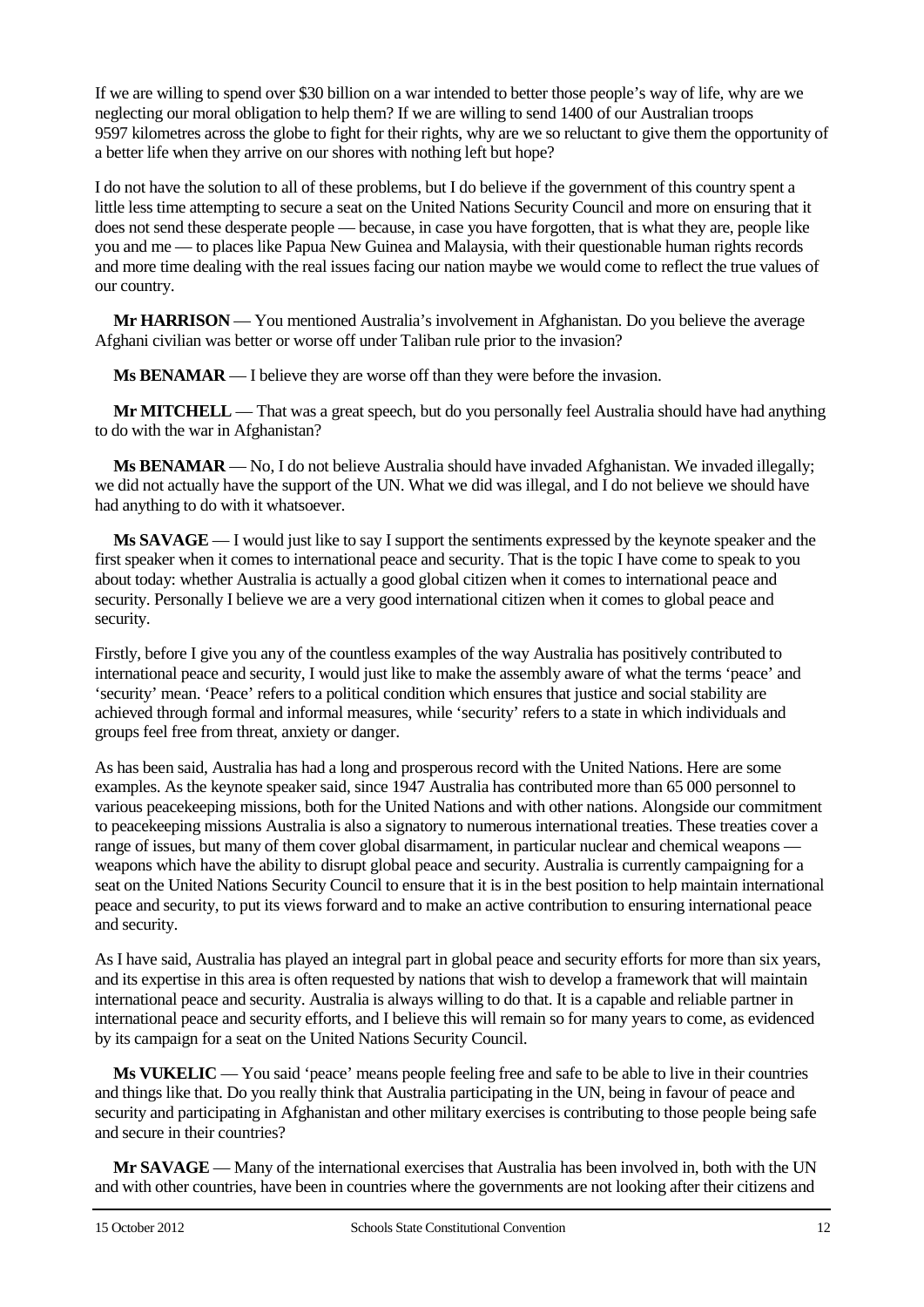are committing genocide and torturing and terrorising their citizens. I believe by participating in UN missions and other multilateral missions we are ensuring global peace and security and safety for all the peoples of the world.

**Mr FERGUSON** — I have much the same question. As the speaker preceding you outlined, our illegal invasion of Afghanistan caused stress and harm and really lowered the quality of life of the people living in that country. Do you not think illegal acts of war just undermine all the ideals that you have just said you stand for? Even if we do sign treaties that support international peace, are they not just undermined when we join with the US in illegal invasions?

**Mr SAVAGE** — Our record in this area has been exemplary, but it is not without its blemishes — as you say, we have been involved in wars that are illegal, and your comment about life being made worse off by invasions is debatable. Overall I think our standing in the global community has not really been damaged by our invasions of Afghanistan and Iraq because we continue not just in those areas but also in others to ensure that we work towards achieving global peace and security.

**Ms HAIDERY** — In 2008 my only brother, Yasin, decided to catch a boat to Australia because Hazara people were being killed both in Afghanistan and Pakistan. At first my parents did not allow him to go because they did not want to risk their only son's life and also because we did not have that much money to pay the smugglers. But my parents also could not see a safe future for us. They wanted us to be educated and work for our nation. Before he left, my brother told me, 'I am risking my life for my family because I can't tolerate my parents taking their every breath in fear of the Taliban and because I don't want my sister to remain illiterate'. My brother's boat was the first to arrive after the new Labor government policy. In November 2010 we were reunited under the refugee protection visa policy. Only 13 750 people were granted visas that year. Now I am thankful to the Australian government that provided safety for my family, but surely all those people who can just dream of such things deserve a chance too.

**Mr ALIZADEH** — Good morning. My name is Arif Alizadeh. I am from Afghanistan. In 2010 I had to leave my home due to inappropriate circumstances for Hazara people and due to being Shia Muslim. My family decided to send me away. At age 16 I had to leave my family behind in Kabul and go to India. I had to put myself into the hands of smugglers to get to Malaysia, then Indonesia and on to Australia. On this journey I had to suffer really hard times as I did not have any legal documents to travel safely through these countries. From one part of my journey I suffered so badly that I still have trauma and stress when remembering that part of my life. I suffered many days of hunger and thirst. Every movement of it was dangerous, and I was losing my hope of being alive.

The smugglers said we were meant to be in the boat for a maximum of 8 days, but it took 25 days to reach Australia, without any lifeguard or facilities. I was in detention for 11 months. It was really hard and frustrating as I was afraid of being sent back to Afghanistan, which was very dangerous for my life. Now that I am in Australia I am really happy and, most importantly, safe. I am really grateful to Australia and the people of Australia who support me in every way. It was too hard for me in detention. I do not know how hard it will be for asylum seekers who will now be processed offshore. I am feeling really sad for them.

**Ms VO** — I just want to know whether life as a refugee is very hard for you and whether living in Australia is a suitable and different option besides living in your home country.

**Mr ALIZADEH** — It is important for us to live safely in our country. Safety is the most important thing for every human in the world. The only thing that was suffering was our safety, so that is why we left Afghanistan to come to be safe in Australia. It is important for a refugee to be safe, so that is why we came to Australia to seek safety. The only thing we are seeking is our safety and to be alive.

**Mr BELL** — From your speech I would like to ask a question. You found the reception of the community in Australia very good, but you were disappointed by how the government received you when you first arrived. After that, once you got into the community, was the reception much better?

**Mr ALIZADEH** — Yes, it is better, but this is the government policy. I think it sounds crazy, but we cannot do anything with the policy of a government. The first time I was 16, and they put me in detention for 11 months. We were never in school for whole days; we needed to stay in detention. That was a very big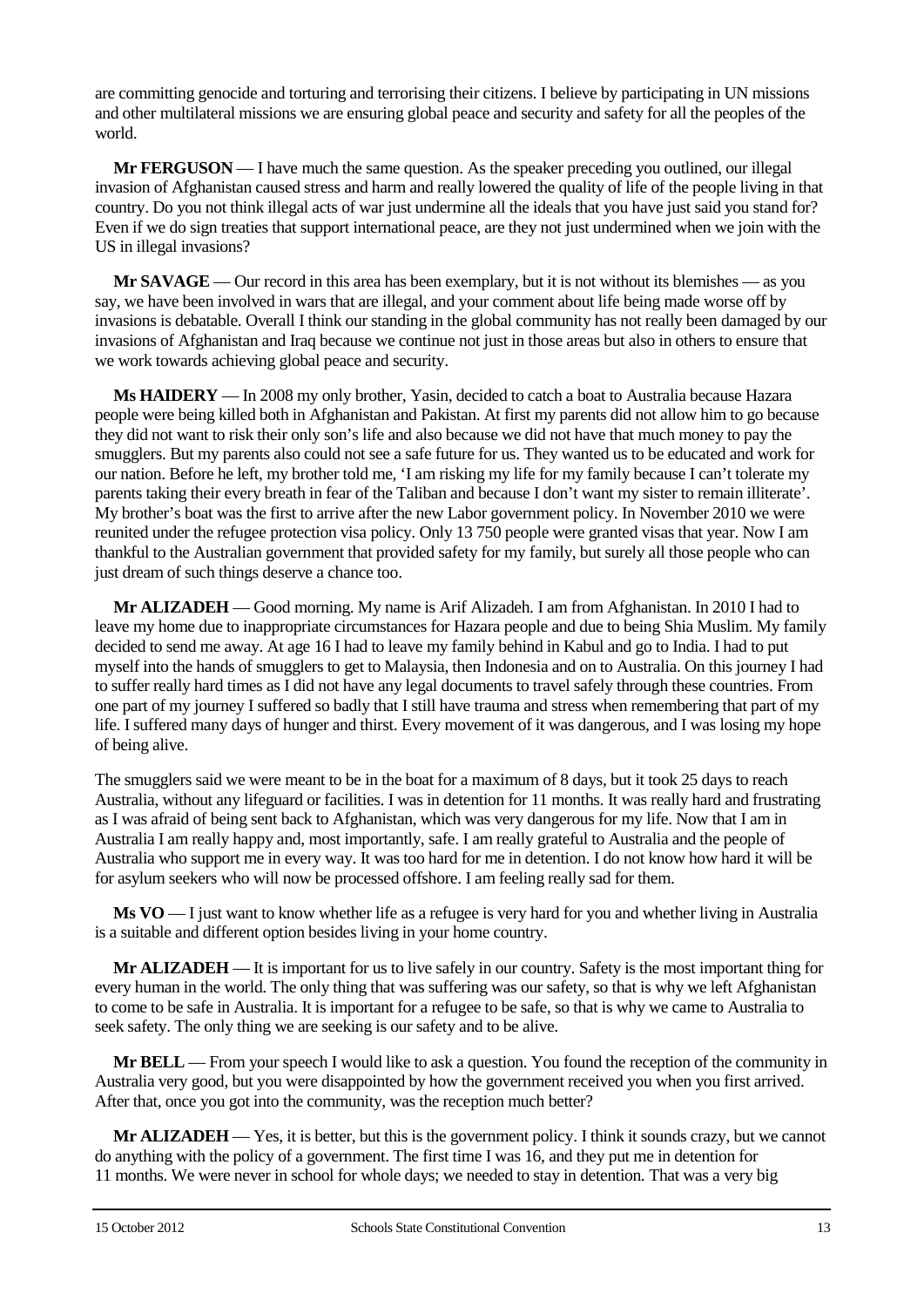problem for everyone. Other people the same age as me were going to school and getting their education — but me, I was in detention.

**Ms CLARK** — You talked about how you were in detention for 11 months. Do you believe that the way the Australian government treated you when you first came to Australia was fair and just, or do you think that it should change how it treats asylum seekers?

**Mr ALIZADEH** — From the time I got to the Australian navy ship from the border the behaviour of the Australian navy, customs and the detention people was good. The only thing is that they put us in detention, which was like prison. You could do nothing. The other things were very good. I am grateful to Australia and the people who helped me in every way. The only thing that was wrong was that they put us in detention. That was the main thing.

**Ms HAIDERY** — I want to tell that when my brother was in a detention centre he used to call us and tell us that the government was treating them in a good way; they were providing good food and a good lifestyle. He was in Australia; he was safe and he was here, but he needed safety for his family. We were all in Afghanistan. We were having a hard time. It was really hard for us. It took almost three years for us to come here to find safety.

**Mr BILLMAN** — Today global interdependence is a reality. Whether it is the clothes we wear or the technology we use, our daily lives are affected by what people on the other side of the planet are doing. It is important to know how our neighbours live and what effect we have on them. 'Citizenship' is a term that dates back to the ancient Greeks. Back then a citizen was someone who played a role in advancing Greek society. 'Global citizenship' is a new term, but it is based on the ancient concept. A global citizen is anyone who works to make the world a better place.

As a country in the Asia-Pacific area of the world we are assisting the area with food supplies, shelter, water and basic medical attention. But we do not stop there; we also have branches in the Middle East, Africa, the Caribbean and Latin America. Even though we may not have the leading role in all of these areas, we are assisting more than 800 million people. That shows me that Australia, as a citizen of the world, is doing its part to help.

Chinatown is a distinctive and well-known area of Melbourne which dates back to the gold rush days of the 1850s. It is the longest continuous Chinese settlement in the Western world. The national capital city, Canberra, has developed a tradition of the National Multicultural Festival, which is held over a week in February. Additionally Canberra has numerous other inter-cultural events, such as the Thai food festival held at Canberra's national Thai temple.

Australia welcomes other countries and cultures into its society with open arms. This shows that as a country we are able to put aside our differences and unite ourselves under one nation and one world. But what are we doing as citizens of this country to assist others in the world and their plights? How, as a citizen of this country, am I being a global citizen for the world? As a student I am being educated on many subjects and learning about many new topics. At the moment world politics is something that I have just touched on. Already there is so much I know, but there is so much that I still want to learn. If not only senior students but intermediate or even junior high school students were educated in world politics at this time, I believe the younger generation of children would have a much better understanding of world issues and why Australia is not only a good global citizen but a great one. I am going to do what I can to carry on this legacy.

**Mr PACE** — You said that a citizen was somebody who advances the culture. You brought up how we have been aiding people, but how are we actually advancing the world?

**Mr BILLMAN** — That is a very good question. The way I see it is we do not necessarily have to be advancing the world, because as the human race we advance at our own pace. If we can assist each other and work together to all advance at the same time, that is what I believe is going to lead us to the high standing of understanding.

**Mr FERGUSON** — You said that we were providing regional and international aid and that as a country we are doing our bit, but at 0.35 per cent of GDP provided in aid, that is still only half of the UN target. Shouldn't we be doing more to aid people, both in our region and further afield?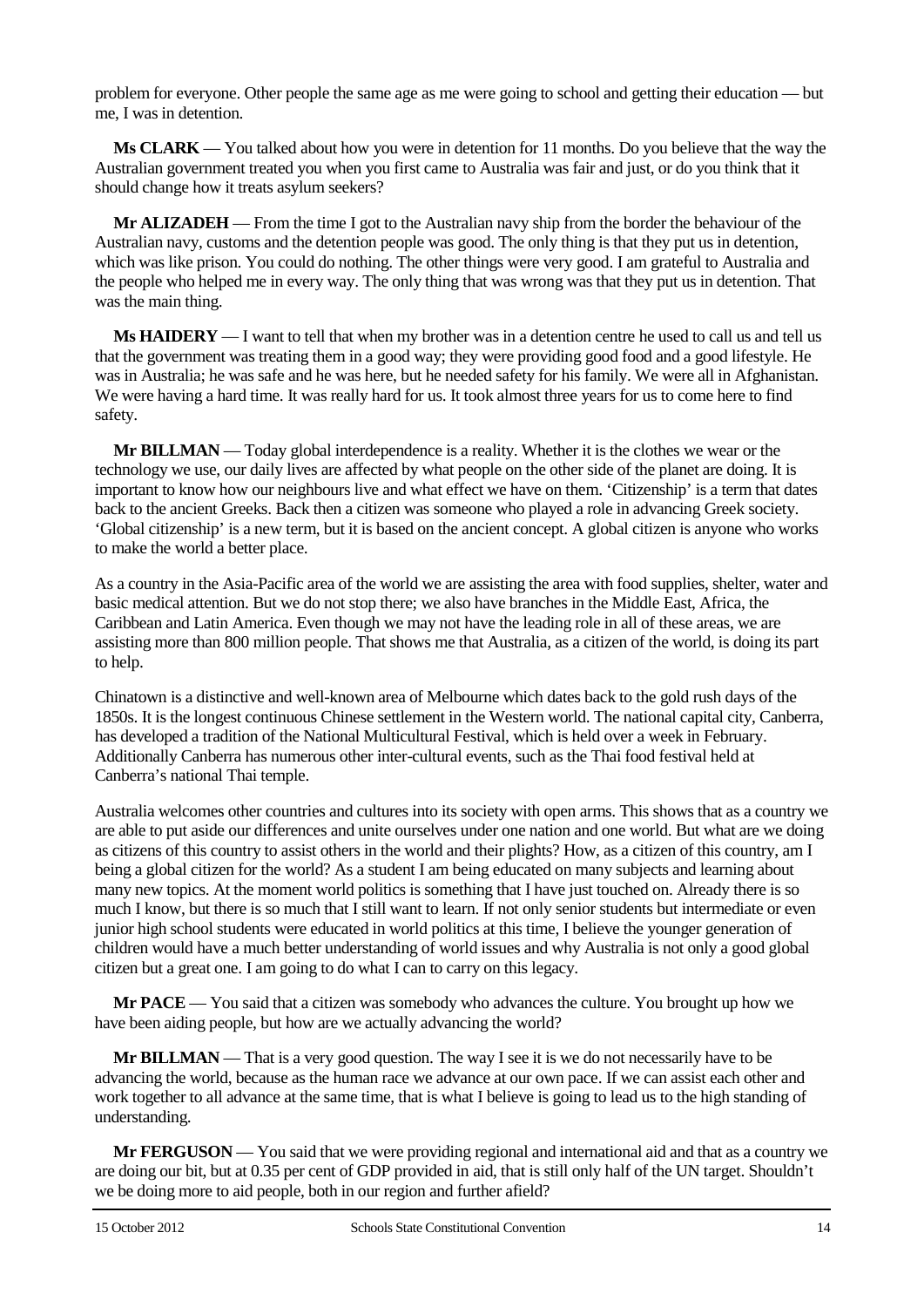**Mr BILLMAN** — That is also a good question. I believe that, yes, we can do more to assist the world, but we also have to take care of the problems we have in this country as well. I believe we are doing enough right now on our part because we do not only have to help in other countries, we also have to assist our citizens in our country at the time as well. So I believe we are lending as much as we can, and we are doing quite well with that.

**Ms STOLZENHAIN** — Refugees, migration and even boat people, also known as asylum seekers — what a controversial and complex subject, with lots of different opinions and solutions on this issue. We have one extreme, which is that we should let everybody in as they all deserve a chance at living the great Australian dream. But on the other hand there is the Australian saying that we should not let anyone in, as Australia does not have enough resources to support a growing population. Personally I and many others believe in more of a middle-ground approach. This may be seen when people say, 'We cannot accept any migrants, refugees or asylum seekers', but unless we come from an Aboriginal heritage either we or some of our family members migrated to Australia in hope of a better life. Not accepting anyone would be hypocritical in how we came to become part of this wonderful country known as Australia. On the flip side, accepting everyone would cause there not to be enough infrastructure, like roads, public transport and health care, to provide adequate support for these people.

Refugees, migrant and asylum seekers want to come here to have a better life. The difference is, though, that refugees come here because they are in fear of their lives — because they feel they could be prosecuted if they return back to the country they originated from. Over the years Australia has received 750 000 refugees and, up until now, has had one of the most successful resettlement programs in the world, with large numbers being successfully integrated into our society. Considering that there were over 6000 refugees to Australia last year while there were 58 000 to Italy and Malta and an astounding 100 000 to Yemen, it can be seen that this is a global problem, and it needs to have a solution quickly to protect these people. As Australians we need to ensure that a solution is found so that this issue is not swept under the rug any longer. We need to make sure that we accept these refugees and migrants into our country and ensure that the refugees we take are properly cared for and able to be successfully integrated into our society.

**Mr JOLLY** — I just want to ask what exactly it is you want, because you are saying that we cannot let everyone in, but who do you choose? The small percentage we have compared to many other countries — even the US, with their foreign policy, still have tenfold the refugees we have. I just want to know exactly what plan you want to put in.

**Ms STOLZENHAIN** — The plan I want to put in is that if we accept all the migrants and everyone who actually wants to come into Australia — we are struggling enough as it is with the health-care system, but not accepting anyone would be hypocritical. I feel that a good solution would be to increase the number of refugees we are taking in and make sure that the number we take in can have enough housing and that we can set them up properly instead of taking in a whole heap and them not being able to have housing and jobs and not being able to be educated properly. We need to make sure that we increase the number we take in and that, of the amount we take in, they get the lifestyle here that they deserve.

**Ms APPIAGYEI** — Some people affected through moving from one country to another are not having the same basic rights as us. Why are they not having the same rights as us? These people are not having the right to education and the right to freedom. What is holding Australia back from giving these people some of the basic rights they need?

**Ms STOLZENHAIN** — I see your point, but the other issue is that maybe instead of having everyone come out here Australia could put a bit more effort into trying to make sure that there is some more stability in those countries so that people who live there are not in fear of their lives, but we also can take refugees in, if that makes sense. We can take them in, so, yes, they can come to this country and get the basic rights, but also maybe stop it at the root of the problem so that we fix it so that they are not in fear for their lives in the first place.

**Mr EASTWOOD** — May I please put forward an alternate proposal? What happens if we were to increase funds into, say, doctors and medical help over there?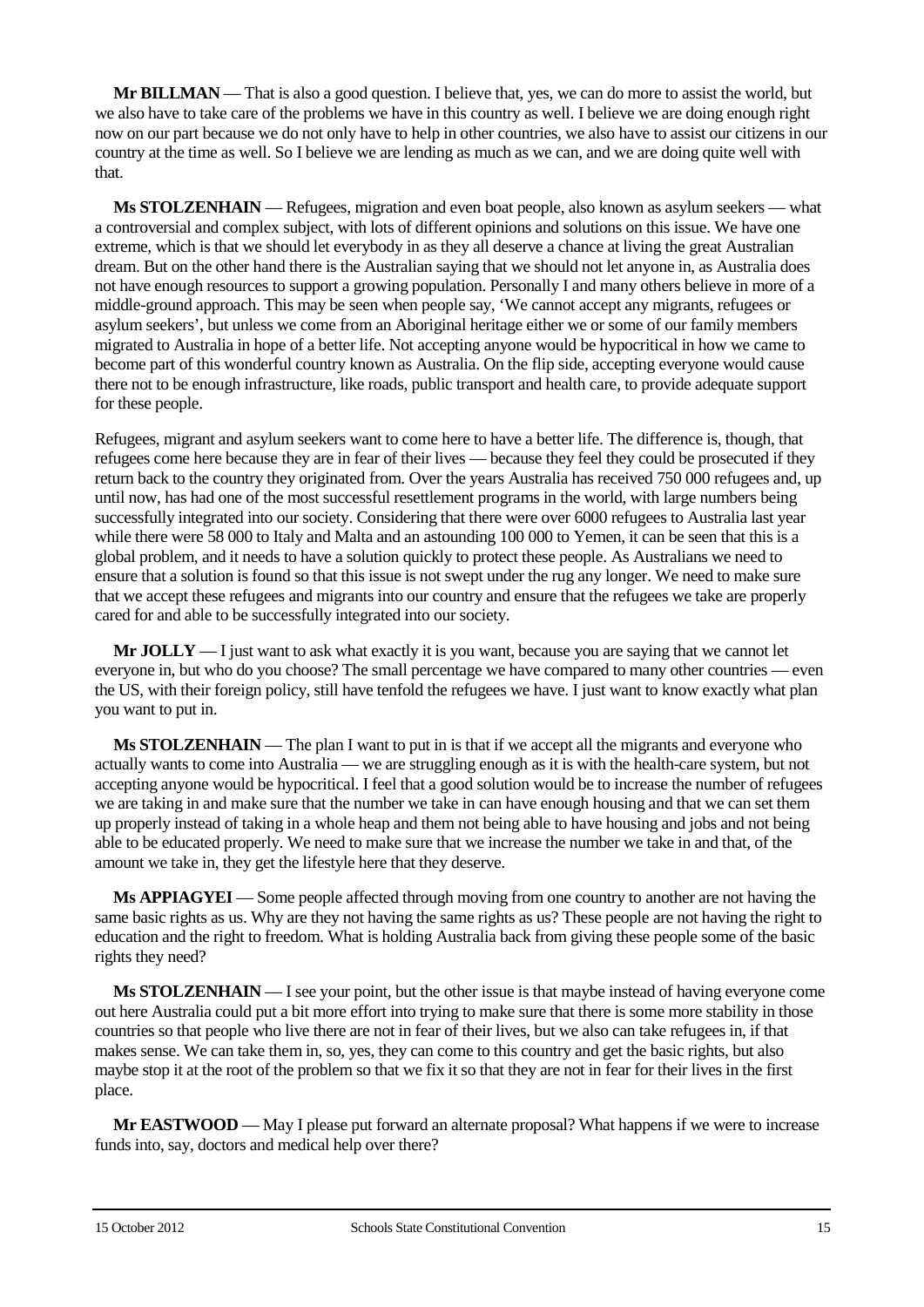**Ms STOLZENHAIN** — That would be a part of it. I understand, and I actually think that would be a great idea — also, making sure, if we do that, that we have political stability and that that country is able to be safe and that there are not warzones coming in and that people are not in fear for their lives. We also should be accepting people because we are a multicultural country. How did most of us get here? We have all migrated. There are a few here who have been refugees. We cannot say that we cannot let anyone in, but we also need to fix it at the root of the problem, and solutions like that could be an option as well.

**Mr DANIELS GARDINER** — Good morning, ladies and gentlemen. Thank you, Madam Speaker, Professor Langmore and convention holders. Australia, as a global citizen, has an opportunity to be a global leader in environmental issues and influence how the world reacts to the growing international problem of climate change. Our national anthem quotes, 'Our home is girt by sea'. As we are all aware, an effect of climate change is rising sea levels and is the biggest current threat to all coastal areas. The CSIRO predicts that an excess of 150 million people live within 1 metre above sea level. It has also been predicted by the CSIRO that sea levels are rising by 25 millimetres a year, which means that in 400 years there will be displacement of 150 million people, and Australia is directly affected by this.

'Our land abounds in nature's gifts'. Australia's economy is dependent on iron ore, with it producing above \$60 billion in 2011, but it is responsible for making in excess of 15 per cent of Australia's  $CO<sub>2</sub>$  emissions. However, Australia's biggest contributor to climate change is the energy industry, making up above 50 per cent of all greenhouse emissions, mainly relying on fossil fuels and coals instead of moving to the abundant solar power we have. Why not use these gifts?

'Of beauty rich and rare'. The Great Barrier Reef is beauty. It is expected to have completely died out within 100 years from today. It is directly linked to climate change, showing that humanity can destroy the beauty of the world and the beauty of the future. Climate change is a fascinating issue. Climate change is not specific to a country; it is not specific to a political system or a religion. It is truly a global problem with a global reaction needed. Australia, a global citizen, has an opportunity to create a green future. Australia, a global citizen, has an opportunity to change the future.

**Mr NEVILLE** — You said that the Great Barrier Reef was being destroyed by our impact on the environment; however, at the moment the largest percentage of damage to the Great Barrier Reef is being contributed to by foreign species that are destroying the coral and other forms of life on the reef. How do you believe that changing our impact on the environment is going to save the Great Barrier Reef completely from being wiped out in the next 100 years?

**Mr DANIELS GARDINER** — I would address that quite simply. Humanity has a responsibility to care for everything within the world. The issue is what the current problem is with environmental issues: if it is not going to affect this generation, let the future generations deal with it, but I think we should address the issue by saying, 'If we stop it now, we will not have to deal with it in the future'. If the government or international bodies like the UN were to sanction some sort of defence for it, like netting or whatnot, that would be the best solution.

**Mr O'BRIEN** — You mentioned that Australia should be a world leader in protecting the environment, but do you not think that the recent carbon tax is a very good, positive step forward into being a greener nation and supporting the environment?

**Mr DANIELS GARDINER** — Yes, it is a positive step, but it is a small step. We do not need a small step; we need a giant leap. If you look at the problem, why deal with something small? Why not just address it head on and take it all? But no, it is a fantastic step in the right direction. I do agree with you, yes.

**The CHAIR** — Thank you, gentlemen. Please stay on your feet, Howard, because you are our next speaker.

**Mr O'BRIEN** — Good morning, Madam Speaker, ladies and gentlemen. My name is Howard O'Brien and I am from Camberwell Grammar School. You do not have to look far to recognise the amount of work that Australia does for the international community. It is often on the front line of disasters in countries miles away from our own shores, providing food, human and financial support to people when they need it most. We have been on the ground and been major participants in many peacekeeping and humanitarian initiatives, notably with East Timor, the Boxing Day tsunami, the Indian floods — and the list goes on.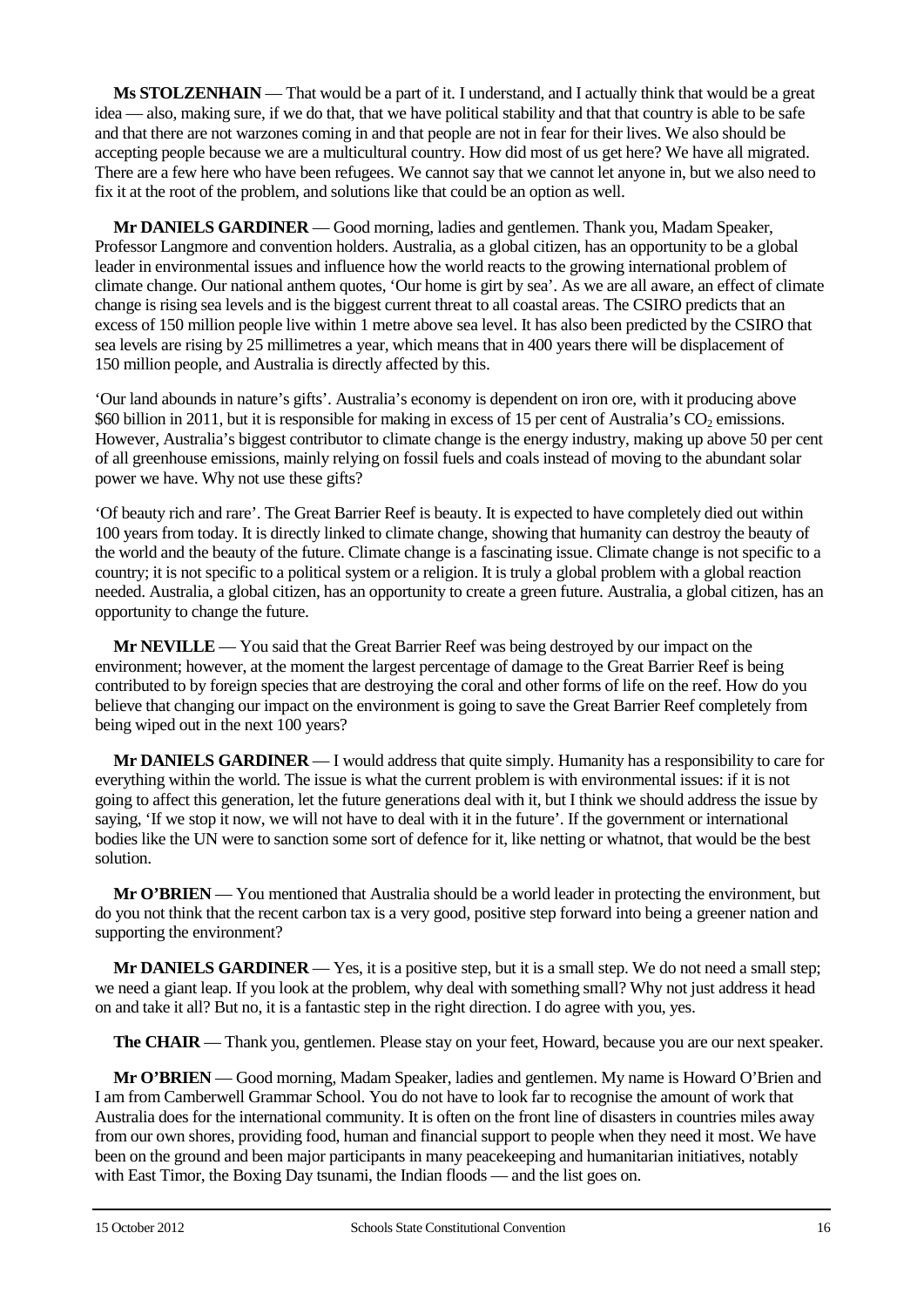Although we do not contribute to the UN foreign aid target, we provide something much more valuable than money: human resources. Australia is committed to providing countries with more than just money as we seek to physically help them rebuild and repair their lifestyles. This can be seen in places like Darfur, an African region with a relatively low profile where up to 300 000 people have been killed and 4.7 million have been displaced by militia attacks. It is also a region where up to 1000 Australian humanitarian workers are helping the displaced population and trying to achieve stability in the region. The fact that Australia goes into these countries that need assistance and that are not getting much public attention shows the nation's commitment to humanitarian work and the authenticity of the cause, the fact that it is not being done by a tick of approval or to play popular politics. This is reinforced by the fact that in 2005 Australia was voted the fourth best international citizen in the world, showing our consistency in being a good international citizen and the persistence in improving the quality of life for people around the world.

A point raised as to why Australia is not a good international citizen is to do with asylum seekers. It has been argued today that Australia does not take its fair share of asylum seekers, as we take considerably less than other countries such as France and the US. While this is true, it is also true that Australia has a much smaller population than either of these countries, and when our asylum seeker intake is compared to our population, it can be seen that Australia takes in 0.06 per cent of its population in asylum seekers annually, while other countries, like the US and France, take in only 0.002 per cent and 0.007 per cent. This outlines that Australia does do more than its fair share for asylum seekers when it is put in perspective to our population.

Another point brought out in relation to asylum seekers is the maltreatment of some individuals in detention. While it is a minority, it is still not a good occurrence. Nevertheless, this is a small incident in the scope of the amount of work that Australia does, and it does not discredit all of the positive things listed that this country does for the wider community. As with everything, as good as something is, there is always room for improvement. Australia is not a perfect international citizen, but it is certainly a good one.

**Ms DIXON** — You said that we take our fair share of asylum seekers, but putting aside that for a second, do you not think we have a moral obligation to help people? Putting aside all of the stuff about how much money we spend, don't you think it is about heart and being compassionate?

**Mr O'BRIEN** — Thank you for your question. It is about heart, and our country does show that it has a lot of heart in these examples where we are on the front line in disasters and where we take in asylum seekers who are seeking safety in our country. We are in many places that have very low profiles. We send financial assistance and, as I said earlier, we always pay our money to the UN on time and in full. This shows that Australia does help people, that it does have heart and that it does care.

**Ms FABBRO** — How can you claim that an issue such as mandatory detention is minor or small? On something as significant as that there should be plenty to say about any sort of good reputation Australia has as a good global citizen.

**Mr O'BRIEN** — Thank you for your question. It is very small when it is put into perspective with a region like Darfur, where 300 000 people have been killed. I am not denying that it is a bad blemish and that there is room for improvement, but when you put it in the scheme of things, 300 000 people have been killed and 4.7 million have been displaced. I think that should be the priority, and that is one of our focuses, and we are doing a very good job in all areas.

**The CHAIR** — There are a lot of hands up. I am sorry, but we will have to keep moving, otherwise some of the other speakers will not get the opportunity.

**Ms BELCHER** — Global citizens are described as being active about an involvement in education, development and volunteering on an international basis. A country that is concerned with the welfare of and actively helps others might be considered a good global citizen. Human rights are often defined as justifiably belonging to every person. Equality, freedom of thought and expression, and life and liberty are strongly believed to be basic human rights by the general global society. Australians do not have human rights comprehensively enshrined in any one piece of legislation, which leads us to question whether Australia truly and inherently values human rights. Who is to say that the only reason a bill has not yet been introduced and passed which would protect human rights are the citizens of Australia? Currently it would seem that the only thing protecting Australia's human rights is its citizens, and this is neither setting an ideal example nor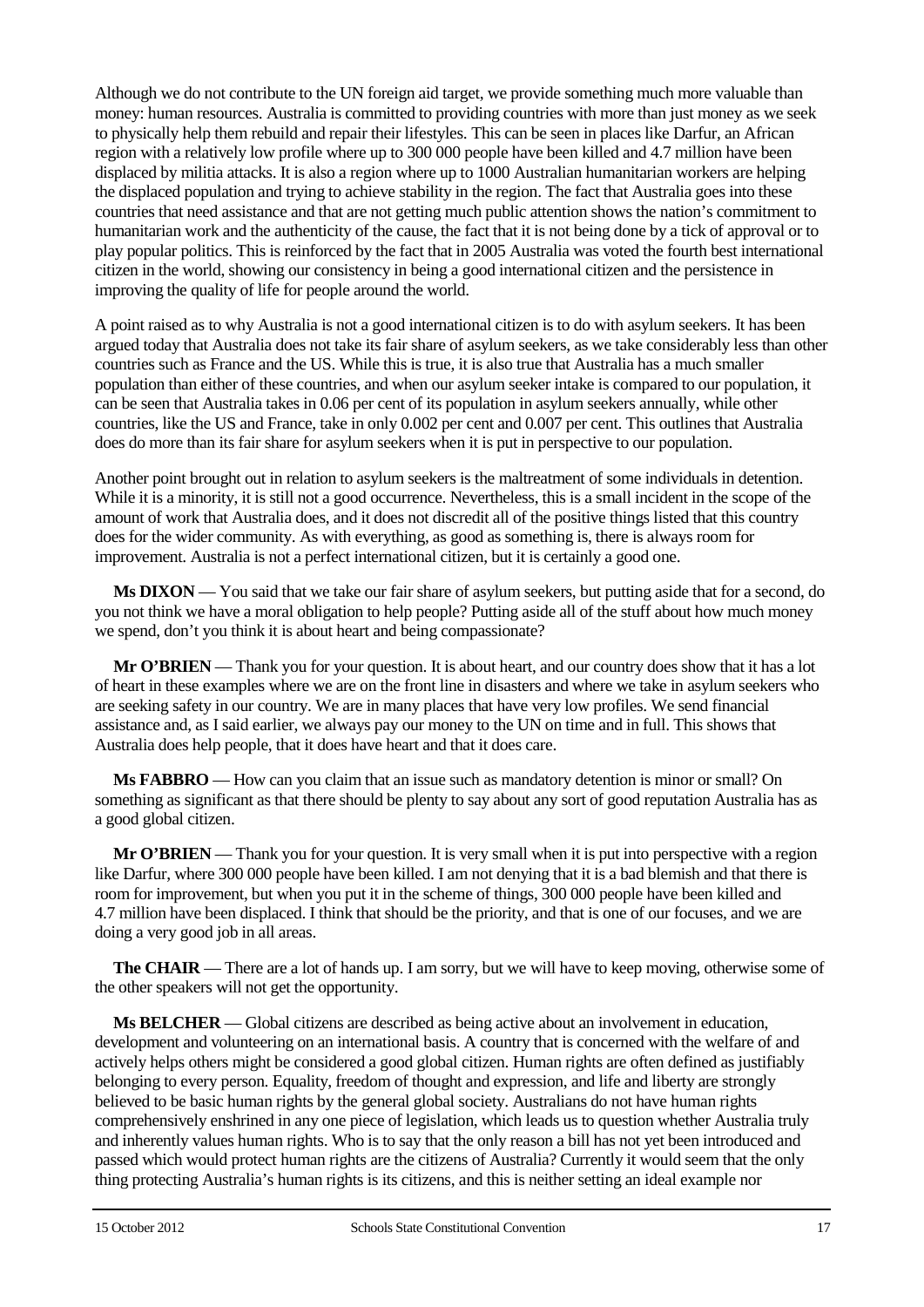representing views that are in line with those of the greater global community. Effectively Australia is saying that human rights are a cute idea — nice and pretty, but not very important, or at least not important enough to bother with updating and approving legislation.

As a school we commend Australia on its consistent and speedy assistance to countries in post-disaster situations. Australia is quick to step in and help other countries which have been struck by natural disasters, helping them pick up the pieces, both literally and figuratively, after a catastrophe. Help comes in the form of first aid attention, supplies of fresh food and clean water, amongst other things. In this respect Australia is a good neighbour. However, Australia does not fare quite so well in relation to the protection and security of other countries when we are not immediately threatened. Australia is not generally considered to be at the forefront of actively going out of its way to help other countries. Australia has chosen to lead by example as an advocate of all things humanitarian, and through its example encourages other countries to follow suit. But Australia's legitimacy as a worthy example is weakened by the absence of a comprehensive human rights bill.

**Mr EASTWOOD** — If a bill of rights were to be proposed tomorrow, what would you personally put in there?

**Ms BELCHER** — It is not so much what we would put in it, it is more that we would like to encourage the discussion and introduction of a proposal.

**Mr DUNNE** — Unlike the neoconservative position that we should enshrine some form of a declaration of human rights within our constitution, certain law-making authorities stipulate that in fact this is a negative thing which can potentially have bad repercussions as it actually provides a definite legal loophole. Instead, Australia presents something which is the assumed bill of rights under which courts may, if they decide to do so, invoke the human rights clause as a method of preventing certain laws from being carried through. Do you believe this system, which has worked in Australia for such a long time and which has been evidently used in the past in the context of things such as blocking the Malaysia solution, is better because it allows our government to extend human rights to things which a more definite and lettered-down form may potentially prohibit?

**The CHAIR** — I think that probably should have been a question on notice rather than a question from the floor. Can you make any comment, Ms Belcher? You do not have to.

**Ms BELCHER** — No, I do not think I can.

**Mr NEVILLE** — Australia is a country founded on migrants. The prosperity and individual liberty of our nation, paired with our geographical location, has made Australia a key front for asylum seekers seeking political refuge and security from their home nations.

The government's proposed solution to the crisis is the Malaysia solution, where asylum seekers attempting to arrive in Australia by boat would be re-exported to Malaysia for processing. However, the High Court's verdict that Malaysia is not an adequate location derailed this solution completely in a 6-to-1 vote. The opposition's proposed solution to the crisis is the Pacific solution, where asylum seekers would be re-exported to Nauru for processing. This solution is as flawed as the Malaysia solution, as it fails to meet the same criteria that would make it a suitable location for re-exporting refugees. The criteria include: access to assessment of refugee claims and protection before, during and after the refugee claims are assessed.

In a recent turnaround the Gillard government attempted, and failed, to pass legislation that would enable it to reopen Nauru for processing. This attempt was met with condemnation from humanitarian bodies globally, including the UNHCR, as well as the Australian public, as was evidenced in the polls. The question of people smuggling is integral to the management of asylum seekers. A fitting solution to this problem is tightening control of refugee visas and strengthening border protection to deter people smugglers from targeting Australia. Without the financial benefit of smuggling people into Australia the trafficking of individuals across borders will lessen, allowing Australia to move forward in its refugee policy.

Australia's feeble attempts to push for offshore processing are insufficient and unlawful in the eyes of the High Court. To solve the crisis, Australia needs to shorten the processing procedure while still allowing room for medical testing, legitimacy classification and identification confirmation. Essentially it is a problem without a solid solution. It is through the government's management of refugee claims and its influence on international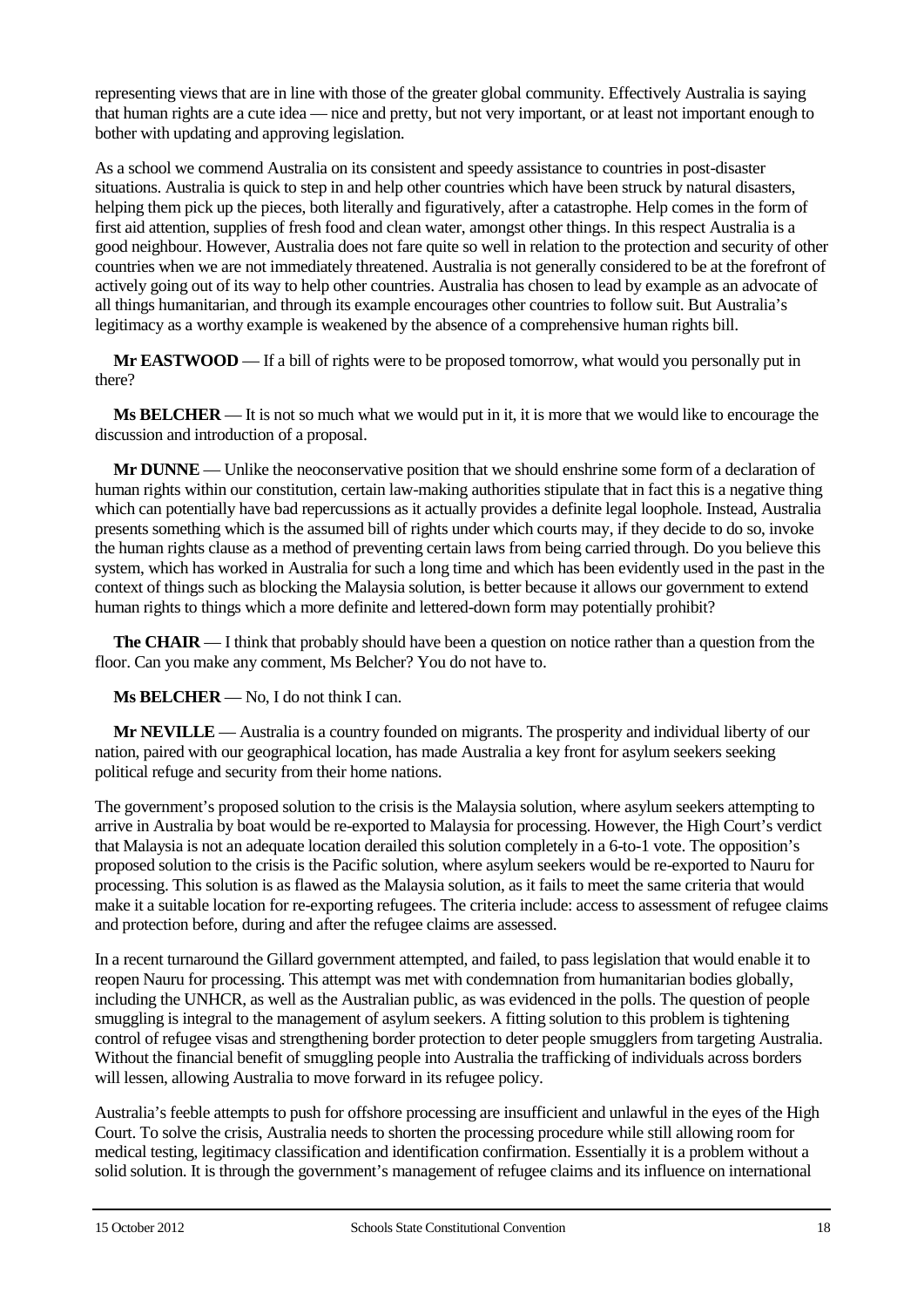policy towards solving the refugee situation that it affirms its international responsibility as a global actor on the issue.

**Ms MILILLI** — Getting on a boat and coming to Australia is very dangerous. Over the past few years we have seen that a lot of people have died when the boats have sunk or have crashed. Do you think Australia should be taking some responsibility for the journey as asylum seekers come to Australia?

**Mr NEVILLE** — Absolutely. As part of my contention I said being able to accept more refugees and being able to provide more aid to these people is what Australia needs to do to improve its standing as an international or global actor on the issue.

**Ms DIAMANTOPOULOS** — You said the Gillard government failed in its plan to send people who come to Australia by boat to Nauru, when several people, specifically Sri Lankans, have been sent over there and have been enduring conditions very similar to those in the mandatory detention centres here. What do you have to say about that?

**Mr NEVILLE** — Firstly, the Gillard government has attempted and has failed to pass legislation necessary to open detention centres in Nauru. However, specific cases of shifting people across borders, however small that effort may be, is within Australia's obligation to the UNHCR as the third highest contributing formal member out of the 20; and Australia's temporary use of the facilities on Nauru is not recognised by the Australian High Court, which does not regard it fitting for open, full detention.

**Ms DENT** — It has been said each choice we make causes a ripple effect in our lives. Each choice that our nation makes causes a ripple effect in the international community. It is our moral obligation as global citizens to create opportunities where peace and security can prevail for all peoples. Greater pre-emptive efforts to avoid tragedies are essential. For lasting, long-term outcomes I propose a focus on the next generation, promoting dialogue and tolerance over war and tyranny. I believe Australia is a good international citizen. Our country gives millions of dollars in aid and it has long been involved in peacekeeping missions, but we can do more.

The fact that so many young people have gathered here today is testament to the fact that work is being done locally which has the potential to cause ripple effects with the spread of knowledge.

The first point of action is education about local and global affairs. With more knowledge about other cultures, more empathy and understanding of differing points of view, and more diplomacy and technical skills, peaceful relationships with our neighbours can be enhanced from a local level to the national and global community.

The second point of action should be more dialogue and forums between the youth of the world to foster understanding and tolerance, as we are the leaders of tomorrow. We need to discuss ways in which Australia can maintain its peace and security and globally assist in making this a reality for all our tomorrows.

Would it not be nice if through the ripple effect all citizens of the world could create environments that allow human rights to thrive so that all the people of this world could share in opportunities that would help create peace and security?

**Ms VUKELIC** — I would just like to ask you whether you really think these peace and security missions are an effective solution to what is happening, such as war missions, in other countries in the global community.

**Ms DENT** — Thank you for your question. I think current peace and security measures are effective, but the focus needs to be on a future long-term outcome that can prevent problems and catastrophes in society even happening in the first place. The way to do this is through education and through dialogue with youth from around the world in order to develop tolerance of other cultures and communities. I think that approach really has the potential to do good for the world.

**Mr NATARAJAN** — In terms of your mention of Australia needing to increase their support overseas, recently Australia's official development assistance group stated that there would be an increase of \$5.2 billion in the 2012–13 financial budget to increase Australia's support overseas. That is an overall increase of 60 per cent on the 2007 Labor government, so what do you have to say to that?

**Ms DENT** — Thank you. I believe that is a great effort from what is within Australia. I think more of this needs to occur because, if you think about it, there are so many people around the world who do not have the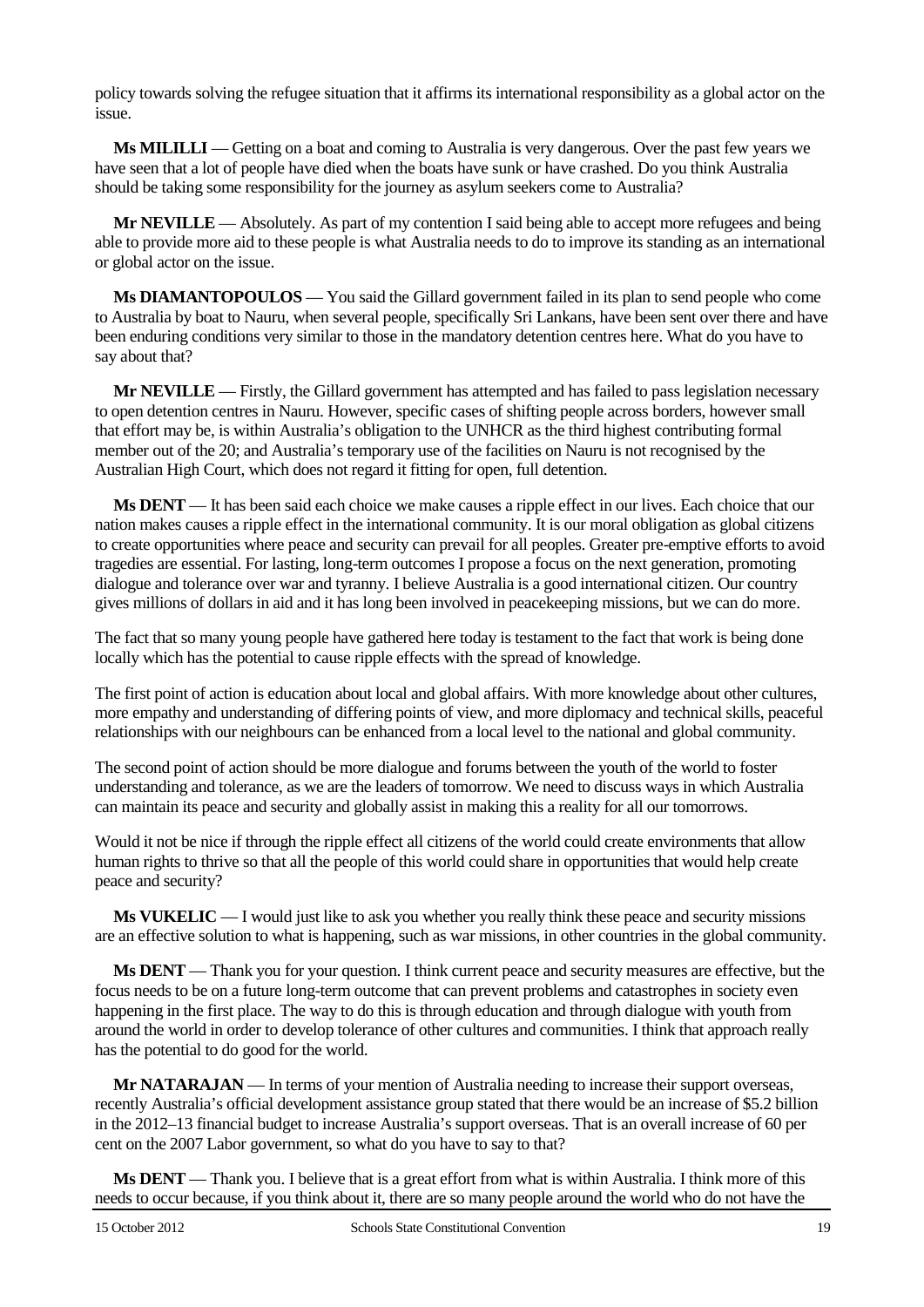opportunities that we do. I understand that this is taking place, and I think this is a great effort. I would like to thank you for putting that forward. This movement of money, services and aid in general really has potential to improve the current situation of the world. But again we need to look to the future and future generations so that we can make the future world a better place for all.

**Ms HUSBAND** — Good morning, distinguished delegates and Deputy Speaker. My name is Megan Husband, and I am proud to represent the views of my classmates from Portland Secondary College. Last week my fellow delegate Molly Dixon and I conducted a survey to unearth the most important issues concerning the youth of Australia and the world. We surveyed students from three classes in years 7, 9 and 11. The students were asked which of the following issues were most important to Australia's role in the wide world: peace and security, refugees and migration, climate change and environment, human rights, and international aid. The biggest worldwide issues decided on were climate change and environment and human rights.

On the topic of climate change, we believe that the carbon tax is not enough and that the Australian government is not directing its time, energy or money in the right direction. We want the talk to stop — action is what we need. At Portland secondary our school student body feels that more money should be spent on developing energy and technology. Educating Australia and other countries' youth about climate change would be a good place to start, but the generations before us have created a bigger problem, one that cannot be fixed just by throwing money at it. We need to get the Australian people involved in such a way that promotes helping our environment in a positive way and removes the negative stigma that has been attached to saving energy by the carbon tax. I will now hand over to Molly, who will complete the second part of our speech.

**Ms DIXON** — On the subject of human rights, when my fellow delegate and I conducted the student survey students said they felt their human rights were respected. They agreed that human rights laws currently in place in Australia are enough but that more work should be done helping other countries develop their own human rights laws. An agreement was made that more effort should be spent in doing this, as everyone deserves the right to feel safe, equal, respected and acknowledged as an individual.

**The CHAIR** — I am sorry; we have now run out of time for this part of the program. Thank you very much, ladies, you are going to avoid the questions. We are now moving to speakers from UN Youth Victoria. Robbie Nyaguy has been president of UN Youth Victoria since May of this year. His involvement in this organisation spans over three years in the executive, helping grow UN Youth through his involvement in various roles. Outside of UN Youth Robbie is involved in local politics and ran for state Parliament in the seat of Sandringham in 2010. Robbie is currently running for local council in the City of Banyule and aspires to use his involvement in politics to bring positive changes to the people around him. He is currently undertaking a bachelor of arts and a diploma of languages (Hindi) at La Trobe University.

**Mr NYAGUY** — I might sneak up to the front so you can all see me and so that I can look at you all at the same time. I would firstly like to acknowledge the traditional owners of the land, the Wurundjeri people of the Kulin nation, and thank Madam Deputy Speaker and all the speakers in the chamber today. I have been very impressed by the way you have all spoken. This is an issue of great importance to me as president of UN Youth Victoria, but I think it is an issue that is also of great significance to all Australians, particularly young Australians. The issue of whether Australia is a good global citizen is something we need to consider all the time. It is very easy for us to focus on the stuff we do inside our own country and to forget the broader context of other countries and people in the world and other issues that affect the world.

UN Youth Victoria is an organisation of young people between the ages of 16 and 24, and it is completely run by young people. We are part of the World Federation of United Nations Associations, and our aim, through that body, is to create an avenue for young people to engage with the United Nations and international issues. After what happened in the first and second world wars it was decided by many of the founders of the UN that in order to solve the issues of the world we needed not just to have countries and diplomats coming together but to have the broader global community coming together. We needed every person in the world to be engaged with the international community, situations and issues. If we are going to achieve peace and security, we need to have every single person in the world involved in peace. I often say, 'Waging a war of peace', if that is possible.

There are a couple of things I want to note today regarding your speeches. I will talk about the specifics of arguments in a minute, but I want to talk about the broader context with the way these options are. The thing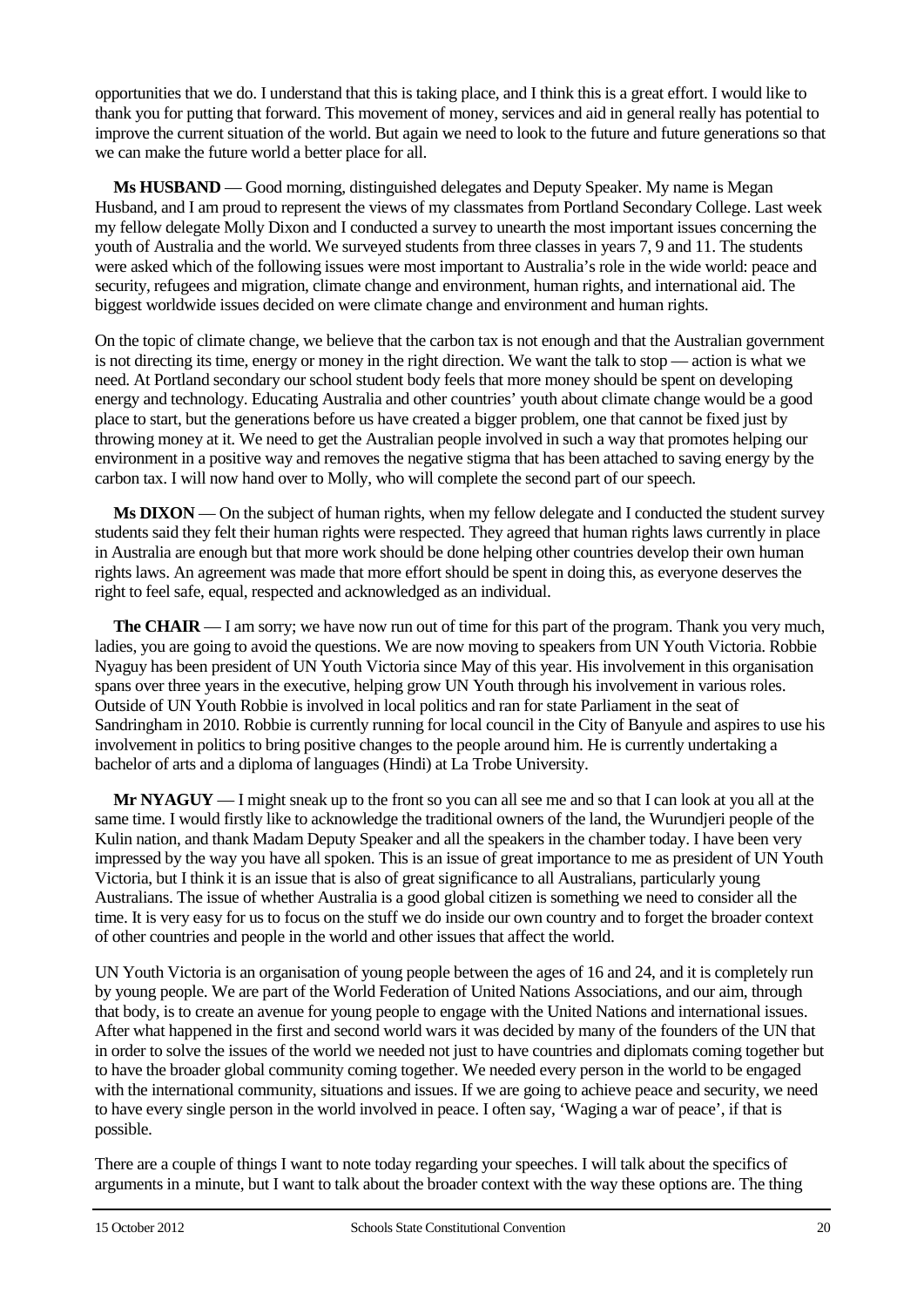with deciding on an answer to this question is that it is not just about the arguments in favour but also how you frame the situation. When I first came and listened to you guys one of the key things I noticed was that there was a big gap in people talking about the perception of Australia as a good global citizen and people talking about the reality of Australia as a good global citizen. Those are two different yardsticks to use, if you are going to measure whether Australia is good or not. One is based on whether, in the eyes of the other 192 countries in the world, we are a good global citizen. The other one is a measure of things like our aid contribution, our contribution in foreign conflicts, our contrition on international issues and also the way that we treat our own citizens within Australia. Those two are very different arguments. A lot of you leaned a little bit between the two. Some of you will lean completely to one side, and others will lean completely to the other. But when you are analysing your arguments on these issues, consider that there is a big difference.

A good example to use is the argument about marriage equality. You could argue that in a reality sense and in the sense of non-discrimination and treating all citizens equally that marriage equality would be the right thing within Australia. You could also very easily argue that considering that most countries in the world are developing and do not recognise any kind of same-sex relationship — in fact many of these countries make same-sex relationships illegal — moving on this issue would mean that there would be a number of countries in Africa and the Middle East that would dislike Australia and say we were a bad global citizen and that it would bring Australia into some kind of global disrepute. I think it is an interesting argument to make.

Ultimately what you need to do is decide within yourselves what the most important issues are. Today you raised things like refugees, UN contributions, climate change, marriage equality, Afghanistan, aid, human rights and diplomacy. There are a couple of interesting exceptions. I noticed none of you spoke about trade and tariffs. Not many of you spoke about disease and our contributions to health care around the world. I think what you need to do when discussing these issues is look at the net impact of what we are doing. Whether it is perception or reality, look at the net impact. Ultimately we do a lot of things in the global community; Australia is very involved overseas. I think it was John who said before that there are 1 million people overseas at any one time from Australia. That is pretty amazing, and that means that we have a big impact on the global community. Balancing that up is important.

When you get all these things together you then realise you are comparing apples and oranges a little bit. From my experience personally with UN Youth and the general UN context, I would say that peace and security are the most important issues and form the most important yardstick. But there are other issues, such as health care, education and human rights, that are also important and not just subject to the stock standard peace and security, and preventing war arguments. Keep that in mind. I think ultimately once you have decided whether you want to favour that sort of perception or the reality and when you have added all these things together and looked at their net sum, you then come out with the answer to whether Australia is a good global citizen or whether it is not. I think that is a pretty hard thing to do, but I think you have all done a very good job. When you are going away from this discussion now, think about that. Think about, 'How can I plus all these arguments up in my head, and what is the ultimate outcome?'. I think that is the best way of doing it.

**The CHAIR** — Thank you, Robbie. Our next speaker is Toni Henderson. Toni was the convener of the Thant-Evatt trophy debating competition this year, attracting over 600 students from around the state. It was the largest model UN Security Council competition ever held in Australia. Originally from Ballarat, Toni is passionate about engaging the widest variety of youth in political processes and decision making and has always supported causes that bring issues-based education to students otherwise left out by the system. Toni is currently studying a bachelor of science at the University of Melbourne and is majoring in geology. Toni hopes to travel the world as an exploration geologist researching diamonds and enjoys writing for the international science magazine *The Triple Helix*.

**Ms HENDERSON** — Thank you, Madam Deputy Speaker, and thank you, Robbie, for your inspiring words. I would like to expand on what Robbie has said today and reflect more on some of the specifics of what you have said in your debates. I have heard from Kate over here, who mentioned thinking about the practical aspects of implementing these ideas. It is good to have these ideas. To have these ideas means we can grow as global citizens, but we also need to consider the practical aspects behind implementing some of these ideas and whether or not they are actually even possible.

You also mentioned the complications around getting people together to discuss these ideas and to discuss these problems. That is one of the wonderful things about the United Nations: it is a platform for everybody. In the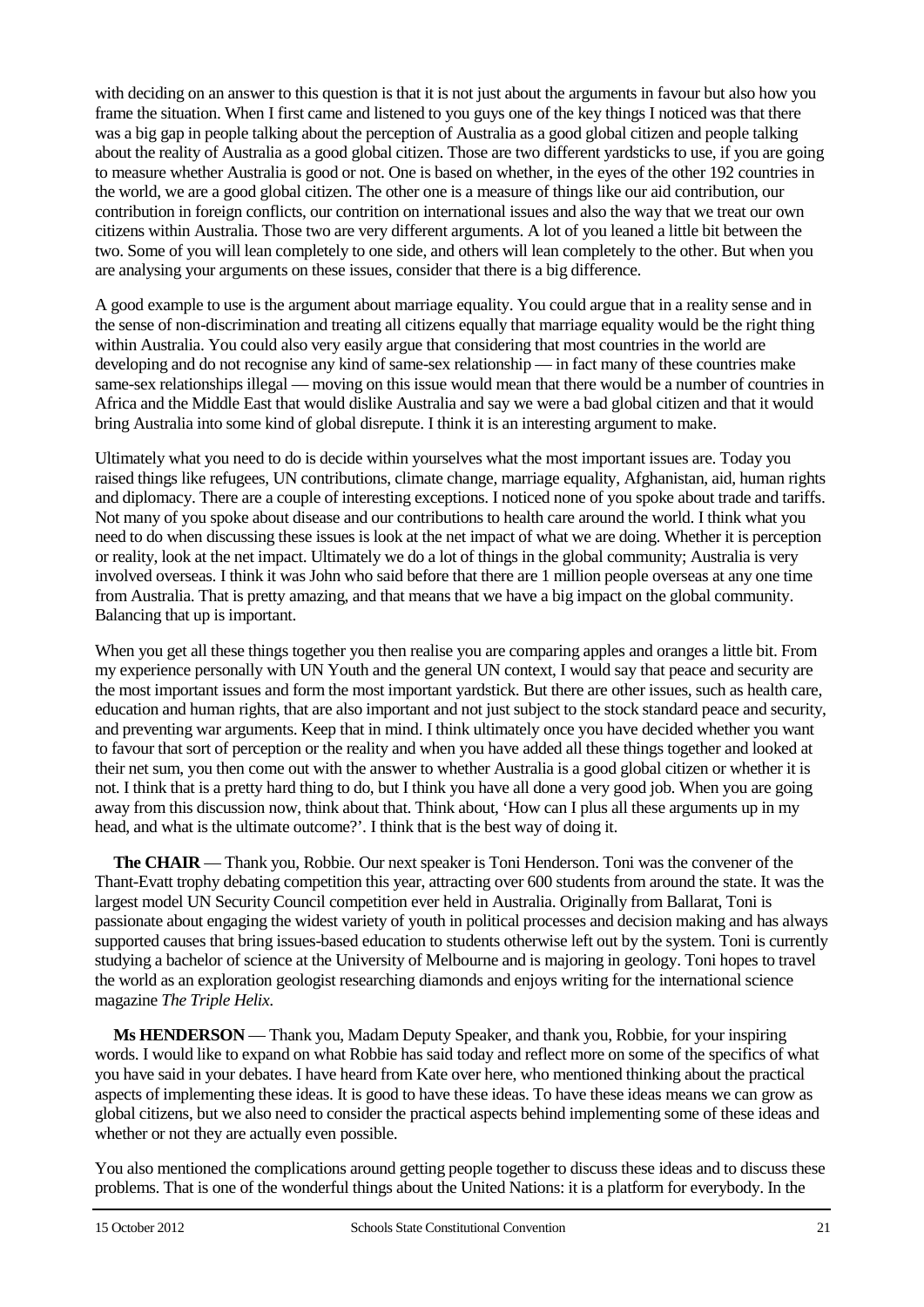General Assembly everybody gets one vote, so no matter whether you are a global hegemon like the United States of America or whether you are tiny little Tuvalu out in the Pacific Ocean, you still get the same vote, and you still get the same amount of say.

It was also mentioned that Australia has the opportunity and the obligation to be a world leader in refugees, peace, security and climate change. Australia is one of those countries that is so well positioned between the established powers of Europe and the rising powers in Asia. It has one of those unique geopolitical positions where it has the ability to be a discussion platform for these countries and for the rest of the world to discuss these ideas in a neutral, calm and considered manner. Whether Australia has the ability in the eyes of other countries to move forward on these issues is also another idea you raised in your discussions, and it is one I would like you to think about more as you move on into your workshops — whether Australia has the ability in the eyes of other countries, in the eyes of those 192 countries, to be a leader in these situations.

I would now like to talk to you about what it means to be an Australian citizen as a youth. Individuals today are represented all around the world at all times. You can express your opinion with the click of a button or a tap of your finger these days, and the stocks of the world are traded 24/7. Everything is happening at all times. This also means we get the ability to express our attitudes and our actions towards these international issues all the time. As Australians, as members of this global community, we have a responsibility to make sure that all of our opinions are heard — to make sure that our government moves forward on these ideas and policies, and to make sure that they hear those opinions. It is our responsibility as global citizens to be our best selves, and it is our responsibility as Australian citizens to represent Australia on the global stage.

When we think about our future on the global stage, we think about the youth. Everyone always says the youth are our future, the youth are the people who are going to be making the decisions for our future. That is one of the things the United Nations and UN Youth Victoria strongly likes upheld. As United Nations Secretary-General Ban Ki-moon mentioned in his annual speech towards the United Nations General Assembly this year, young people are not just the leaders of tomorrow but the partners of today. So you have the ability, and you have that opportunity, to take part in leadership that is happening today. You are partners in these decisions, and you are deciding for the people of the future. You are deciding for your peers, for the future and for the world you would like to be in. It is now your time to take that opportunity.

Dan Ryan, our UN Youth rep to the United Nations this year, has gone over there and decided to speak for Australian youth on issues that affect him and issues that affect youth around the world, such as bullying, poverty, refugees — all kinds of issues. He has taken that opportunity to be a leader as a member of the youth for Australia on the global stage. What I would like you to do is take your time within these workshops and take the opportunity to become, as Australians, the best Australians and global citizens you can possibly be.

## *Delegates applauding.*

**The CHAIR** — Thank you, Robbie and Toni, for coming here, your contributions and your analysis of the speeches. I would like to invite you to stay and have morning tea with us. Professor, if you could also stay for morning tea and perhaps have some casual conversation.

#### **Sitting suspended 10.56 a.m. until 1.37 p.m.**

#### **REPORTING SESSION**

**The CHAIR** — We are starting a little bit later because of getting through security. This is the reporting session, with each group reporting on their report. You are going to have 2 minutes each to report, and then there will be 1 minute for a question. We are going to try running the clock, so we will try running a clock as a practice at the moment. You will see the clock is set at 3 minutes. There is a clock there and a clock here, so the person who is reporting will speak until it hits 1 minute. I will then stop you, and we will open for questions. When the 1 minute is finished — when it is down to zero — we will start on the next group. When we are speaking in Parliament we get a warning buzzer just before our time finishes. Who is speaking for group 1? You must say your school and your name for the benefit of Hansard.

#### **Group 1: International aid**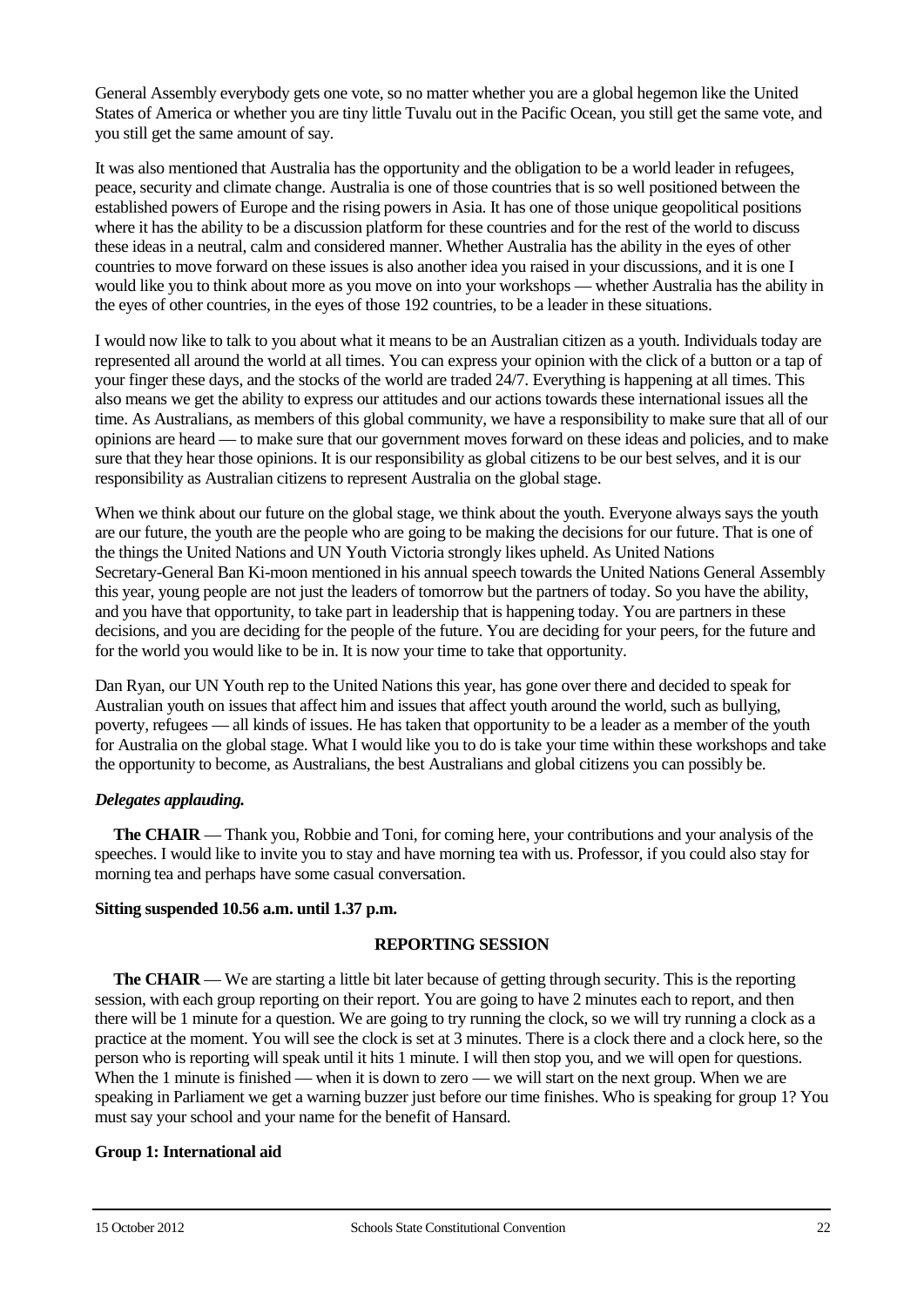**Mr GORNIAK** — Hello, ladies and gentlemen. My group, being group 1, was assigned the discussion topic of international aid. We came to a general consensus that Australia does give significant and generous international aid to the world. As I said, Australia's contribution is generous and needs to be praised, because it is significant, but we also came to the conclusion that more can be done and more should be done.

The most pressing issue that we found in the way that Australia distributes its international aid and help is how we should be doing this and how much in the sense of manpower and in the sense of finance and obviously currency. The way that we think it should be addressed in the way that we distribute aid is in small steps to increase the amount of money and percentage of our GDP in how much we donate to different organisations which would help people in need. The way that we want to do it is through the delivery of goods and services, which means people and humanitarian aid in the sense of simply food and water the people need urgently. There is also the building of local institutions through training staff, improving management and institutional cultures so the people really do get the sense of living with the benefits that we can experience in a Western civilisation.

**The CHAIR** — Order! The speaker's time has expired. Is there a question?

**Ms CLARK** — What would be your group's position if there was a sudden natural disaster where extra money would be needed?

**Mr GORNIAK** — My group had many opinions, and we were very segregated in our opinions, but I am sure that the members of my group would agree with me that if a natural disaster were to occur, money would be spent on it, including the money we had saved up before a natural disaster occurred in terms of donations made specifically for that sort of scenario.

**Mr DUNNE** — What you have just said is that we should be doing more to increase aid, but at the same time we should be getting praised for it. Why should we be getting praise when there is still more we need to do?

**Mr GORNIAK** — For the very fact we are a huge contributor already, and that countries like Australia not only Australia, but countries like Australia — if we are not praised, there is not anything to be working towards. Mankind should acknowledge another country's contribution as aid as they reach out to another country. If we do not appreciate these things which would mean so much — —

**The CHAIR** — Order! The speaker's time has run out. This is going to be difficult, so I think you will have your 2 minutes and then perhaps just one question. We will see how we go with that.

## **Group 2: Human rights**

**Ms RADCLIFFE** — Group 2 had the topic of human rights. We had a lot of discussion about this one, and we came to the conclusion that the most pressing issue globally, other than the right to live, is education. In some countries, like Australia, we do not have the problem of trying to fight for our freedom or fight for our right to live, so we decided that education is something that is needed in all countries, and not just to a primary school or high school standard but to a tertiary or TAFE standard as well.

On that note, we decided that human rights in Australia are really good. Globally we do quite well in comparison to a lot of other countries, but admittedly we do have flaws, as in regard to asylum seekers in our detention centres. There are people there who admittedly do not get an education. Through our discussion we saw that if we can teach these people even basic English — we know there would be a long process in finding out where they are at — that would then get them into society once they have been cleared. Even if these people were ultimately returned to their country, at least we would have done something to help give them a better life and a better future by teaching them a language that is universal and can do so much.

The Prime Minister, Julia Gillard, stated the following in a speech in New York:

We are a global people. One-quarter of Australians were born overseas …

That tells us that whether the people have come here as skilled workers or have come here because of family or even as refugees, the asylum seekers need to be integrated into society, and it needs to be done well. Through human rights we have decided that education needs to be an important part of their program.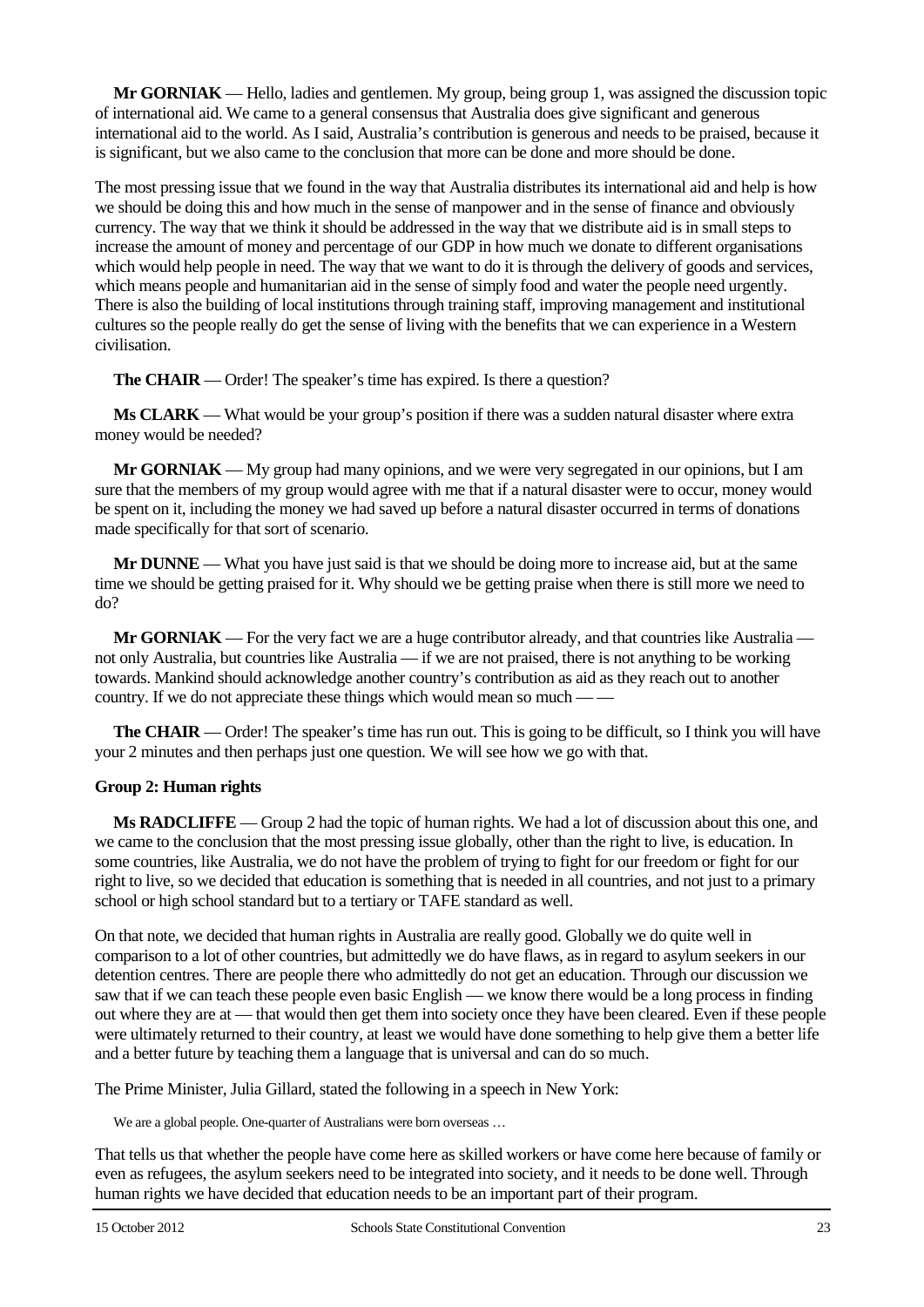**The CHAIR** — The speaker's time has expired. Can we have a question from this side — someone who has not been on their feet before?

**Mr PROIETTO** — How do you propose that teaching these people English alone would be enough to fully integrate them into our society beyond the teaching of more practical knowledge and perhaps and more cultural change to our society as a whole?

**Ms RADCLIFFE** — I did not say it would be the complete way to integrate them, but the start of it. If they cannot speak English, how can they talk to people? How can they tell people what they need, what they require or anything like that? Basically they need a form to communicate in the first place. If they do not have that form to communicate, they cannot get anything.

#### **Group 3: Refugees and migration**

**Mr NASH** — Our group was discussing refugees and migration. There is a huge issue facing us today. The perception of asylum seekers instigated by the media is misleading. The false betrayal creates a stigma and antagonism towards those who seek opportunity. The government's attitude and legislation towards asylum seekers is contradictory to our nation's morals and values.

Refugees flee destruction and persecution in fear for their lives. They risk their lives for their families in search of safety, education and a brighter future. We feel that Australia has a unique opportunity to integrate aid and accept these people into our society. We are a resource-rich population with a huge potential to create infrastructure and facilities to accommodate those in need. An approach whereby asylum seekers are not imprisoned is needed. Sending our forces overseas costs billions of dollars annually, and we believe this money could be better used for building houses and general support facilities in the community.

Assimilation initiatives are necessary, particularly for children, who find it easy to make friends and develop a cultural understanding, as we have seen with the Italian, Greek, Chinese and Vietnamese communities who have come to Melbourne.

In conclusion, Australia has the capacity and resources to take more people. The core of this argument is that these are people. In times gone by the issue was black rights, women's rights and gay rights, but now it is mandated as human rights.

**The CHAIR** — I now call on a questioner from this side who has not been on their feet before.

**Mr HUANG** — Great speech, Phillip. I am just wondering what is the benefit of assimilating these people into our community straightaway as opposed to keeping them in detention centres and improving the facilities in the detention centres?

**Mr NASH** — I think by getting them into our society it is creating more job opportunities that have become less available in recent years, and bringing more people in brings more cultures. We can learn more about ourselves, and it brings a greater and wider education for us to learn about.

#### **Group 4: Peace and security**

**Mr LIU** — We were assigned the subtopic of peace and security. First off we want to define a good global citizen as one who is actively involved in the advancement of human rights for all. With that in mind, we believe no nation can say they have a perfect record of peace and security. We do admit that there exist blemishes in Australia's history, but to a certain extent we believe we are balanced and a good global citizen because we uphold the definition provided by the United Nations.

You cannot be a proper global citizen without first ensuring national security, and despite some criticisms, we believe that Australia has tried its best to equally balance both national security and being a good global citizen. The most pressing issue we discovered was the Afghan issue. Despite what people may say about the US military the reality is that it is the strongest in the world. Because they have guaranteed to pull out by 2014, Afghanistan will likely fall back into chaos and anarchy, being run by the most powerful warlords with the biggest guns.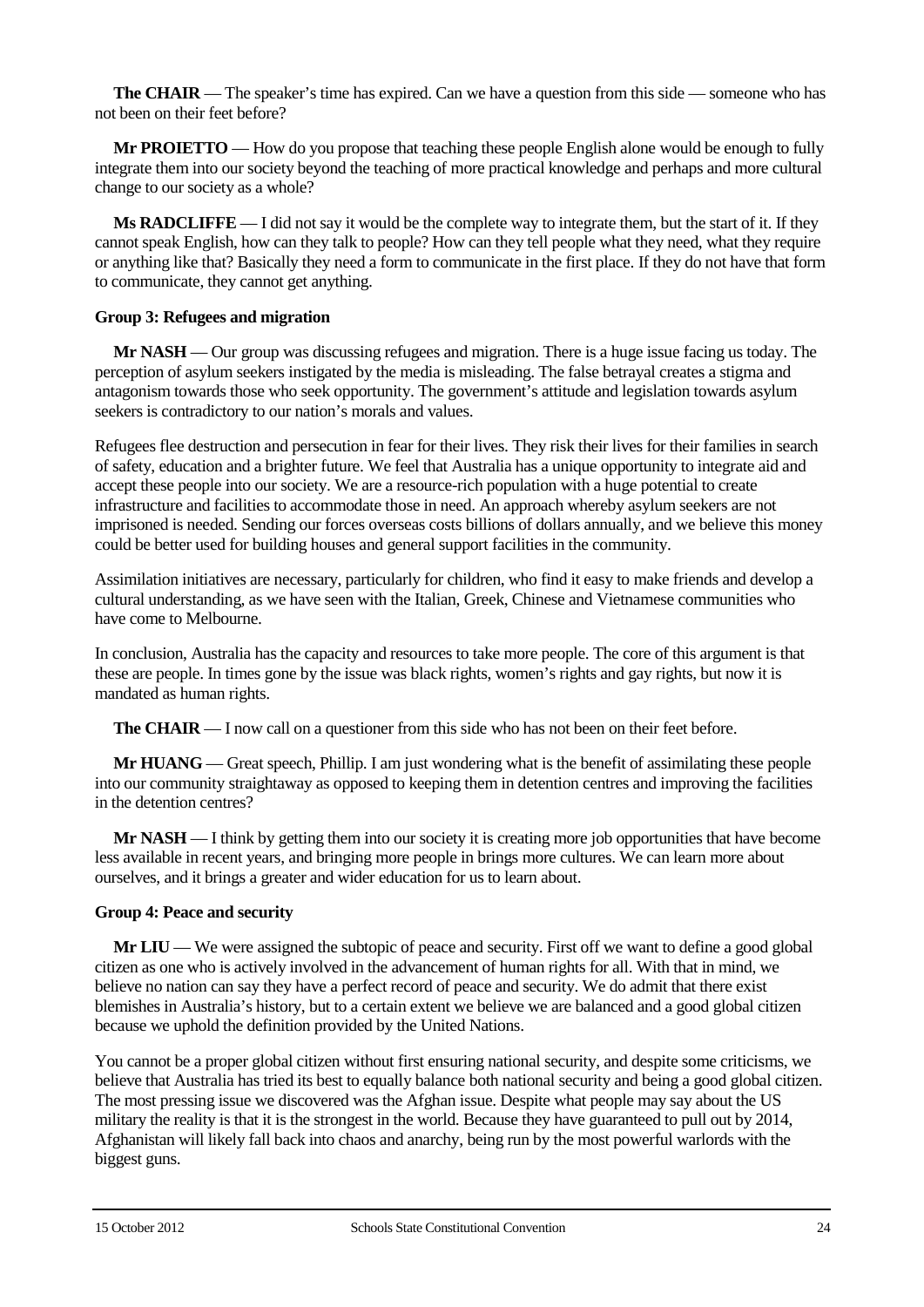The Afghan forces cannot provide the \$8 billion a year needed to sustain the status quo. The issue is: should Australia stay in there and fulfil its obligation to protect the Afghan civilians and risk our soldiers' lives? Or should we pull out and protect Australian lives but risk undermining what we have done and everything we have worked for? In terms of a solution, we have found that there is no easy solution –

**The CHAIR** — Your time has expired. Does the other side have a question?

**Ms MURPHY** — Yes. What was your solution going to be?

**Mr LIU** — We found that there was no short and easy solution, but perhaps the best way to get this issue out is to raise awareness of the importance of providing this \$8 billion a year for the Afghan people, because after all the people of Afghanistan are people just like us and they are suffering. They are not terrorists, as the media commonly portrays them. They deserve human rights as well. So basically it is a case of just getting the message across, and hopefully someone with a kind heart will rescue them.

#### **Group 5: International aid**

**Mr FILIPPOU** — We believe, as a group, that on a global scale Australia is a bad global citizen, but in terms of international aid specifically, which was our topic, we believe Australia is a good global citizen. We believe a strategy which we could put to action, in terms of the pressing issue which will be discussed shortly, is more commitment by the government in terms of their solutions. How often do they go through with their schemes? And we also believe in better distribution of aid and more coordination by the government in terms of aid.

**Ms FABBRO** — Whilst in discussion we broke the issues into three different branches. The first was sustainability and distribution of the effect of the aid. It should be noted that as a global citizen Australia contributes a fair amount to international aid. However, we believe the key focus of improvement should be on sustainability. Sustainability is a key, and it has been recognised that no matter how much money we pump into a country's economy, it will not help the country in the long term. There is a saying, 'Give a man and a fish and he will eat for a day; teach him how to fish and he will eat for a lifetime'. Therefore we must endeavour to teach with the use of aid rather than occasionally feeding a country.

The distribution of aid has been unique. In terms of Australia we have been greatly supportive of Pacific nations such as Papua New Guinea, and we believe we should continue this support as well as broadening our scope. Secondly, Australia commits 0.35 per cent of the UN's recommendation of 0.7 per cent of our nation's income, and although below the recommendation, Australia continues to contribute several human resources — for example, food, water and several peacekeeping units. The main issue for this is the continued risks — —

**The CHAIR** — The speaker's time has expired. I need one question which must be directed to one of the speakers.

**Mr GILLIES** — In terms of sustainability, it can take a long time to train an Australian doctor — many years of education. If we are to provide teaching to people in countries that need aid, do you recommend that we train them to Australian standards? It is irresponsible to let doctors that are not trained to Australian standards work, but at the same time is it too expensive to train them to our standards?

**Mr FILIPPOU** — By training them in more sustainable aid, we mean such as providing training as to how to grow your own food and provide for yourself as well as eventually branching off into more forms of aid such as medical care. Medical care could be provided for the time being as the economy of the country develops, and the people's wellbeing and liveability of the country would develop.

**The CHAIR** — Your time has expired.

## **Group 6: Refugees and migration**

**Ms VUKELIC** — Ladies and gentlemen, we have heard that refugees' fates are uncertain. They worry constantly about whether they will be sent back to their own country or whether they will even live. Group 6 decided that the solution lay in education. We need to educate the Australian public to reduce the stigma associated with people in detention. We also need to educate those in detention with basic skills so that they can be integrated into Australian society, which will benefit from activities such as their drive to work.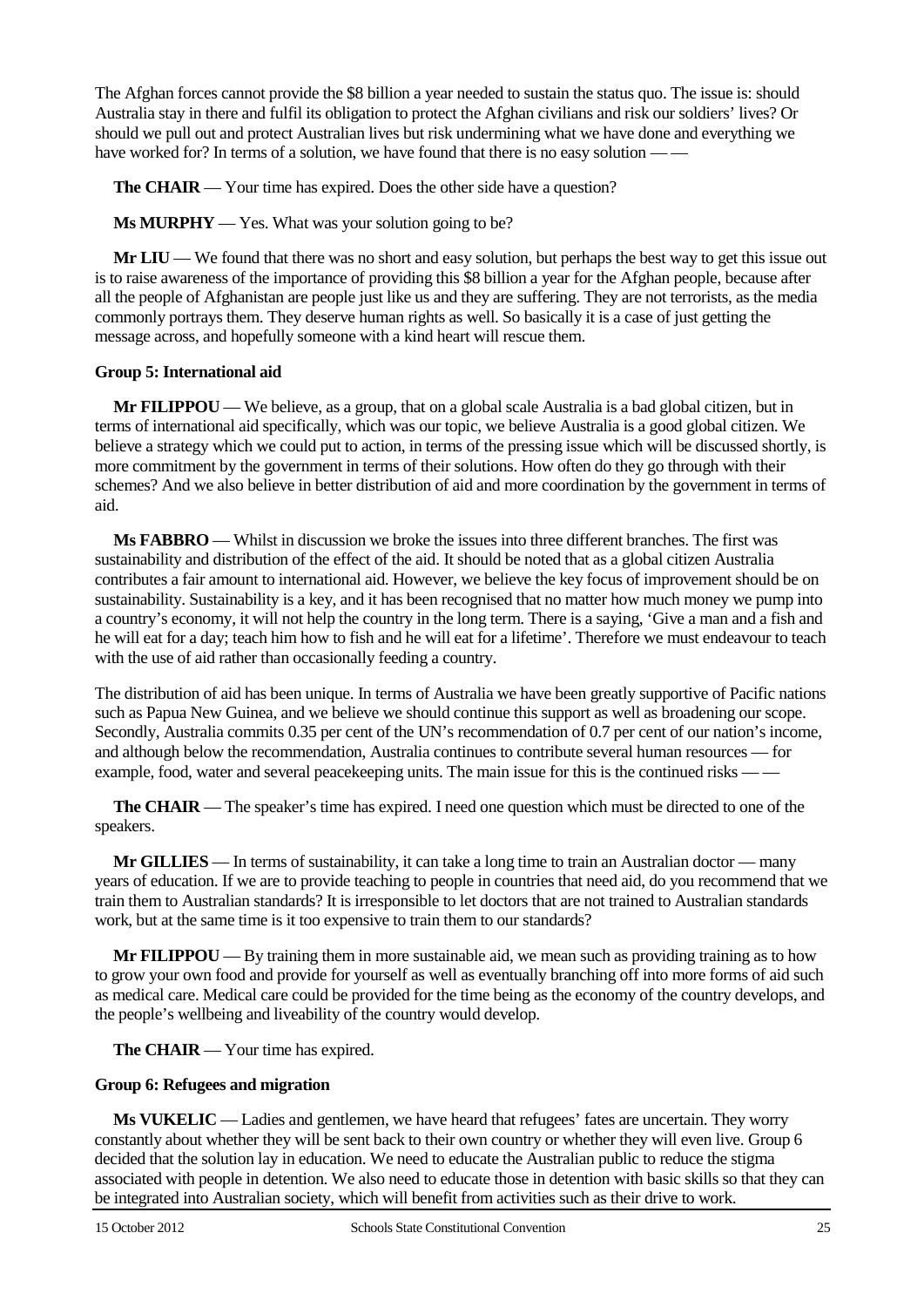We do not want to disadvantage children by taking away their education. As we have heard, many refugees miss out on this — something we take for granted. We also decided that we should put a limit on the amount of time refugees and asylum seekers spend in detention centres. This will prevent having an even more traumatic experience.

We also decided unanimously that offshore processing is not sustainable and not the right pathway. Onshore processing should be implemented as well as our model. We think that detention centres should be made a more livable and friendly environment. This would include activities for children and learning for them, such as a teacher to come in and teach them basic skills, so that then when they go out they are not disadvantaged, as we have heard some other refugees have been.

As a global citizen Australia should not be breaking laws and infringing on human rights. As a youth of Victoria I believe that we are making a change. We can have our say and make sure that these refugees are not disadvantaged and can live a happy, safe life. With our model they can be integrated into society easily, leading to a better future. We believe that Australia performs well but that there is much that we can improve on.

**Mr JOLLY** — You say that in detention centres we should be teaching kids how to learn English or whatever, but if you are saying that it is a traumatic experience, why should they be learning that in the detention centre rather than learning that outside of the detention centre later?

**Ms VUKELIC** — As we have said, we want to reduce the time they spend at the detention centre. We have heard from other people during our speeches that they missed out on vital education that could affect them in later life. This could even lead to bullying. By bringing in a teacher and being able to learn — and we all know that children love to learn — they will have time to actually have some fun and learn about something they can use in later life, which we believe, as group 6, is really vital and important to their future lives.

#### **Group 7: Climate change and environment**

**Mr BELL** — We as group 7 on the topic of climate change and the environment have decided to describe a good international citizen as a country that promotes sustainability; education, both locally and globally; more research into climate change and protecting the environment; aiding overseas countries that are not as well off as they are; setting realistic goals in climate change; and having an awareness of and a positive attitude to changing climate change.

We found that Australia is certainly not the best in climate change. We could be a lot better, as our relative environmental footprint is huge for our GDP. However, this is something that we can improve on, and we have a very real ability to improve both our own environmental impact and that of nearby countries in our region. The way that our group decided we should do this is by taking small steps. We should be providing incentives to reduce personal and corporate footprints on the environment and on  $CO<sub>2</sub>$  emissions. There must be education of the people both in Australia and overseas more deeply on the reality of climate change and environmental problems in our current time.

To go along with this, there needs to be assistance for those who struggle to assist themselves. We need to be helping the underdeveloped countries — the people who cannot afford to switch over to renewable energy because it is just too expensive for them. We need to be helping those who cannot properly help themselves in this area. We also need to remove the media stigma that causes things like the carbon tax to become hated around Australia because of how the media has portrayed it.

**Mr FORD** — You said that you would give incentives to people to improve their individual and business  $CO<sub>2</sub>$  emissions. What incentives are you planning on?

**Mr BELL** — The incentives that we propose would be to offset the cost of the renewable energy option, so if they decided to buy a solar panel, we would offset the cost of that, and those companies that continue to belligerently refuse to become more environmentally friendly would then be taxed higher, as with the carbon tax.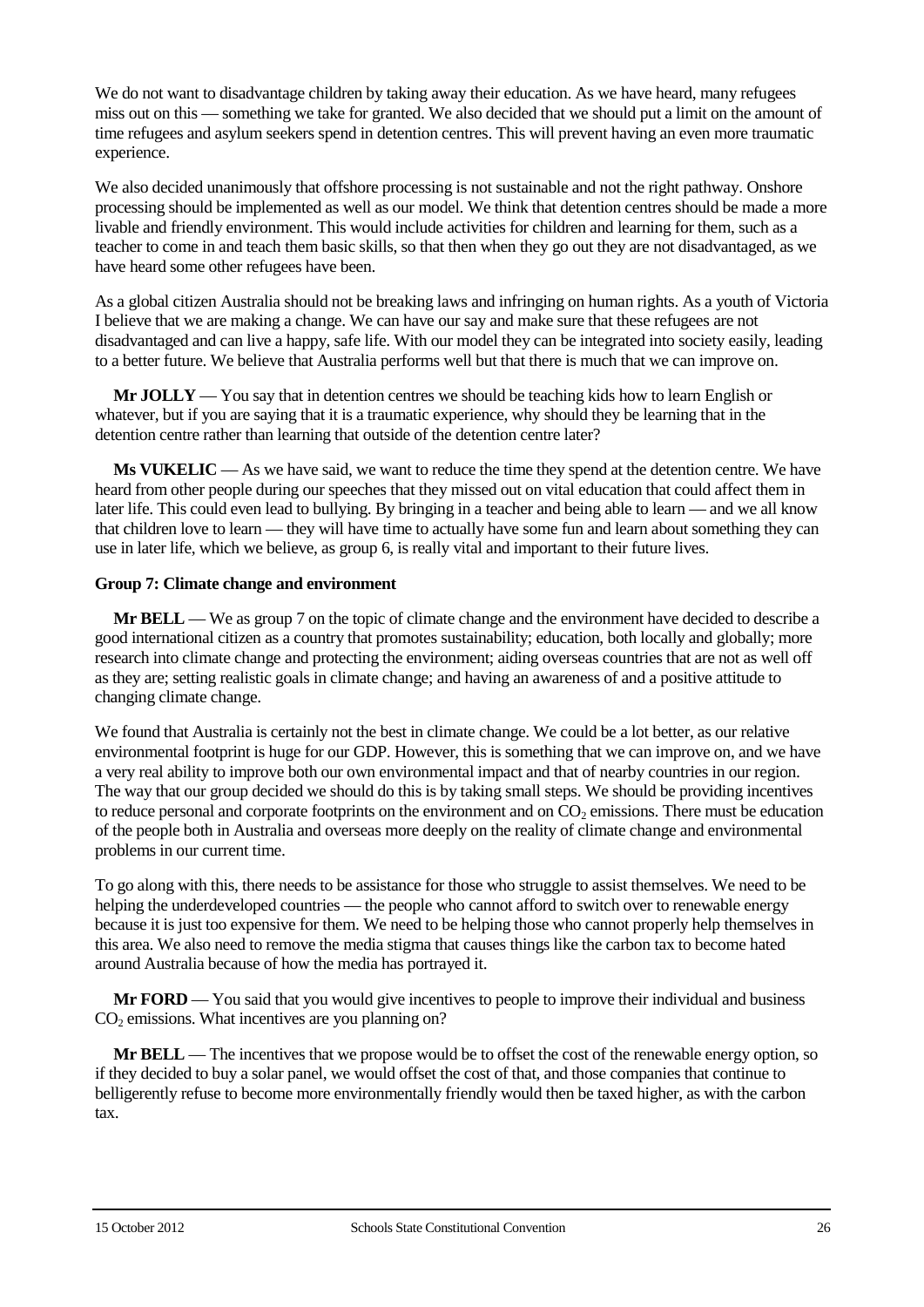#### **Group 8: International aid**

**Mr O'BRIEN** — We as a group believe that Australia, while it is consistently good in the interests of humanitarian aid, could do a lot better, with specific reference to Iraq and more recently Taiwan. We believe that in both cases economic and political ties have prevented us from acting in the interests of humanitarian aid, where we have been more concerned with our economic and political ties with the US and China, and have bowed to their wishes to try to save a few jobs. We believe that Australia recently should have paid less attention to economic interest and done more for the benefit of international citizens. We believe that there is too much interest in these economic reasons, and we believe that — —

**The CHAIR** — Your minute has finished.

**Ms DENT** — Following on from Howard, we think that we have to weigh up moral obligations against political interests and economic interests in our country. Today we have heard that there are issues facing human rights, and yet we discuss what practical measures we could take to actually deal with these and make a change amongst the global community. We thought this would best be done through small steps. Idealistically government aid and government support would be great, but we thought that leaving it to the populace and their general moral obligations and moral views — because I think we all have our sets of morals and we all agree that something needs to be done — to support NGOs and INGOs without hindering international relations and  $aid \_\_$ 

**The CHAIR** — Your time has finished.

**Ms RANGARAJAN** — About the economic pressures that you say different countries put on each other — I mean, Australia — to act a certain way, to what degree do you think this is influenced by capitalism and what alternative is there?

**Mr O'BRIEN** — We believe that capitalism is a large influential factor in this, but we believe that, more importantly, recently for the large majority of the people their moral obligations and the government's moral obligations have superseded that. As a result of that we get relations in East Timor where very good humanitarian aid has been provided. We believe that has slipped a bit in Iraq, but we believe that on the whole it is positive and there is room for improvement.

**The CHAIR** — When you were making your speech you said 'Taiwan'. Did you mean East Timor?

**Mr O'BRIEN** — I meant to say that with Taiwan we have not been helping with humanitarian problems there because of economic ties with China. Sorry.

**The CHAIR** — That is fine. I just had to clarify.

#### **Group 9: Security and peace**

**Mr SWIFT** — Our group decided that Australia is a global citizen, but it is neither the best nor the worst. However, we also decided that it is good country that acts in a manner that it deems the most possible and acceptable. Australia needs to be a supporting power in all regions of the world in ways that may be appropriate to the people of the region and to the people of Australia, also acting on what is economically and socially possible. Our group concluded that the most pressing issue facing Australia in regard to peace and security is the continuation and expansion of peacekeeping efforts on a worldwide scale.

Our group would like to see Australia become more involved in the projection of aid, especially specifically to our region. Which leads me then to our action. The action that we believe Australia should take is that if a crisis were to break out where gross acts of violence were occurring — i. e., genocide — Australia should take it upon itself and have a moral obligation to help these people and institute a change in their society. We should provide support with the boots on ground and also, for those people in desperate need, provide humanitarian assistance as well as boots on ground.

**Mr NEVILLE** — You said that in the event of genocide Australia would be able to take it upon themselves to act upon the issue. What means exactly would Australia have to take it upon themselves and act by themselves without regulation from the United Nations?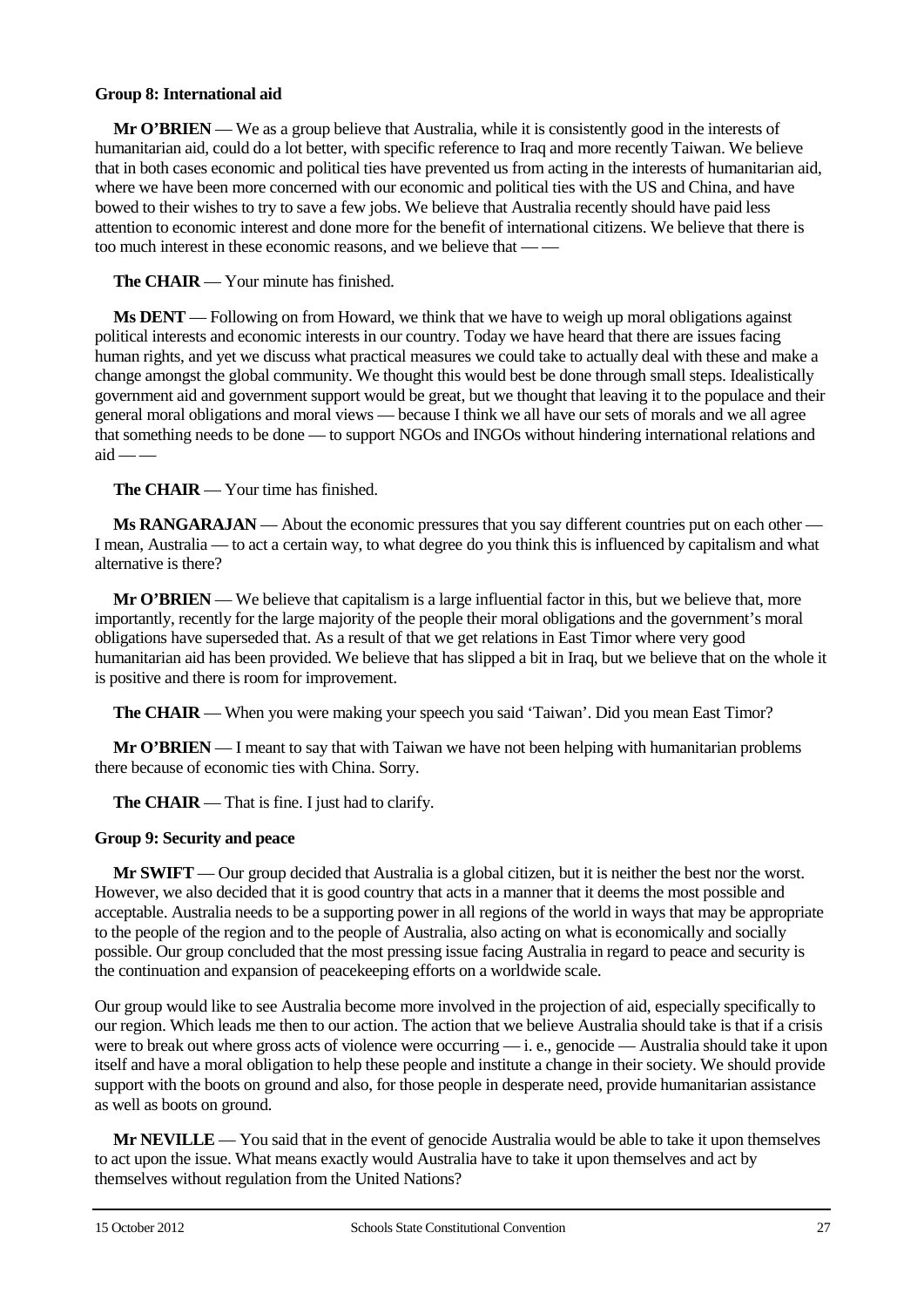**Mr SWIFT** — Obviously we would approach the United Nations and ask for assistance in this matter. We are talking more specifically about our region — that is, more in the Pacific Islands that are close to us and are smaller countries. Those people who are involved in mass acts of genocide and people who are involved in instrumental acts of disaster need assistance. Australia would be there to help them, specifically in our region. We would obviously not be sending people over to Syria at the moment to help them. It is not economically viable; we cannot do that. However, we are talking specifically about our region and the sense of moral obligation that all Australians have to help people of their own community.

#### **Group 10: Climate change and environment**

**Mr FERGUSON** — Our group had the topic of climate change. To the question of whether Australia is a good global citizen we said, no, unfortunately it is not. I am sure you can compare us to countries like China, as people often do, and say, 'We're far better than them'. I am sure we are, but we should not let developing countries be our yardstick. We have the financial capabilities and people have the will to change things far more than other countries do. We do lead in areas like the carbon tax, but we need to do more. That was a main theme through our discussion.

We highlighted some main issues and problems that will arise for Australia in the next few years. There is the problem of water rising. Certain Pacific Island nations, which are topical for us because they are in our immediate region, will be swamped in coming years by rising sea levels. Where will those people go? They will come to us.

We need to help reduce  $CO<sub>2</sub>$  emissions. Australia emits an incredibly disproportionate amount of  $CO<sub>2</sub>$  for our population; we have a tiny population but enormous emissions. We need to reduce that.

Another issue we raised was destruction of natural habitat, such as the Great Barrier Reef, along with deforestation et cetera. You have all heard of these. There is also the mining of resources to the point where they have just gone.

We have outlined things to solve these problems. The  $CO<sub>2</sub>$  issue can obviously be solved by renewable energies. In order to raise the funds needed to develop these energies we have decided to raise the carbon tax or tax certain  $CO<sub>2</sub>$  producers for their environmental damage.

**The CHAIR** — The speaker's time has finished.

**Ms HOLDER** — Recent satellite images show that the Arctic ice shelves are expanding, and this is extremely contradictory information to what we have previously been told. How do you plan for the government to get the Australian society to rally behind it to support the carbon tax and other potential plans?

**Mr FERGUSON** — I do not really think you can look at one satellite image and say, 'Ah! Ice shelves are expanding, therefore climate change is a myth'. No, you have to look at the average over a number of years. You have to look at the mean temperature around the world. You cannot just look at isolated events and say, 'There was a cold day in Melbourne, therefore climate change is a lie'. You have to broaden your field a bit and look around and see what the rest of the world looks like.

## **SOAPBOX**

**The CHAIR** — We are moving on to soapbox. I have allocated 30 minutes. I am going to give you 1 minute each. To start the process I have chosen the first three speakers. I am sorry, but this is going to seem very sexist: I have actually chosen three ladies. It was by ballot. While they are speaking you can assemble your thoughts. You will have about a minute — so about 120 to 130 words — and I will try to be fair and take equal numbers from each side.

**Ms DIAMANTOPOULOS** — Many Australians and Australia's Parliament are inflexible on the idea of changing the mandatory detention law for people who arrive by boat or by other unauthorised measures. Many citizens of our country assume that there are thousands of people bombarding our shores annually, which is not the case. They are worried about terrorism and overpopulation. It has been shown that no person to arrive in our country by boat has been a terrorist.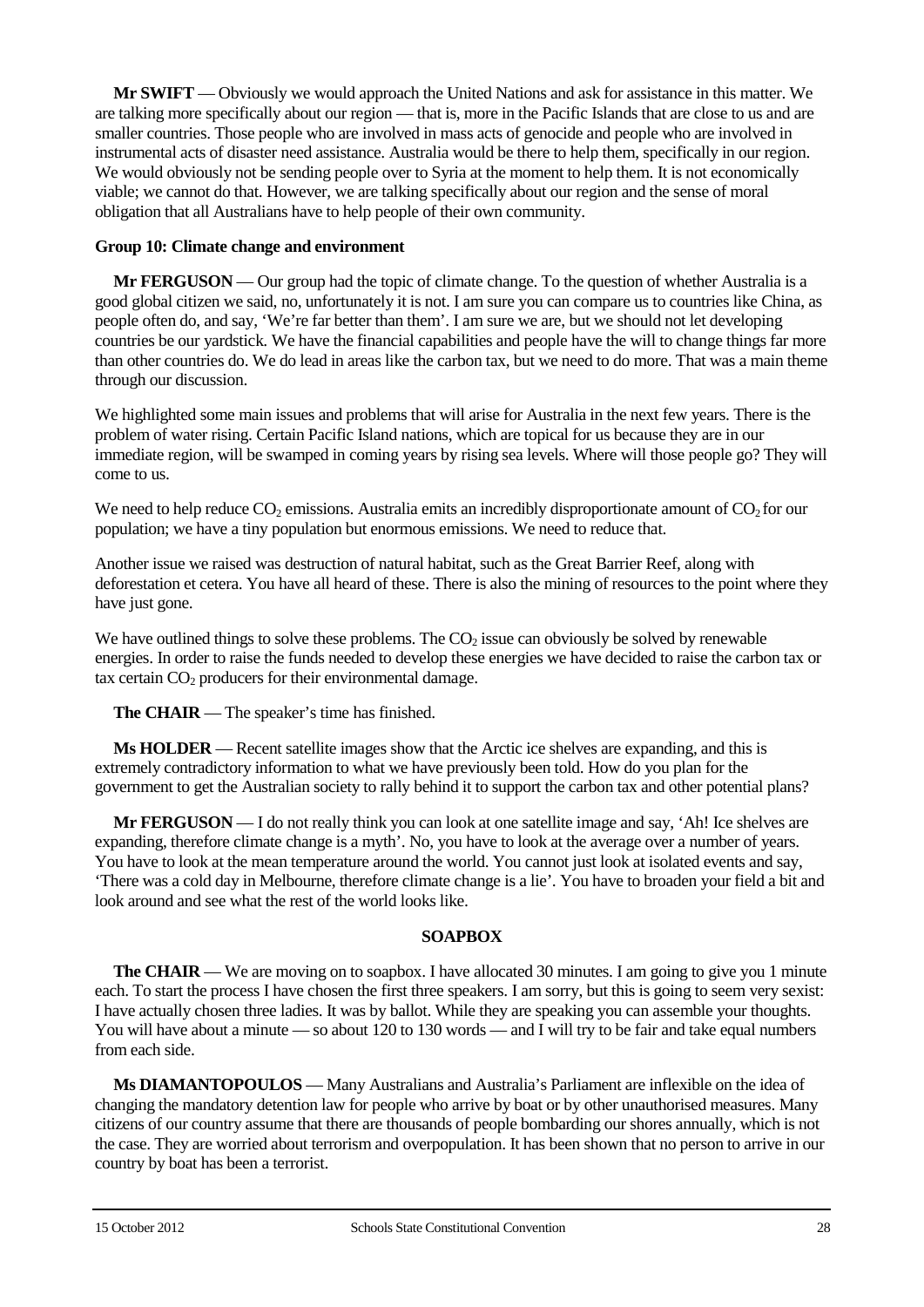We have a population of 22 million people. This is compared to countries like Italy, which has double that and is the size of Victoria. These people — and I reiterate that they are people — come by boat and are still being locked up in prison-like detention centres. Some are facing things like mental illness and suicide. I suggest that Australia should instead keep the refugees in community areas where they can be in a more supervised and safe environment.

I finish by saying that Australia has not only the capacity to accept more asylum seekers but the capacity to at least house them in safe community areas. By doing so we would be respecting their rights and we would be one of the final countries to move out of the mandatory detention law.

**Mr BOBSAID** — Australia has a renowned reputation. This reputation gives us a legitimate reason to call Australia a good global citizen. We are known for our multiculturalism and for accepting diversity with open arms and enjoying exploring the different cultures. We are known for having the most livable cities in the world, and Melbourne specifically stands above the rest. Australia has established several aid programs for neighbouring countries along with others further abroad. Thanks to Australian aid, diseases such as polio have been almost completely eliminated from the Pacific. Thanks to our aid we have seen more than a staggering 1.5 million people immunised against measles and polio in Papua New Guinea alone. We have provided assistance to countless Third World countries, including in Africa. Our aid to Africa has increased tremendously in recent years and now represents 5 per cent of the aid program. Thanks to our aid programs African civilians living under the most tortuous conditions are able to obtain clean water.

**Ms TEMIZKAN** — I just want to start with the way our Prime Minister, Julia Gillard, has stated that Australians are proud of their modern multicultural people. We are a global people. Australia is a country of peace and has a heart of tolerance when it comes to helping countries worldwide. Unlike countries like Switzerland we do not remain silent on the global issues and we at least try to give a helping hand with our aid and services. Please let us not denigrate our country by arguing that we are not a good global citizen. Nobody is perfect.

Australia is a shining star, and it will continue to shine as we keep moving forward in the coming years. We have provided the first peacekeepers, and we should be proud of this. We have opened our doors to numerous refugees and asylum seekers. We have created a multicultural society. Not only are we one of the wealthiest countries but we are also one of the most accepting, hardworking and enthusiastic countries of the world.

I finish off with reference to Julia Gillard's statement about making a difference for the small and medium countries of the world: we are a beautiful country; let us all be happy.

**Ms ALI** — I think that Australia is actually a pretty good global citizen. We are not perfect; we have made mistakes in the past. But I think we should learn from our mistakes, as we are doing right now, and go from there. We can always do more for other countries, because I think sometimes even our attitude towards life as modern-day Australians is that we want to do more for ourselves — we want the latest technology and stuff like that — but then we miss out on the important things in life. Don't you think it is more important that someone gets food or that someone goes to sleep not being hungry? I think that, yes, Australia is a good global citizen, but we can always do better — as we learn in school, to be the best we can.

**The CHAIR** — Your time has expired.

**Mr SHERIFFDEEN** — Australia, like the rest of the planet, has several problems growing with climate change. Take the mining industry as an example: our reliance on brown coal has affected us as a whole. Our mining industry heavily relies on the burning of coal to generate electricity for our population. Consequently the coal burnt in this process generates carbon emissions, which contributes to air pollution, the greenhouse effect, global warming and damage to the environment. Fortunately our government has taken action towards this by placing a tax on carbon as well as signing the Kyoto protocol.

Another issue about climate change concerns the excessive ultraviolet rays entering our planet. Ultraviolet rays can cause global warming to occur. Global warming itself can result in sea levels rising and temperatures increasing by 0.5 degrees Celsius every year. All of this is solely due to — —

**The CHAIR** — I am sorry; your time has expired.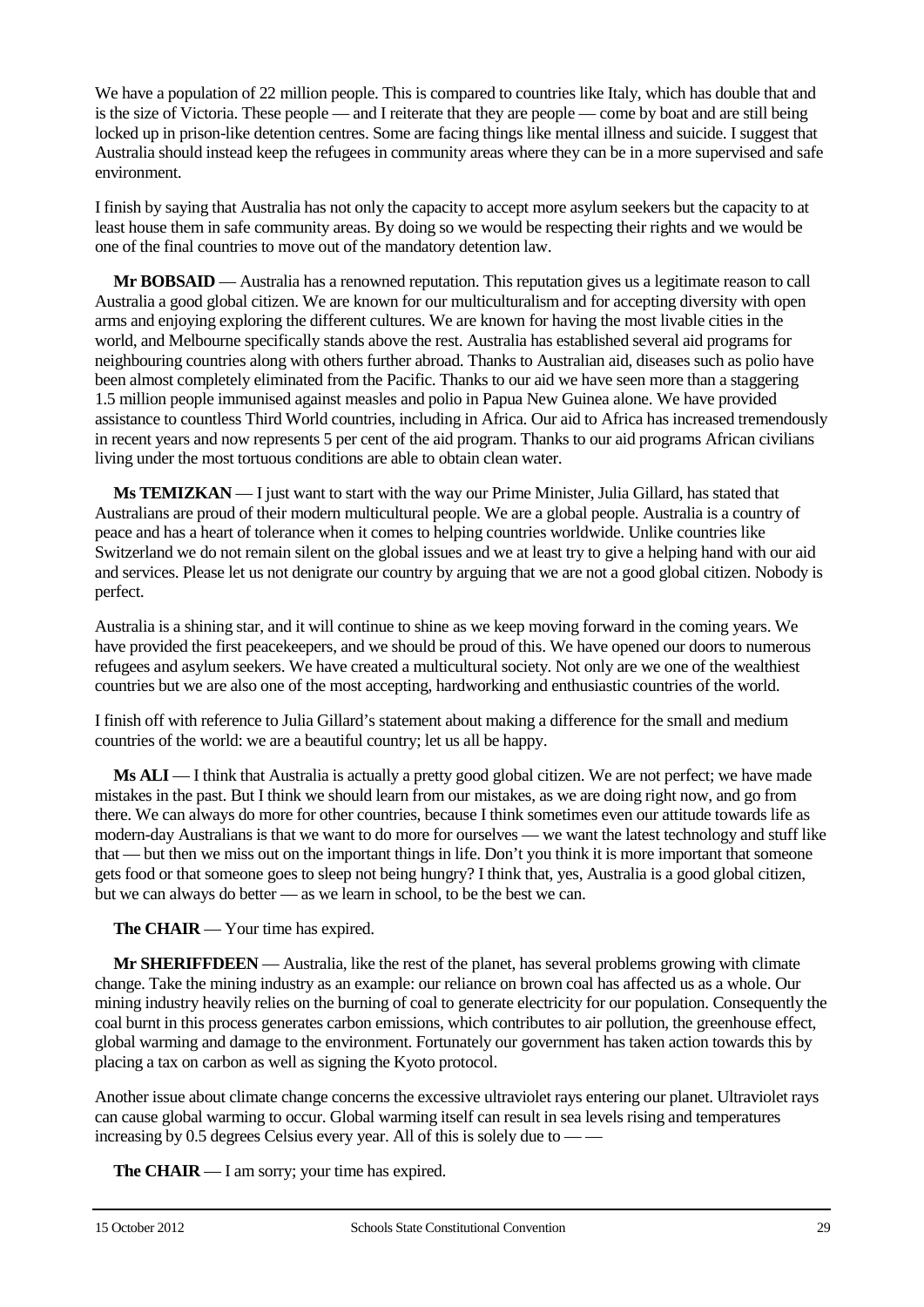**Mr STOJCEVSKI** — I just want to speak about all the issues I have heard today. On the whole I believe Australia is a good global citizen; however, I believe we can do more to improve our status in the world, especially with the other developed countries. I heard one of my fellow students say we should not be comparing ourselves to China, which is true; we should be comparing ourselves — say, on the issue of climate change — to another developed country, such as Germany, which uses 90 per cent solar electricity.

What I believe as well is that it stems from the perception versus reality. I believe that whilst the public often sees climate change as a negative thing, the government's introduction of the mining tax was a good thing. The companies themselves have taken it on board, and they have not really caused too much havoc for the citizens. However, I believe the citizens need to embrace it more, and that stems from basic education at a grassroots level.

**The CHAIR** — Time has expired.

**Mr CONNOLLY** — Today at this convention there have been two clear sides in the asylum seeker debate: one side has said we need education programs in detention centres, and the other side has said we need education programs by integrating asylum seekers into the community. I agree with integrating asylum seekers into the community. After about a one or two-week period of working through medical and security threats to Australia, asylum seekers should be integrated into the community, where they can attend classes to learn English and skills. Apart from this book education they would also get a firsthand experience in the Australian lifestyle and culture. Being in the community is less depressing and scary than detention centres are.

Today we have been talking about Australians as global citizens — —

**The CHAIR** — I am sorry; your time has expired.

**Mr HAIDERY** — Some Australians have the wrong perception of refugees. When they hear the word 'refugees' they think we are here to take their jobs and get money, but the real reason we come is for safety. Let me tell you a story. I was in Pakistan, and there was a city called Quetta. There was a place called Bazai that was far away from our home. It was 30 minutes to go there and come back, taking our daily things from there. We were going to Bazai, then after that we were saying goodbye to our mum because we did not know if we would come back or not. I am very lucky that I am here in Australia, and I am very thankful to the people of Australia and to the government of Australia for giving us a place. It is the best thing to be here and a good thing that I am safe here.

**Mr VLACHOS** — Throughout today climate change and the issues we face have been discussed in depth. The biggest fallacy is assuming that government must be in charge of this campaign. Private enterprises can lead this charge with an innovative and true free market. Before the 1900s the major source of oil was from whales. It was a huge inefficiency and very expensive. This was changed almost overnight by the Rockefellers, as they found that oil could be produced from the ground at a lower cost and without killing whales. A private business saved whales. Why is it that this could not happen again with the challenges of climate change? Government always produces inefficiencies. Private businesses do not.

**Ms ALFORD** — Basically I am just going to say why we are a good citizen. I have heard a lot of people say that we are not because we do not do this or we do not do that, but I would just like to say that before you can be a good international citizen and before you can balance international responsibilities one of the main things you first need to balance is your national responsibilities. Because Australia has those down pat at the moment and has balanced them, I can truly say that we are a good international citizen; not only are we handling our own national responsibilities but also other countries' responsibilities as well. I think that is great.

Saying this does not mean that things cannot be done, but it is ridiculous to say that we are a bad international citizen just because more can be done. We need to praise the things we have done and actually accept that they are good and that we have actually been able to handle this. Look at how many things our country itself has faced with the global financial crisis, which we just missed out on, and everything else we have been facing. Now we are helping out.

**The CHAIR** — The speaker's time has expired.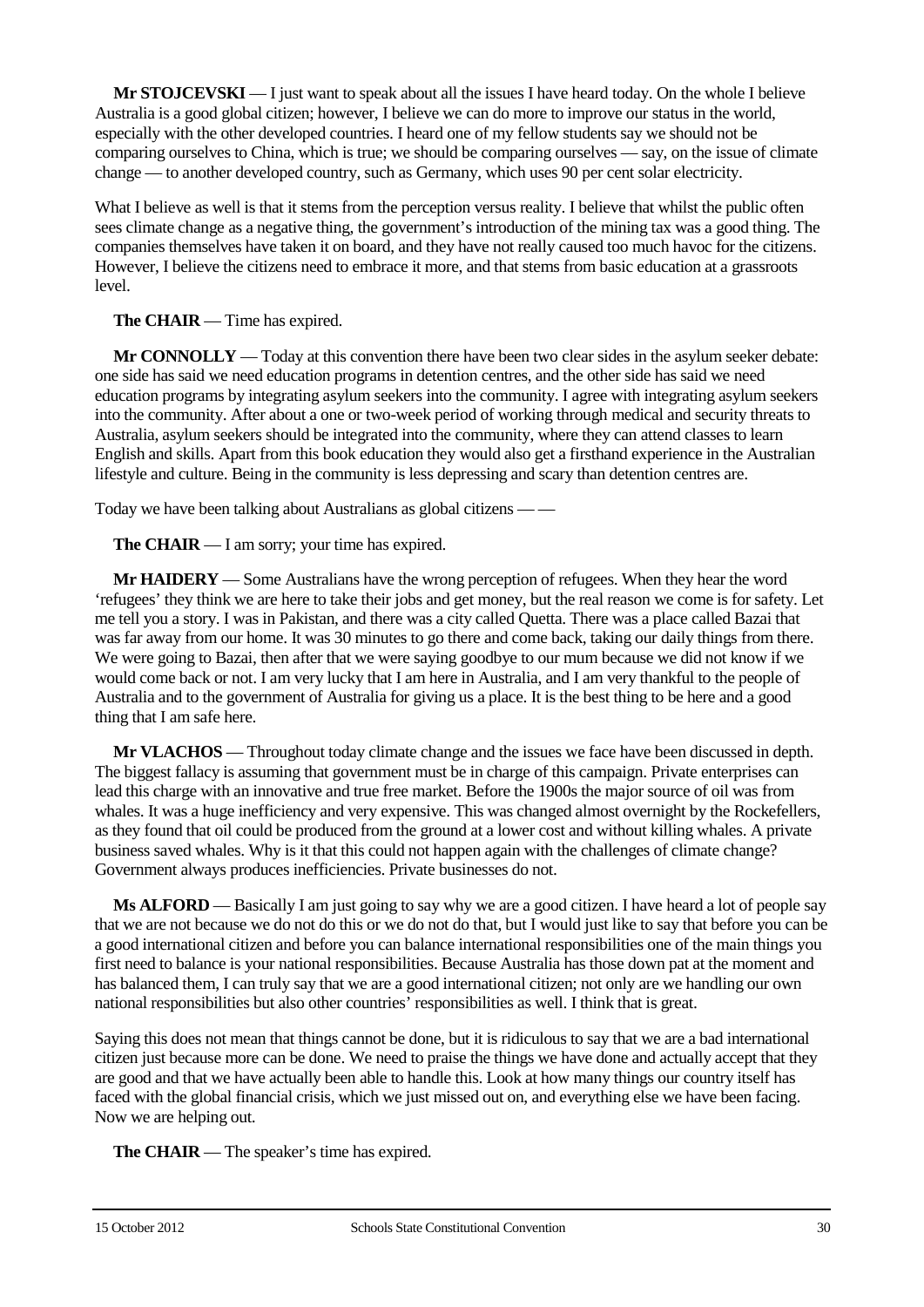**Mr FILIPPOU** — 'Aspire not to have more, but to be more' is a quote from Oscar Romero. Australia keeps developing, but we need Australia to be more, not to just have more. This can be achieved by improving our standing as a global citizen. The whole of Australia itself is a good community, but this community spirit needs to be extended to the global civilisation. Constantly we argue with other countries about who is better, but why don't we consider, rather than who is better, what we can do better to help the rest of the world? Australia can also become a better global citizen by improving the way we deal with issues such as peace, security or the way we help the people around the world. These are just a few of the ways Australia can become a better global citizen in the world.

**Ms STOLZENHAIN** — Australia's stance on refugees and immigration is all right, but there is a lot of area for improvement. I do agree we should take in more, as we have the means and resources to. It also goes with our culture; we like to help out people, we are very multicultural and most of us have migrated out here, so accepting refugees and making them have a better life is what we are all about. But I just point that the topic has been refugees and migration, and no-one has brought up the 48 000 illegal migrants who were in Australia last year. Refugees are not illegal, but illegal migrants are.

**Mr DANIELS GARDINER** — 'Australians all let us rejoice, for we are young free'. Australia is a living example of multiculturalism and a society where people live free from fear. Australia has the potential to become a leading global citizen. It is one of the few places in this world free from discrimination. However, Australia must remain in foreign countries, restoring stability. History shows us that a stable country generally progresses faster. A country is only truly independent when it can control stability and allow peace. Once everyone in the world is politically represented, then global peace may be a reality.

**Ms NOUROZI** — As my fellow delegates have said, we need to focus on our national aid first. I think that is a point to be noted. Being a part of Australia I personally believe that Australia should first prioritise the national issues and after that the international issues. Amongst our national issues we have couch surfing, unemployment and many more. These issues have been raised in relation to teenagers and the younger generations generally, and they require more money and attention. This will make Australia a good global citizen both nationally and internationally.

**Ms GORGIEOSKA** — What I think about the topic of 'Is Australia a good global citizen?' is that we are, but we could be better. I think the way to do it better is to educate people more about what is going on around the world. Sometimes we get so caught up in our lives that we forget there are people out there who are suffering, not just as refugees but from the effects of climate change. We do not realise what we are doing until it is too late. We need to be better educated about all the things that make up a good global citizen. That is the only way we can improve.

**Mr YOUNG** — I want to mention that Australia is a very good national citizen and is on the verge of becoming a very good global citizen. To become a very good global citizen you have to be a very good national citizen, which Spain has failed to prove as its economic status has dropped. In contrast, Australia's is on the rise.

**Ms BOLITHO** — I believe Australia is a good global citizen, but when it comes to asylum seekers we could do a lot more. The media tends to force us to label them as illegals or boat people. It dehumanises them and makes you feel as if they should not be here when they have every right to be here.

**Ms VUKELIC** — As a global citizen Australia must focus on what is most important at this point in time. We have still not found a solution to the refugee problem. If we were to send refugees back to their countries, they would risk persecution and even death. Instead we should improve our detention centre system. As a global citizen we must show the world that we care about these people and are willing to lead the world in showing that we can come up with an effective system.

**Ms NOUROZI** — 'Australia is a good global citizen': this is another superficial statement intended to instil patriotism, nationalism and pride in our country. Australia is a lucky country, even a great one, but I am not sure it is a great global citizen. In 2011 Australia was rated in the top 10 in the world by GDP per capita. In 2012 four of our capital cities were rated amongst the most livable in the world. Yet we are ranked 65th in the world for the number of refugees per capita that we take in. Even though we have survived the global financial crisis unscathed, even though we have the best standard of living in the world, even though we have huge areas of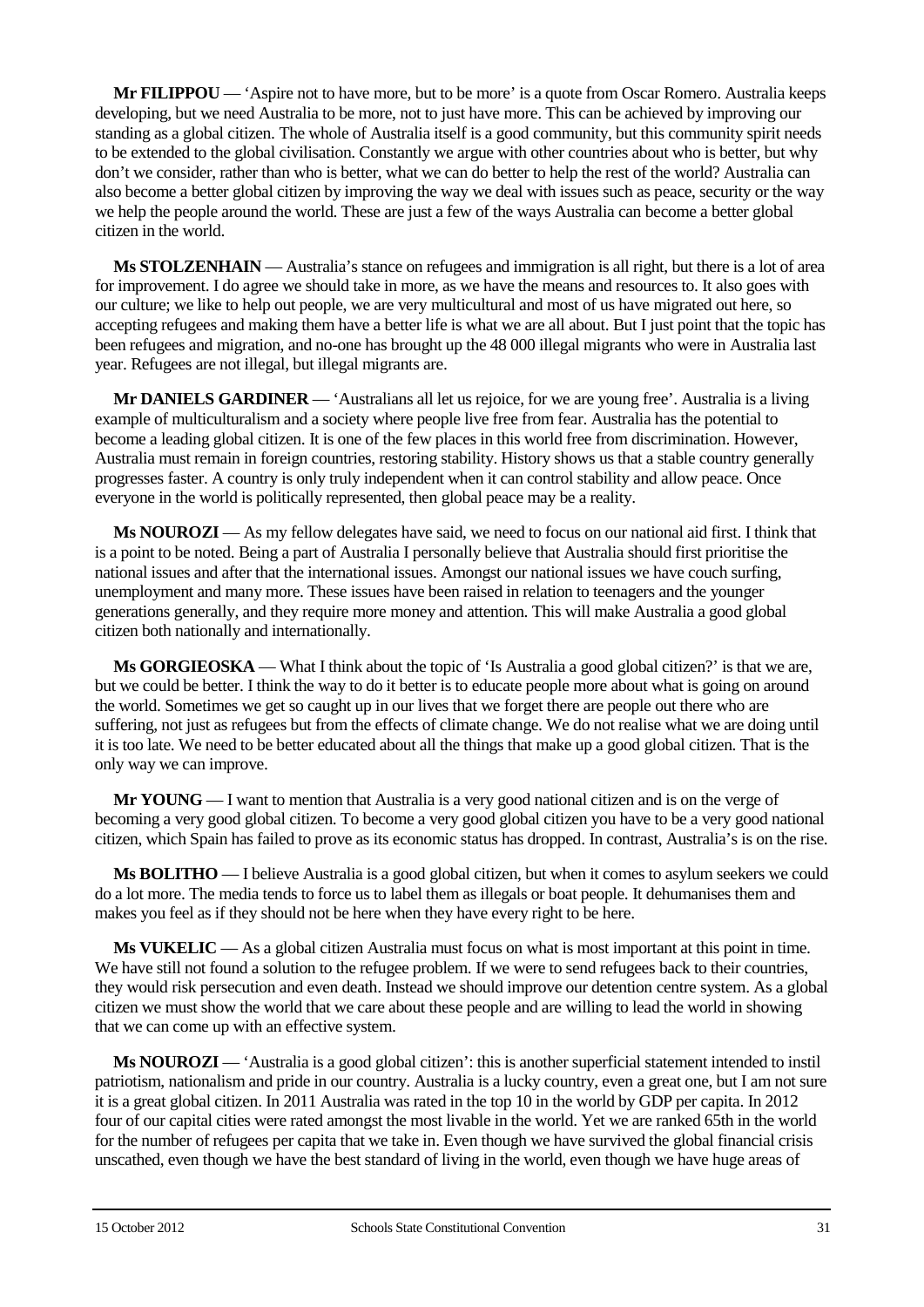untouched arable land and even though we have a ridiculously low population density, we still refuse to take in our fair share of refugees.

Conflicts such as the Arab spring and the government-controlled slaughter of the Tamils in Sri Lanka have caused the displacement of massive numbers of people. Yet we sit here and listen to politicians and shock jocks who tell us that asylum seekers are bad and pose a threat to us. But we are the ones who pose a threat to ourselves through our selfishness, our greed — —

**The CHAIR** — The speaker's time has expired.

**Ms RANGARAJAN** — On the matter of asylum seekers, if we open up Australia to absolutely everyone, the influx of asylum seekers to the country will increase. There is no way Australia can take in every single person who wants to move to our country and who the media labels 'illegal immigrants' at this point in time. There has to be a proper balance between improving the detention centres and opening our doors more, because if we completely get rid of one idea and totally depend on the other, then the whole process will be unmanageable.

I think there should be a priority system in place to determine who comes in first: the youngest children and the people who most easily integrate should be the first people to come in as well as the people who face the most threat where they are coming from. If we cannot fit in more than a certain number at a given time, then they should probably be processed offshore for a while and perhaps let in as soon as — —

**The CHAIR** — The speaker's time has expired.

**Mr DUNNE** — I reject the concept of a good global citizen, and I do not believe Australia would be one anyway. We have been slack with the millennium development goals that the UN required of us. To quote the Spanish Prime Minister, 'We may be a bad country and bankrupt, but not the poor. We will not hurt the poor.'. This country is a wealthy country and we have complete forsaken them. We demand discussion in this assembly today, but like most things in Australia, we silence those whom we have oppressed.

Our problems begin overseas and they should be solved overseas. We need to work in Afghanistan to make sure that the people do not need to come to this country. We need to stop the violence and end the bloodshed. And we need to stop the boats, not because they are bad and not because they bring the migrants, but because people die in them. We have 300 people coming to Australia every year and 700 more are in that water —

**The CHAIR** — The speaker's time has expired.

**Mr HERMA** — I would like to make just a short point — probably two. I was listening to the previous speaker and I noticed that he was using a lot of the terminology I have heard politicians using. That is interesting, because none of them have said that we have already said we will take all these refugees. We have signed the UN convention and charter. We have said we will accept them. We are contravening laws that we have agreed to in refusing them entry to our country. We cannot send the boats back; that is illegal.

I would also like to point out that we may be a good political global citizen but our population increased by 18 per cent between 1997 and 2007 yet our waste production — the waste that goes into landfill and into the ocean — increased by 93 per cent — —

**The CHAIR** — The speaker's time has expired.

**Ms FABBRO** — I am going to play the devil's advocate by saying Australia is a global citizen but by no means a blooming good one. This is clearly reflected in our handling of asylum seekers. We have signed the refugee convention and the human rights convention, yet we are more than willing to go to something like the Malaysian solution, which is in contrast to anything Australia has ever stood for.

I turn now to climate change. We have been nothing but slack in terms of finding a source of renewable energy and we continue to use coal and fossil fuels, which are damaging to the environment. We are doing a fairly good amount in international aid, but so much more could be done.

I will return to asylum seekers. How can we sit here and call ourselves a democracy when we are doing nothing but abusing that power by infringing human rights and putting up any sort of solution which is — —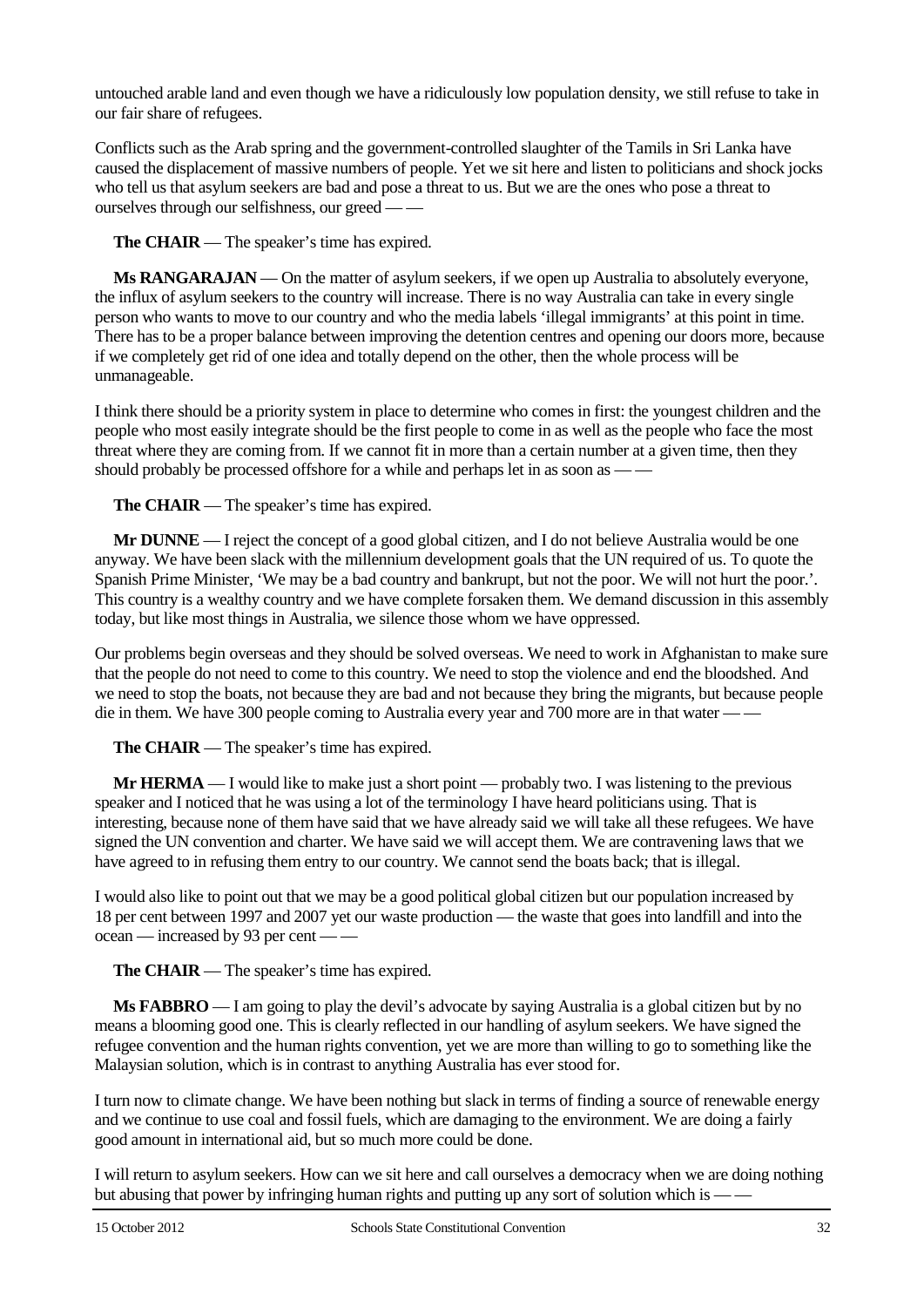**The CHAIR** — The speaker's time has expired.

**Mr GILLIES** — There has been a lot of talk about comparing Australia with overseas countries, but why can we not make it so that the other countries compare themselves with Australia? Australia is a hardworking, generous and wonderful society which we can share with everyone. We have to understand that we are part of a global community now. We live in a much larger community than we used to; it is a global community. We can hear and see global problems as they happen, and we need to accept now that if everyone is part of a global community, then it is our job to promote and protect their rights as we would the rights of the people of our own nation. This means we have to put nationality above humanity. That is being a good global citizen, and I do not think any nation at the moment meets that standard. But I think if there is any nation that can meet that standard, it is Australia. Vote no today so that in the future you can surely and proudly vote yes.

## **THE VOTE**

**The CHAIR** — We are going to take a vote. Normally when a vote or a division is called for in the house the bells are rung for 3 minutes. The question is then put, and the house divides. The purpose of this vote is to determine your position on the proposition that Australia is a good global citizen. If you believe Australia is a good global citizen, you should move to the side of the chamber that is on my right. If you believe Australia is not a good global citizen, you should move to the side of the chamber that is on my left.

**The CHAIR** — The question is:

That Australia is a good global citizen.

#### **Question agreed to.**

## **CLOSING**

**The CHAIR** — Order! We will now have a report on the national convention from Isaiah Graham from Lara Secondary College. Isaiah attended the 2012 National Schools Constitutional Convention in Canberra. He is going to give delegates an overview of the 2012 event and speak for approximately 5 minutes.

**Mr GRAHAM** — Hi everyone, I am Isaiah Graham from Lara Secondary College. As the Chair said, I will be talking about the national convention. I will start with a story.

A long, long time ago, in a galaxy far, far away — or at least on 15 September last year in this room — there sat a group of bright and educated students much the same as ourselves, discussing various issues such as renewable energy, alternate cost-effective living styles and other quite bizarre subjects such as Harry Potter and magic money. But I digress. At the end of the day we were all given a pamphlet showing us how to apply for the national convention, which was really just a step up from this. We were all really excited about it. We filled out our applications and sent them back in a timely manner, and of course the department, being thrifty and responsible as it is, got our applications back to us very quickly.

The bad news was that we actually had to leave Hannah behind, but 125 students from across Victoria, and I think 25 Victorian students, were all accepted to attend the 17th National Schools Constitutional Convention on 21 March this year, which ran for three days, until 23 March, in Canberra. Most of the convention was held in Old Parliament House, which is much like this place.

On the first day we attended a session of question time. As our keynote speaker said, it was really funny watching politicians bicker like little children. We were welcomed in a speech by the Honourable Peter Garrett, and then we went back to our hotel, which was a rather fine establishment.

The second day yielded various activities such as guest speakers from a whole bunch of different institutions and organisations around Australia. We then split off into focus groups made up of the representatives of our states and territories, much like we did today, although today we are all from Victoria. The mixed discussion groups talked about the different topics that we were all assigned to and then reported back, much as we did today. That evening we attended a fine, fancy dinner at the High Court of Australia, where we all looked really flash and presentable — including in green pants!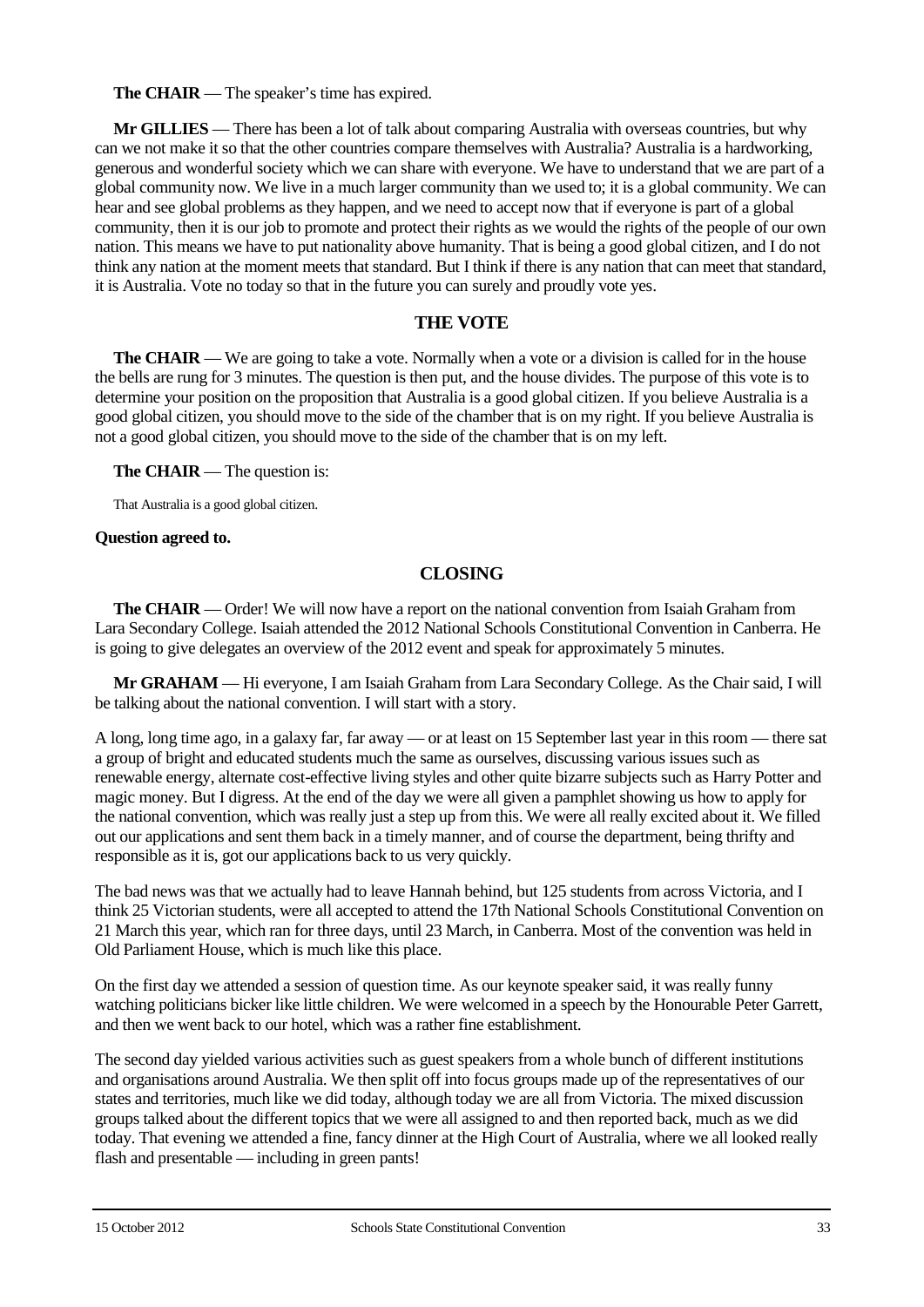By the third day we had made really close friends with a lot of people, either from our own state or other states. We all integrated fairly well with each other, and it was really joyful to see a whole bunch of strangers from all across one country completely sticking together and working closely in a friendly manner. It is really unusual to see that, but most of us did it again today — we integrated with people we do not know in a positive and productive atmosphere.

Some of the funnier sessions at Parliament House were the soapbox sessions. Much as happened today, we were given an opportunity to get up and talk about other topics. The topic for the convention was: 'Australian Federalism — A Question of Balance', so we learnt all about federalism, but during the soapbox it just went off on a tangent. Other topics were, for example: 'Should Western Australia become an independent country?' That was funny. Gay marriage also came up, and one of the most unusual was: 'Australia shalt be renamed Tasmanialand, and the former state of Tasmania shall take all power over the ruling government'. Of course not many people agreed, because there were only five representatives from Tasmania.

By the third day, unfortunately, we had to leave, but most of us had made great friends and new Facebook pages, and I have kept some great friendships with some people. I just want to say that it took only a few minutes to fill out our application forms, and I am sure that this year you will all have that information. It was a great learning experience for three great days in a really positive atmosphere.

**The CHAIR** — Thank you very much, Isaiah, for giving us that report. I will now introduce our final speaker for the day, Colin Brooks, shadow Parliamentary Secretary for Education. He was elected to the Victorian Parliament to represent the electorate of Bundoora in November 2006. He served as a councillor at Banyule City Council for eight years, with two terms as mayor of the city. Colin serves on the Parliament's Scrutiny of Acts and Regulations Committee and has previously been a member of the Parliament's Law Reform Committee. I introduce Mr Colin Brooks.

**Mr BROOKS** — Thank you very much, Chair. I thought I would take my place on this side of the house because that is where I currently sit. I am Colin Brooks, from De La Salle College in Ashfield, New South Wales, a long, long time ago. I am here representing Daniel Andrews, the Leader of the Opposition, who unfortunately could not be here today but sends his apologies and has asked me, as the shadow Parliamentary Secretary for Education, to come along and say a few words in closing this conference.

Firstly, I acknowledge the organisers of this convention, which has been a great success. Many people have been involved, and I think there was a committee that helped to organise today. I acknowledge staff from the Department of Education and Early Childhood Development, all of the people from your schools who have helped to make this possible and the parliamentary staff who have been involved in running today as well. They do a fantastic job all through the year for us members of Parliament, but of course they have assisted you as delegates today. I understand that Hansard, as an example, are recording the proceedings of today's contributions. Hansard reporters are not supposed to change the content of what you say, but they do have a handy knack of making your speeches look much better than they actually are, so that is a service that I am sure you will enjoy as much as I do.

You have heard from some great speakers today. Aside from the discourse between yourselves, I understand you have heard from Robbie Nyaguy and from Toni Henderson, two young people who made an address earlier this morning, and of course Martin Dixon, the Minister for Education, opened the convention this morning. You also heard from Professor John Langmore, so you have had a great range of speakers to contribute to the convention today. I am sure that that has helped to frame the discussion and debate you have been engaging in.

I was able to pop in for about half an hour this morning before I had to run off to other meetings, but I was able to catch some of the contributions that people were making earlier on and then the questions they were receiving, and I was also here for the last half an hour or so, watching from the public gallery. I congratulate you all on the way in which you have approached the convention today. What I witnessed was a level of articulate, passionate, knowledgeable and well-researched debate.

Someone made an off-the-cuff remark around the behaviour of politicians in Canberra and those here in Victoria, and I think there is a serious side to that. Those of us who sit in this chamber, when we come back here next Tuesday, have something to learn from the way in which you have all handled the debate today and the respect with which you consider each person's point of view. There is a level of concern about the public